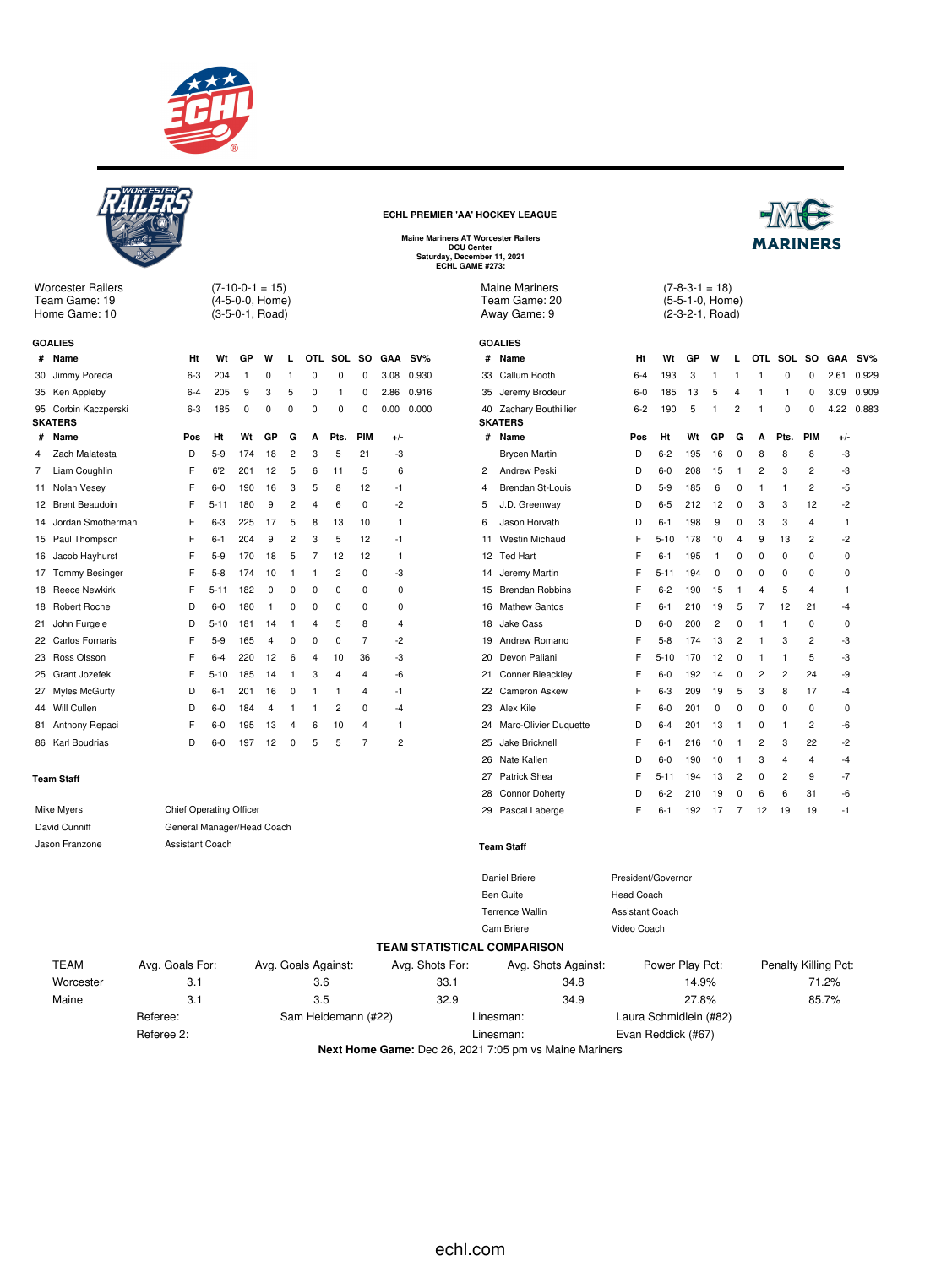#### **Standings**

| Eastern<br><b>North</b> |                                                    |           |           |                |                |                         |                |    |            |     |    |            |     |                |         |                 |                 |                 |                 |
|-------------------------|----------------------------------------------------|-----------|-----------|----------------|----------------|-------------------------|----------------|----|------------|-----|----|------------|-----|----------------|---------|-----------------|-----------------|-----------------|-----------------|
| Rank                    | Team                                               | GP        | GR        | W              | L              |                         | OTL SOL PTS    |    | <b>PCT</b> | GF  | GA | <b>PIM</b> |     | <b>RW ROW</b>  | S/O     | Home            | Away            | P <sub>10</sub> | <b>STK</b>      |
| $\mathbf{1}$            | Newfoundland Growlers                              |           | 19 53     | 14             | 5              | $\mathbf 0$             | $\mathbf 0$    | 28 | 0.737      | 69  | 44 | 245 12     |     | 13             | $1 - 0$ | $5 - 5 - 0 - 0$ | $9 - 0 - 0 - 0$ | $7 - 3 - 0 - 0$ | $0 - 3 - 0 - 0$ |
| $\overline{c}$          | Trois-Rivières Lions                               |           | 18 54     | 11             | $\overline{7}$ | $\mathbf 0$             | 0              | 22 | 0.611      | 66  | 56 | 229        | -8  | 10             | $1 - 0$ | $4 - 5 - 0 - 0$ | $7 - 2 - 0 - 0$ | $8 - 2 - 0 - 0$ | $7 - 0 - 0 - 0$ |
| 3                       | Adirondack Thunder                                 | 19        | -53       | 10             | 8              | $\overline{1}$          | 0              | 21 | 0.553      | 55  | 62 | 258 10     |     | 10             | $0 - 0$ | $5 - 4 - 1 - 0$ | $5 - 4 - 0 - 0$ | $6 - 4 - 0 - 0$ | $5 - 0 - 0 - 0$ |
| 4                       | <b>Reading Royals</b>                              | 19        | 53        | 8              | 6              | 4                       | -1             | 21 | 0.553      | 52  | 62 | 179 7      |     | 8              | $0 - 1$ | $4 - 1 - 2 - 0$ | $4 - 5 - 2 - 1$ | $3 - 5 - 2 - 0$ | $0 - 1 - 0 - 0$ |
| 5                       | <b>Maine Mariners</b>                              | 19        | 53        | $\overline{7}$ | 8              | 3                       | $\mathbf{1}$   | 18 | 0.474      | 59  | 67 | 199 7      |     | $\overline{7}$ | $0 - 1$ | $5 - 5 - 1 - 0$ | $2 - 3 - 2 - 1$ | $2 - 5 - 2 - 1$ | $1 - 0 - 1 - 0$ |
| 6                       | <b>Worcester Railers</b>                           |           | 18 54     | $\overline{7}$ | 10             | 0                       | $\mathbf{1}$   | 15 | 0.417      | 56  | 65 | 209 5      |     | 6              | $1 - 1$ | $4 - 5 - 0 - 0$ | $3 - 5 - 0 - 1$ | $5 - 5 - 0 - 0$ | $0 - 1 - 0 - 0$ |
| South                   |                                                    |           |           |                |                |                         |                |    |            |     |    |            |     |                |         |                 |                 |                 |                 |
| Rank                    | Team                                               | <b>GP</b> | GR        | W              | L              |                         | OTL SOL PTS    |    | <b>PCT</b> | GF  | GA | <b>PIM</b> |     | <b>RW ROW</b>  | S/O     | Home            | Away            | P <sub>10</sub> | <b>STK</b>      |
| $\mathbf{1}$            | Florida Everblades                                 | 21        | 51        | 10             | 6              | $\overline{c}$          | 3              | 25 | 0.595      | 69  | 62 | 347        | 10  | 10             | $0 - 3$ | $2 - 6 - 0 - 2$ | $8 - 0 - 2 - 1$ | $4 - 3 - 1 - 2$ | $2 - 0 - 0 - 0$ |
| $\overline{2}$          | Jacksonville Icemen                                | 21        | 51        | 11             | 8              | $\overline{1}$          | $\mathbf{1}$   | 24 | 0.571      | 59  | 57 | 278 7      |     | 9              | $2 - 1$ | $7 - 4 - 0 - 0$ | $4 - 4 - 1 - 1$ | $8 - 2 - 0 - 0$ | $2 - 0 - 0 - 0$ |
| 3                       | Orlando Solar Bears                                |           | 21 51     | 11             | 9              | $\overline{1}$          | 0              | 23 | 0.548      | 59  | 65 | 219 8      |     | 10             | $1 - 0$ | $8 - 1 - 0 - 0$ | $3 - 8 - 1 - 0$ | $6 - 4 - 0 - 0$ | $0 - 2 - 0 - 0$ |
| 4                       | Norfolk Admirals                                   |           | 21 51     | 10             | 10             | 0                       | $\mathbf{1}$   | 21 | 0.500      | 61  | 68 | 331        | 6   | 9              | $1 - 1$ | $6 - 3 - 0 - 0$ | $4 - 7 - 0 - 1$ | $3 - 6 - 0 - 1$ | $0 - 2 - 0 - 0$ |
| 5                       | <b>Atlanta Gladiators</b>                          | 19        | 53        | 9              | 8              | $\overline{c}$          | 0              | 20 | 0.526      | 50  | 50 | 310 8      |     | 9              | $0 - 0$ | $7 - 4 - 1 - 0$ | $2 - 4 - 1 - 0$ | $3 - 5 - 2 - 0$ | $1 - 0 - 0 - 0$ |
| 6                       | South Carolina Stingrays                           | 19        | 53        | 9              | 8              | $\overline{\mathbf{c}}$ | $\mathbf 0$    | 20 | 0.526      | 50  | 57 | 249        | 5   | $\overline{7}$ | $2 - 0$ | $6 - 2 - 2 - 0$ | $3 - 6 - 0 - 0$ | $4 - 4 - 2 - 0$ | $0 - 2 - 0 - 0$ |
| $\overline{7}$          | Greenville Swamp Rabbits                           | 18        | 54        | 8              | 8              | $\mathbf{1}$            | $\mathbf{1}$   | 18 | 0.500      | 56  | 56 | 226        | - 6 | 8              | $0 - 1$ | $5 - 3 - 1 - 0$ | $3 - 5 - 0 - 1$ | $6 - 2 - 1 - 1$ | $0 - 1 - 0 - 0$ |
| Western<br>Central      |                                                    |           |           |                |                |                         |                |    |            |     |    |            |     |                |         |                 |                 |                 |                 |
| Rank                    | Team                                               | <b>GP</b> | <b>GR</b> | W              | L              |                         | OTL SOL PTS    |    | <b>PCT</b> | GF  | GA | <b>PIM</b> |     | <b>RW ROW</b>  | S/O     | Home            | Away            | P <sub>10</sub> | <b>STK</b>      |
| $\mathbf{1}$            | <b>Toledo Walleye</b>                              | 19        | 53        | 13             | 5              | $\mathbf 0$             | $\mathbf{1}$   | 27 | 0.711      | 78  | 53 | 184        | 10  | 13             | $0 - 1$ | $7 - 2 - 0 - 0$ | $6 - 3 - 0 - 1$ | $8 - 1 - 0 - 1$ | $5 - 0 - 0 - 1$ |
| $\overline{c}$          | Fort Wayne Komets                                  | 19        | -53       | 11             | 6              | $\overline{2}$          | $\mathbf 0$    | 24 | 0.632      | 55  | 46 | 246        | 11  | 11             | $0 - 0$ | $6 - 2 - 1 - 0$ | $5 - 4 - 1 - 0$ | $5 - 4 - 1 - 0$ | $1 - 0 - 0 - 0$ |
| 3                       | Cincinnati Cyclones                                | 20        | 52        | 11             | 9              | $\mathbf 0$             | $\mathbf 0$    | 22 | 0.550      | 67  | 59 | 371        | 10  | 10             | $1 - 0$ | $7 - 4 - 0 - 0$ | $4 - 5 - 0 - 0$ | $5 - 5 - 0 - 0$ | $2 - 0 - 0 - 0$ |
| $\overline{4}$          | <b>Wheeling Nailers</b>                            |           | 18 54     | 10             | $\overline{7}$ | $\overline{1}$          | 0              | 21 | 0.583      | 66  | 62 | 369 7      |     | 10             | $0 - 0$ | $5 - 2 - 0 - 0$ | $5 - 5 - 1 - 0$ | $6 - 3 - 1 - 0$ | $0 - 1 - 0 - 0$ |
| 5                       | Kalamazoo Wings                                    | 17        | 55        | 10             | $\overline{7}$ | $\mathbf 0$             | $\mathbf 0$    | 20 | 0.588      | 53  | 52 | 214 9      |     | 10             | $0 - 0$ | $5 - 3 - 0 - 0$ | $5 - 4 - 0 - 0$ | $6 - 4 - 0 - 0$ | $0 - 2 - 0 - 0$ |
| 6                       | Indy Fuel                                          | 19        | 53        | 6              | 10             | $\overline{2}$          | $\mathbf{1}$   | 15 | 0.395      | 55  | 66 | 324        | 6   | 6              | $0 - 1$ | $4 - 4 - 0 - 0$ | $2 - 6 - 2 - 1$ | $4 - 4 - 2 - 0$ | $0 - 1 - 1 - 0$ |
| 7                       | <b>Iowa Heartlanders</b>                           |           | 21 51     | 6              | 12             | $\overline{c}$          | $\mathbf{1}$   | 15 | 0.357      | -54 | 89 | 295 5      |     | 5              | $1 - 1$ | $4 - 5 - 2 - 1$ | $2 - 7 - 0 - 0$ | $4 - 5 - 0 - 1$ | $1 - 0 - 0 - 0$ |
| Mountain                |                                                    |           |           |                |                |                         |                |    |            |     |    |            |     |                |         |                 |                 |                 |                 |
| Rank                    | Team                                               | <b>GP</b> | GR        | W              | L              |                         | OTL SOL PTS    |    | <b>PCT</b> | GF  | GA | <b>PIM</b> |     | <b>RW ROW</b>  | S/O     | Home            | Away            | P <sub>10</sub> | <b>STK</b>      |
| 1                       | Idaho Steelheads                                   | 21        | 51        | 13             | $\overline{7}$ | $\mathbf{0}$            | $\overline{1}$ | 27 | 0.643      | 62  | 45 | 243        | 11  | -13            | $0 - 1$ | $8 - 3 - 0 - 0$ | $5 - 4 - 0 - 1$ | $7 - 2 - 0 - 1$ | $3 - 0 - 0 - 1$ |
| $\overline{c}$          | <b>Utah Grizzlies</b>                              | 21        | 51        | 12             | 8              | $\overline{1}$          | $\mathbf 0$    | 25 | 0.595      | 73  | 66 | 349 10     |     | 12             | $0-0$   | $6 - 4 - 0 - 0$ | $6 - 4 - 1 - 0$ | $5 - 4 - 1 - 0$ | $1 - 0 - 0 - 0$ |
| 3                       | <b>Tulsa Oilers</b>                                | 18        | 54        | 11             | 6              | $\mathbf 0$             | $\mathbf{1}$   | 23 | 0.639      | 59  | 48 | 186        | 10  | 11             | $0 - 1$ | $8 - 3 - 0 - 1$ | $3 - 3 - 0 - 0$ | $5 - 4 - 0 - 1$ | $0 - 1 - 0 - 0$ |
| 4                       | Rapid City Rush                                    |           | 22 50     | 9              | 10             | $\overline{1}$          | $\overline{2}$ | 21 | 0.477      | 70  | 71 | 306 7      |     | 9              | $0 - 2$ | $4 - 5 - 0 - 1$ | $5 - 5 - 1 - 1$ | $5 - 4 - 0 - 1$ | $1 - 0 - 0 - 0$ |
| 5                       | Wichita Thunder                                    |           | 19 53     | 10             | 8              | $\overline{1}$          | 0              | 21 | 0.553      | 62  | 54 | 262 7      |     | $\overline{7}$ | $3-0$   | $6 - 5 - 1 - 0$ | $4 - 3 - 0 - 0$ | $6 - 3 - 1 - 0$ | $0 - 3 - 0 - 0$ |
| 6                       | Kansas City Mavericks                              | 20        | 52        | 8              | -11            | $\overline{1}$          | 0              | 17 | 0.425      | 56  | 70 | 449 7      |     | 7              | $1 - 0$ | $5 - 4 - 1 - 0$ | $3 - 7 - 0 - 0$ | $3 - 6 - 1 - 0$ | $0 - 1 - 0 - 0$ |
| $\overline{7}$          | Allen Americans<br>$x =$ Clinched Playoff Position |           | 18 54     | $\overline{7}$ | 8              | 3                       | $\Omega$       | 17 | 0.472      | 59  | 78 | 299 6      |     | 6              | $1 - 0$ | $1 - 4 - 2 - 0$ | $6 - 4 - 1 - 0$ | $5 - 4 - 1 - 0$ | $2 - 0 - 0 - 0$ |

x = Clinched Playoff Position y = Clinched Division z = Regular Season Champion

**Friday, December 10 2021**

Reading 1 at Adirondack 4 Final Orlando 0 at Atlanta 4 Final Indy 2 at Cincinnati 6 Final South Carolina 1 at Idaho 3 Final Toledo 2 at Iowa 3 Final SO Greenville 4 at Jacksonville 6 Final Fort Wayne 3 at Kalamazoo 2 Final Worcester 2 at Maine 3 Final Trois-Rivières 3 at Newfoundland 2 Final Florida 7 at Norfolk 3 Final Kansas City 3 at Rapid City 7 Final Allen 5 at Wichita 4 Final

#### **Saturday, December 11 2021**

Trois-Rivières at Newfoundland 7:00 pm NST Adirondack at Reading 7:00 pm EST Fort Wayne at Kalamazoo 7:00 pm EST Orlando at Jacksonville 7:00 pm EST Maine at Worcester 7:05 pm EST Cincinnati at Wheeling 7:10 pm EST Florida at Norfolk 7:30 pm EST Greenville at Atlanta 7:30 pm EST Toledo at Iowa 7:00 pm CST Kansas City at Rapid City 7:05 pm MST South Carolina at Idaho 7:10 pm MST

#### **Sunday, December 12 2021**

Trois-Rivières at Newfoundland 4:00 pm NST Indy at Kalamazoo 3:00 pm EST Maine at Adirondack 3:00 pm EST Atlanta at Greenville 3:05 pm EST Cincinnati at Wheeling 4:10 pm EST Utah at Tulsa 4:05 pm CST Wichita at Allen 4:05 pm CST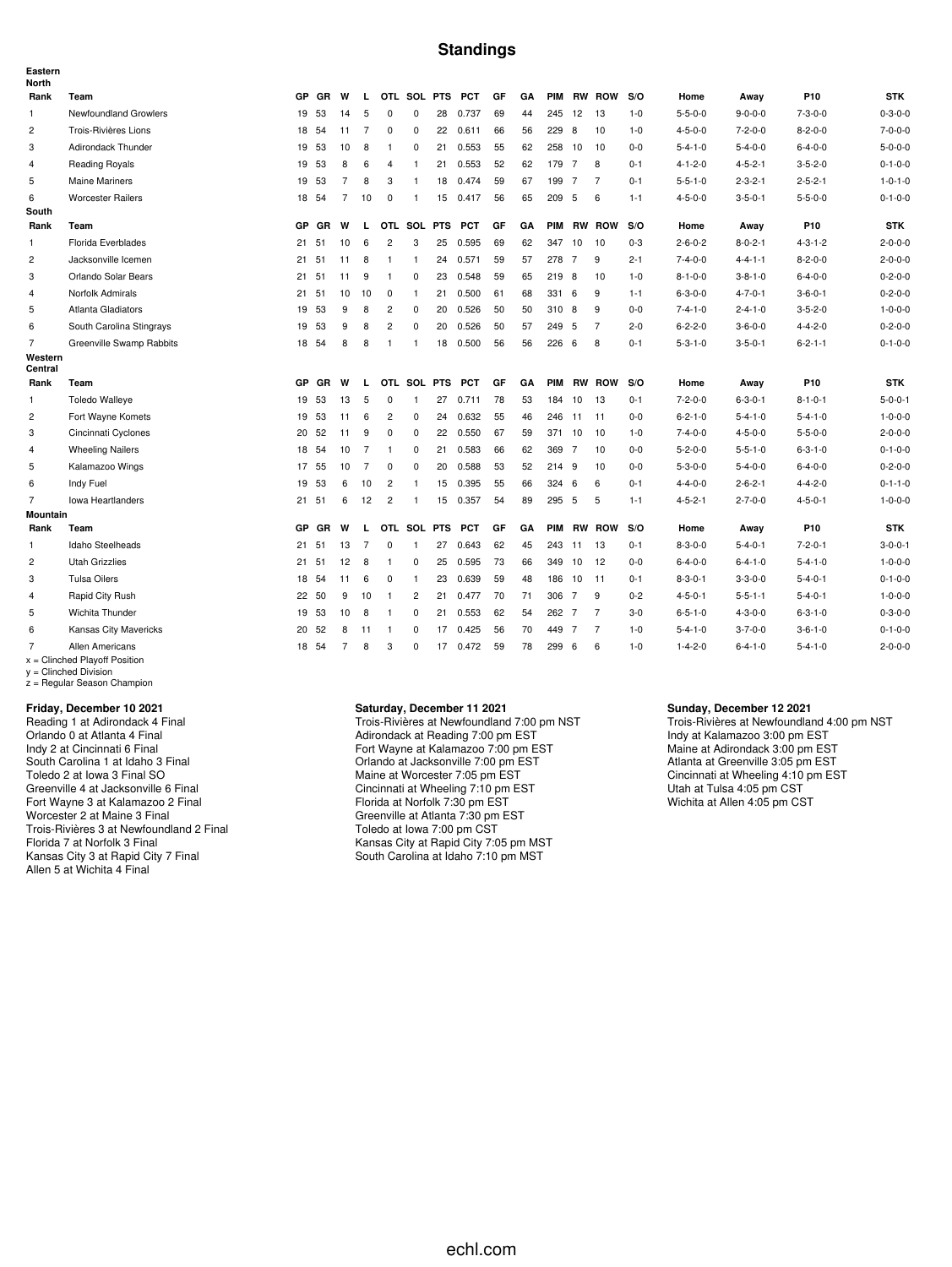# **Conference Standings**

| Eastern        |                              |    |         |                 |                |                |                |    |                   |    |           |             |    |                |                 |                 |                 |                 |
|----------------|------------------------------|----|---------|-----------------|----------------|----------------|----------------|----|-------------------|----|-----------|-------------|----|----------------|-----------------|-----------------|-----------------|-----------------|
| Rank           | Team                         |    | GP GR W |                 |                |                |                |    | L OTL SOL PTS PCT | GF |           |             |    | GA S/O RW ROW  | Home            | Away            | P <sub>10</sub> | <b>STK</b>      |
| $\mathbf{1}$   | <b>Newfoundland Growlers</b> |    | 19 53   | 14              | -5             | 0              | 0              | 28 | 0.737             | 69 | 44        | $1 - 0$     | 12 | - 13           | $5 - 5 - 0 - 0$ | $9 - 0 - 0 - 0$ | $7 - 3 - 0 - 0$ | $0 - 3 - 0 - 0$ |
| $\overline{c}$ | Florida Everblades           |    | 21 51   | 10              | - 6            | 2              | 3              | 25 | 0.595             | 69 | 62        | $0-3$ 10    |    | 10             | $2 - 6 - 0 - 2$ | $8 - 0 - 2 - 1$ | $4 - 3 - 1 - 2$ | $2 - 0 - 0 - 0$ |
| 3              | Jacksonville Icemen          | 21 | 51      | 11              | -8             | $\mathbf{1}$   | $\mathbf{1}$   | 24 | 0.571             | 59 | 57        | $2 - 1$ 7   |    | 9              | $7 - 4 - 0 - 0$ | $4 - 4 - 1 - 1$ | $8 - 2 - 0 - 0$ | $2 - 0 - 0 - 0$ |
| $\overline{4}$ | Orlando Solar Bears          |    | 21 51   | 11 9            |                | $\mathbf{1}$   | $\mathbf 0$    | 23 | 0.548             | 59 | 65        | $1 - 0$ 8   |    | 10             | $8 - 1 - 0 - 0$ | $3 - 8 - 1 - 0$ | $6 - 4 - 0 - 0$ | $0 - 2 - 0 - 0$ |
| 5              | Trois-Rivières Lions         | 18 | 54      | 11              | 7              | 0              | $\mathbf 0$    | 22 | 0.611             | 66 | 56        | $1 - 0$ 8   |    | 10             | $4 - 5 - 0 - 0$ | $7 - 2 - 0 - 0$ | $8 - 2 - 0 - 0$ | $7 - 0 - 0 - 0$ |
| 6              | <b>Adirondack Thunder</b>    |    | 19 53   | 10              | - 8            | $\mathbf{1}$   | $\Omega$       | 21 | 0.553             | 55 | 62        | $0 - 0$ 10  |    | 10             | $5 - 4 - 1 - 0$ | $5 - 4 - 0 - 0$ | $6 - 4 - 0 - 0$ | $5 - 0 - 0 - 0$ |
| $\overline{7}$ | <b>Reading Royals</b>        |    | 19 53   | 8               | 6              | $\overline{4}$ | -1             | 21 | 0.553             | 52 | 62        | $0 - 1$ 7   |    | 8              | $4 - 1 - 2 - 0$ | $4 - 5 - 2 - 1$ | $3 - 5 - 2 - 0$ | $0 - 1 - 0 - 0$ |
| 8              | Norfolk Admirals             | 21 | 51      | 10              | 10             | 0              | $\mathbf{1}$   | 21 | 0.500             | 61 | 68        | $1 - 1 = 6$ |    | 9              | $6 - 3 - 0 - 0$ | $4 - 7 - 0 - 1$ | $3 - 6 - 0 - 1$ | $0 - 2 - 0 - 0$ |
| 9              | Atlanta Gladiators           |    | 19 53   | 9               | 8              | $\overline{c}$ | $\mathbf 0$    | 20 | 0.526             | 50 | 50        | $0 - 0$ 8   |    | 9              | $7 - 4 - 1 - 0$ | $2 - 4 - 1 - 0$ | $3 - 5 - 2 - 0$ | $1 - 0 - 0 - 0$ |
| 10             | South Carolina Stingrays     | 19 | 53      | 9               | 8              | $\overline{c}$ | $\mathbf 0$    | 20 | 0.526             | 50 | 57        | $2 - 0$ 5   |    | 7              | $6 - 2 - 2 - 0$ | $3 - 6 - 0 - 0$ | $4 - 4 - 2 - 0$ | $0 - 2 - 0 - 0$ |
| 11             | <b>Maine Mariners</b>        |    | 19 53   | $\overline{7}$  | 8              | 3              | $\overline{1}$ | 18 | 0.474             | 59 | 67        | $0 - 1$ 7   |    | $\overline{7}$ | $5 - 5 - 1 - 0$ | $2 - 3 - 2 - 1$ | $2 - 5 - 2 - 1$ | $1 - 0 - 1 - 0$ |
| 12             | Greenville Swamp Rabbits     |    | 18 54   | 8               | 8              | 1              | 1              | 18 | 0.500             | 56 | 56        | $0 - 1 = 6$ |    | 8              | $5 - 3 - 1 - 0$ | $3 - 5 - 0 - 1$ | $6 - 2 - 1 - 1$ | $0 - 1 - 0 - 0$ |
| 13             | <b>Worcester Railers</b>     |    | 18 54   | $\overline{7}$  | 10             | $\mathbf 0$    | -1             | 15 | 0.417             | 56 | 65        | $1 - 1$ 5   |    | 6              | $4 - 5 - 0 - 0$ | $3 - 5 - 0 - 1$ | $5 - 5 - 0 - 0$ | $0 - 1 - 0 - 0$ |
| Western        |                              |    |         |                 |                |                |                |    |                   |    |           |             |    |                |                 |                 |                 |                 |
| Rank           | Team                         |    | GP GR   | W               | L.             |                | OTL SOL PTS    |    | <b>PCT</b>        | GF | <b>GA</b> |             |    | S/O RW ROW     | Home            | Away            | P <sub>10</sub> | <b>STK</b>      |
| $\mathbf{1}$   | Idaho Steelheads             | 21 | 51      | 13              | 7              | 0              | 1              | 27 | 0.643             | 62 | 45        | $0 - 1$     | 11 | -13            | $8 - 3 - 0 - 0$ | $5 - 4 - 0 - 1$ | $7 - 2 - 0 - 1$ | $3 - 0 - 0 - 1$ |
| $\overline{c}$ | <b>Toledo Walleye</b>        | 19 | 53      | 13              | 5              | 0              | $\mathbf{1}$   | 27 | 0.711             | 78 | 53        | $0 - 1$     | 10 | -13            | $7 - 2 - 0 - 0$ | $6 - 3 - 0 - 1$ | $8 - 1 - 0 - 1$ | $5 - 0 - 0 - 1$ |
| 3              | <b>Utah Grizzlies</b>        | 21 | 51      | 12 <sub>8</sub> |                | 1              | 0              | 25 | 0.595             | 73 | 66        | $0 - 0$ 10  |    | -12            | $6 - 4 - 0 - 0$ | $6 - 4 - 1 - 0$ | $5 - 4 - 1 - 0$ | $1 - 0 - 0 - 0$ |
| 4              | Fort Wayne Komets            | 19 | 53      | 11              | 6              | 2              | $\mathbf 0$    | 24 | 0.632             | 55 | 46        | $0 - 0$     | 11 | 11             | $6 - 2 - 1 - 0$ | $5 - 4 - 1 - 0$ | $5 - 4 - 1 - 0$ | $1 - 0 - 0 - 0$ |
| 5              | <b>Tulsa Oilers</b>          |    | 18 54   | 11              | 6              | 0              | $\mathbf{1}$   | 23 | 0.639             | 59 | 48        | $0-1$ 10    |    | 11             | $8 - 3 - 0 - 1$ | $3 - 3 - 0 - 0$ | $5 - 4 - 0 - 1$ | $0 - 1 - 0 - 0$ |
| 6              | Cincinnati Cyclones          | 20 | 52      | 11              | 9              | 0              | $\mathbf 0$    | 22 | 0.550             | 67 | 59        | $1 - 0$ 10  |    | 10             | $7 - 4 - 0 - 0$ | $4 - 5 - 0 - 0$ | $5 - 5 - 0 - 0$ | $2 - 0 - 0 - 0$ |
| $\overline{7}$ | <b>Wheeling Nailers</b>      |    | 18 54   | 10              | 7              | $\mathbf{1}$   | $\Omega$       | 21 | 0.583             | 66 | 62        | $0 - 0$ 7   |    | 10             | $5 - 2 - 0 - 0$ | $5 - 5 - 1 - 0$ | $6 - 3 - 1 - 0$ | $0 - 1 - 0 - 0$ |
| 8              | Rapid City Rush              |    | 22 50   | 9               | 10             | -1             | 2              | 21 | 0.477             | 70 | 71        | $0 - 2$ 7   |    | 9              | $4 - 5 - 0 - 1$ | $5 - 5 - 1 - 1$ | $5 - 4 - 0 - 1$ | $1 - 0 - 0 - 0$ |
| 9              | Wichita Thunder              | 19 | 53      | 10              | 8              | $\mathbf{1}$   | 0              | 21 | 0.553             | 62 | 54        | $3-0$ 7     |    | 7              | $6 - 5 - 1 - 0$ | $4 - 3 - 0 - 0$ | $6 - 3 - 1 - 0$ | $0 - 3 - 0 - 0$ |
| 10             | Kalamazoo Wings              |    | 17 55   | 10              | $\overline{7}$ | 0              | $\Omega$       | 20 | 0.588             | 53 | 52        | $0 - 0$ 9   |    | 10             | $5 - 3 - 0 - 0$ | $5 - 4 - 0 - 0$ | $6 - 4 - 0 - 0$ | $0 - 2 - 0 - 0$ |
| 11             | <b>Kansas City Mavericks</b> | 20 | 52      | 8               | 11             | $\mathbf{1}$   | $\mathbf 0$    | 17 | 0.425             | 56 | 70        | $1 - 0$ 7   |    | 7              | $5 - 4 - 1 - 0$ | $3 - 7 - 0 - 0$ | $3-6-1-0$       | $0 - 1 - 0 - 0$ |
| 12             | <b>Allen Americans</b>       |    | 18 54   | $\overline{7}$  | 8              | 3              | $\Omega$       | 17 | 0.472             | 59 | 78        | $1 - 0 = 6$ |    | 6              | $1 - 4 - 2 - 0$ | $6 - 4 - 1 - 0$ | $5 - 4 - 1 - 0$ | $2 - 0 - 0 - 0$ |
| 13             | Indy Fuel                    | 19 | 53      | 6               | 10             | 2              | 1              | 15 | 0.395             | 55 | 66        | $0-1$ 6     |    | 6              | $4 - 4 - 0 - 0$ | $2 - 6 - 2 - 1$ | $4 - 4 - 2 - 0$ | $0 - 1 - 1 - 0$ |
| 14             | <b>Iowa Heartlanders</b>     | 21 | 51      | 6               | 12             | 2              |                | 15 | 0.357             | 54 | 89        | $1 - 1$     | -5 | 5              | $4 - 5 - 2 - 1$ | $2 - 7 - 0 - 0$ | $4 - 5 - 0 - 1$ | $1 - 0 - 0 - 0$ |
|                | * Division Leader            |    |         |                 |                |                |                |    |                   |    |           |             |    |                |                 |                 |                 |                 |

x = Clinched Playoff Position

y = Clinched Division

z = Regular Season Champion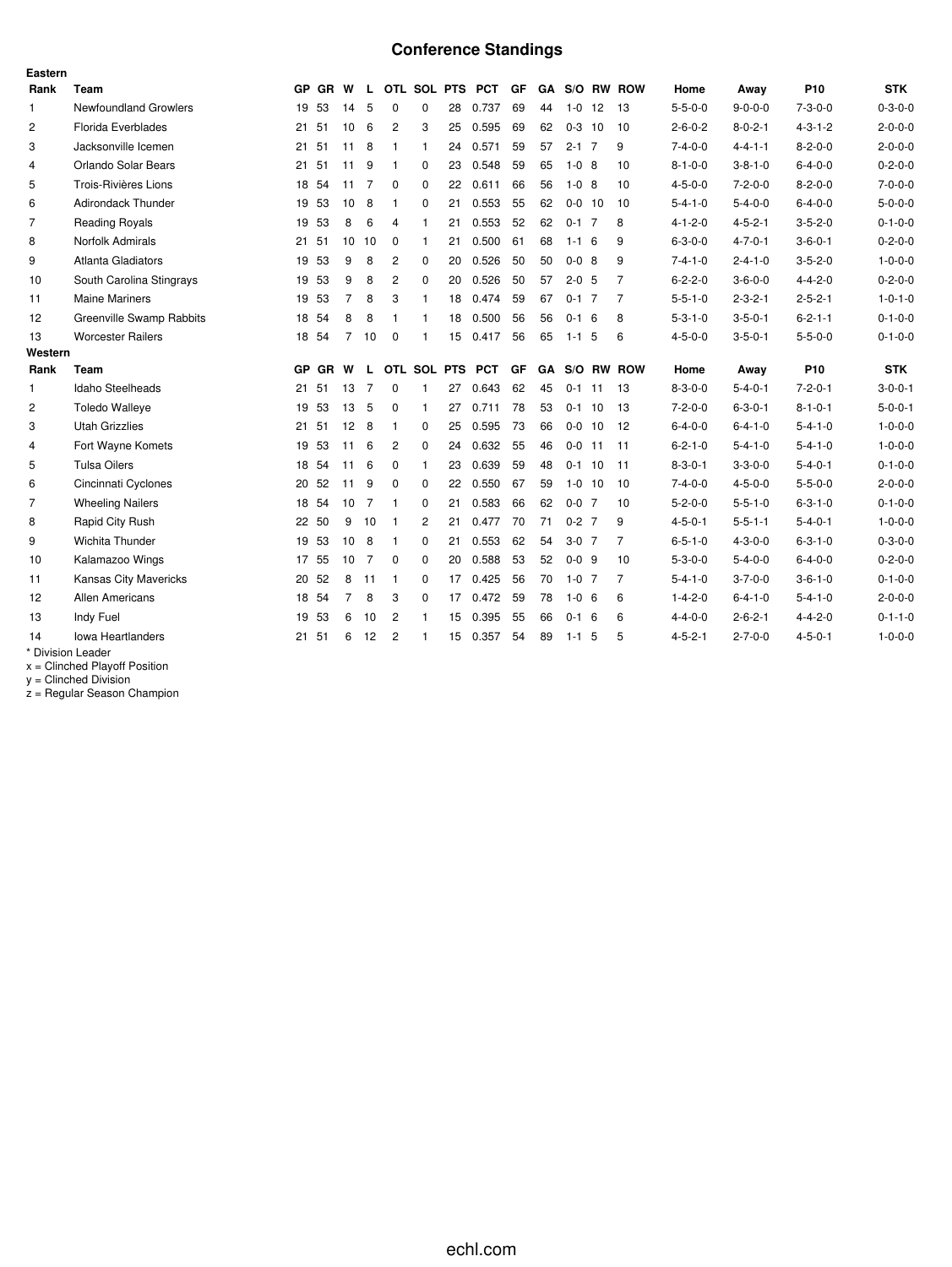# **Attendance Report**

| Team                  | Yesterday | <b>Total</b> | Games          | Average |
|-----------------------|-----------|--------------|----------------|---------|
| Toledo                |           | 63383        | 9              | 7043    |
| Fort Wayne            |           | 60236        | 9              | 6693    |
| Jacksonville          | 6213      | 63335        | 11             | 5758    |
| Tulsa                 |           | 58734        | 12             | 4895    |
| Idaho                 | 5252      | 53371        | 11             | 4852    |
| Cincinnati            | 4608      | 53042        | 11             | 4822    |
| Orlando               |           | 41546        | 9              | 4616    |
| Florida               |           | 44405        | 10             | 4441    |
| Worcester             |           | 39231        | 9              | 4359    |
| Kalamazoo             | 3085      | 28632        | 8              | 3579    |
| Utah                  |           | 35748        | 10             | 3575    |
| Adirondack            | 2764      | 33818        | 10             | 3382    |
| Wichita               | 4203      | 40044        | 12             | 3337    |
| South Carolina        |           | 33311        | 10             | 3331    |
| Reading               |           | 22568        | $\overline{7}$ | 3224    |
| <b>Trois-Rivières</b> |           | 28343        | 9              | 3149    |
| Allen                 |           | 21811        | $\overline{7}$ | 3116    |
| Rapid City            | 2766      | 30453        | 10             | 3045    |
| Indy                  |           | 24326        | 8              | 3041    |
| Atlanta               | 3818      | 34916        | 12             | 2910    |
| Norfolk               | 2350      | 24983        | 9              | 2776    |
| Maine                 | 3351      | 29980        | 11             | 2725    |
| Kansas City           |           | 25902        | 10             | 2590    |
| Greenville            |           | 23175        | 9              | 2575    |
| lowa                  | 1963      | 21872        | 12             | 1823    |
| Newfoundland          | 2019      | 16162        | 10             | 1616    |
| Wheeling              |           | 10467        | 7              | 1495    |
| League                | 42392     | 963794       | 262            | 3679    |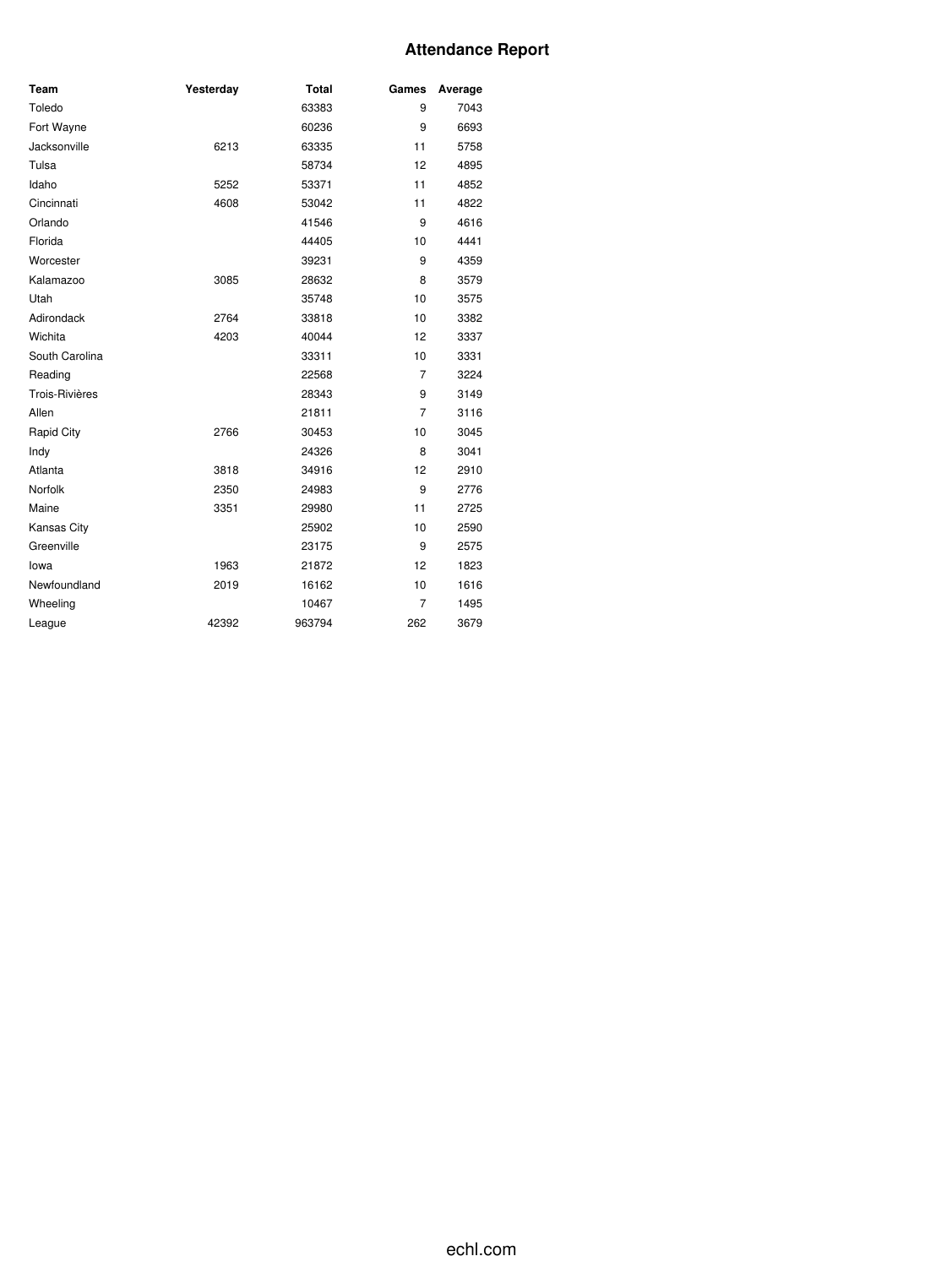# **Leaders (Overall)**

| <b>Top 20 Scorers</b> |                         |            |    |    |    |            |  |  |  |  |  |  |
|-----------------------|-------------------------|------------|----|----|----|------------|--|--|--|--|--|--|
| Rank                  | Player                  | Team       | GР | G  | A  | <b>PTS</b> |  |  |  |  |  |  |
| 1                     | <b>TJ Hensick</b>       | <b>TOL</b> | 19 | 14 | 16 | 30         |  |  |  |  |  |  |
| 2                     | Logan Nelson            | <b>RC</b>  | 22 | 8  | 19 | 27         |  |  |  |  |  |  |
| 3                     | Josh Dickinson          | <b>TOL</b> | 17 | 9  | 17 | 26         |  |  |  |  |  |  |
| 4                     | <b>Blake Winiecki</b>   | <b>FLA</b> | 21 | 13 | 12 | 25         |  |  |  |  |  |  |
| 5                     | Nick Hutchison          | <b>WHL</b> | 18 | 9  | 16 | 25         |  |  |  |  |  |  |
| 6                     | Patrick Watling         | <b>WHL</b> | 14 | 9  | 15 | 24         |  |  |  |  |  |  |
| $\overline{7}$        | <b>Matt Berry</b>       | <b>TOL</b> | 15 | 9  | 15 | 24         |  |  |  |  |  |  |
| 8                     | Zach O'Brien            | <b>NFL</b> | 19 | 7  | 17 | 24         |  |  |  |  |  |  |
| 9                     | Peter Abbandonato       | <b>TR</b>  | 17 | 11 | 12 | 23         |  |  |  |  |  |  |
| 10                    | Stephen Baylis          | <b>RC</b>  | 22 | 13 | 9  | 22         |  |  |  |  |  |  |
| 11                    | Yushiroh Hirano         | <b>CIN</b> | 19 | 11 | 11 | 22         |  |  |  |  |  |  |
| 12                    | Aaron Luchuk            | ORL        | 16 | 9  | 13 | 22         |  |  |  |  |  |  |
| 13                    | Olivier Archambault     | <b>TR</b>  | 18 | 7  | 15 | 22         |  |  |  |  |  |  |
| 14                    | Charle-Edouard D'Astous | <b>UTA</b> | 19 | 12 | 9  | 21         |  |  |  |  |  |  |
| 15<br>*               | Kris Bennett            | IA         | 14 | 10 | 11 | 21         |  |  |  |  |  |  |
| *<br>16               | <b>Brandon Cutler</b>   | <b>UTA</b> | 18 | 9  | 12 | 21         |  |  |  |  |  |  |
| 17                    | Jay Dickman             | <b>WIC</b> | 19 | 8  | 13 | 21         |  |  |  |  |  |  |
| 18                    | Several Players Tied    |            |    |    |    | 20         |  |  |  |  |  |  |

#### **Minor Penalties**

| Rank           | Player               |     |       | Team GP MinPen |
|----------------|----------------------|-----|-------|----------------|
| -1.            | Andrew Nielsen       | UTA | 20 21 |                |
| $\overline{2}$ | Marcus Crawford      | KC. | 20 20 |                |
| 3              | Several Players Tied |     |       | 16             |
|                |                      |     |       |                |

### **Power Play Goals**

| Rank          | <b>Plaver</b>        | Team GP PPG |      |   |
|---------------|----------------------|-------------|------|---|
|               | Peter Abbandonato    | TR.         | 17 7 |   |
| $\mathcal{P}$ | Several Players Tied |             |      | 5 |

# Shots<br>Rank Player

| Rank | Player                           |             |              | Team GP Shots |
|------|----------------------------------|-------------|--------------|---------------|
| 1    | Logan Nelson                     | <b>RC</b>   |              | 22 102        |
| 2    | Jacob Pritchard                  | REA         | 19 87        |               |
| 3    | Chase Lang                       | <b>NOR</b>  | 21           | 81            |
| 4    | <b>Brandon Cutler</b><br>$\star$ | UTA         |              | 18 76         |
| 5    | <b>TJ</b> Hensick                | TOL         |              | 19 76         |
|      | <b>Game Winning Goals</b>        |             |              |               |
| Rank | Player                           | Team GP GWG |              |               |
| 1    | Max Zimmer                       | GRN         | 15 4         |               |
| 2    | Cody Sylvester                   | ATL         | 19 4         |               |
| 3    | Stephen Baylis                   | RC.         | $22 \quad 4$ |               |
| 4    | Several Players Tied             |             |              | 3             |

#### **Shootout Goals**

| <b>Shootout Goals</b> |                    |              |                |                |
|-----------------------|--------------------|--------------|----------------|----------------|
| Rank                  | Player             | Team SOG SOA |                |                |
| 1                     | Andrew Cherniwchan | SC.          | 2              | 2              |
| 2                     | Jay Dickman        | <b>WIC</b>   | $\overline{2}$ | $\overline{2}$ |
| 3                     | Derek Lodermeier   | .IAX         | 2              | 2              |
| 4                     | Tim Söderlund      | WIC.         | 2              | 2              |
| 5                     | Peter Crinella     | <b>WIC</b>   | 2              | з              |

| Goals                          |                                             |                          |                |                         |              |            |
|--------------------------------|---------------------------------------------|--------------------------|----------------|-------------------------|--------------|------------|
| Rank                           | Player                                      | Team                     | GP             | G                       |              |            |
| $\mathbf{1}$                   | <b>TJ Hensick</b>                           | <b>TOL</b>               | 19             | 14                      |              |            |
| $\overline{c}$                 | <b>Blake Winiecki</b>                       | <b>FLA</b>               | 21             | 13                      |              |            |
| 3                              | Stephen Baylis                              | <b>RC</b>                | 22             | 13                      |              |            |
| $\overline{\mathbf{4}}$        | Charle-Edouard D'Astous                     | <b>UTA</b>               | 19             | 12                      |              |            |
| 5                              | Marcus Vela                                 | <b>TOL</b>               | 19             | 12                      |              |            |
| <b>Assists</b>                 |                                             |                          |                |                         |              |            |
| Rank                           | Player                                      | Team                     | GP             | A                       |              |            |
| 1                              | Logan Nelson                                | RC                       | 22             | 19                      |              |            |
| $\overline{c}$                 | Josh Dickinson                              | <b>TOL</b>               | 17             | 17                      |              |            |
| 3                              | Zach O'Brien                                | <b>NFL</b>               | 19             | 17                      |              |            |
| 4                              | Nick Hutchison                              | WHL                      | 18             | 16                      |              |            |
| 5                              | <b>TJ Hensick</b>                           | <b>TOL</b>               | 19             | 16                      |              |            |
|                                |                                             |                          |                |                         |              |            |
| <b>Penalty Minutes</b><br>Rank | Player                                      | Team                     | GP             | PIM                     |              |            |
| $\mathbf{1}$                   | Mikael Robidoux                             | KC                       | 9              | 85                      |              |            |
| $\overline{c}$                 | Shaw Boomhower                              | <b>WHL</b>               | 12             | 75                      |              |            |
| 3                              | * Riley McKay                               | <b>IND</b>               | 19             | 72                      |              |            |
| 4                              | Andrew Nielsen                              | <b>UTA</b>               | 20             | 67                      |              |            |
| 5                              | Loren Ulett                                 | KC                       | 20             | 62                      |              |            |
| <b>Major Penalties</b>         |                                             |                          |                |                         |              |            |
| Rank                           | Player                                      | Team                     | GP             | MajPen                  |              |            |
| $\mathbf{1}$                   | Shaw Boomhower                              | <b>WHL</b>               | 12             | 5                       |              |            |
| $\overline{2}$                 | Sean Allen                                  | <b>WIC</b>               | 16             | 5                       |              |            |
| 3                              | Michael Turner                              | <b>ATL</b>               | 19             | 5                       |              |            |
| $\overline{\mathbf{4}}$        | Several Players Tied                        |                          |                | 4                       |              |            |
|                                | <b>Short Handed Goals</b>                   |                          |                |                         |              |            |
| Rank                           | Player                                      | Team                     | GP             | <b>SHG</b>              |              |            |
| 1                              | Hugo Roy                                    | ATL                      | 14             | 3                       |              |            |
| $\overline{c}$                 | <b>Brandon Cutler</b>                       | <b>UTA</b>               | 18             | 3                       |              |            |
| 3                              | Several Players Tied                        |                          |                | $\overline{2}$          |              |            |
|                                | <b>Shooting Percentage</b>                  |                          |                |                         |              |            |
| Rank                           | Player                                      | Team                     | GP             | Goals                   | <b>Shots</b> | <b>PCT</b> |
| $\mathbf{1}$                   | Justin Almeida                              | <b>WHL</b>               | 6              | 9                       | 21           | 42.9       |
| $\overline{c}$                 | * Eduards Tralmaks                          | <b>MNE</b>               | $\overline{c}$ | $\overline{\mathbf{4}}$ | 10           | 40.0       |
| 3                              | Noel Hoefenmayer                            | <b>NFL</b>               | $\overline{7}$ | 4                       | 11           | 36.4       |
| $\overline{\mathbf{4}}$        | Ryan Lohin                                  | <b>ALN</b>               | 6              | 6                       | 18           | 33.3       |
| 5                              | John Albert                                 | TOL                      | 13             | 10                      | 31           | 32.3       |
| <b>Plus/Minus</b><br>Rank      |                                             | Team                     | GP             | $+/-$                   |              |            |
|                                | Player                                      |                          |                |                         |              |            |
| 1<br>$\overline{c}$            | Mike McKee<br>Matt Berry                    | <b>TUL</b><br><b>TOL</b> | 17<br>15       | 17<br>16                |              |            |
| 3                              | <b>TJ Hensick</b>                           | <b>TOL</b>               | 19             | 16                      |              |            |
| 4                              |                                             |                          |                | 14                      |              |            |
| 5                              | * Duggie Lagrone<br>Charle-Edouard D'Astous | <b>TUL</b><br><b>UTA</b> | 18             | 14                      |              |            |
|                                | <b>Shootout Percentage</b>                  |                          | 19             |                         |              |            |
| Rank                           | Player                                      |                          |                | Team SOG SOA            | <b>SO%</b>   |            |
| $\mathbf{1}$                   | Several Players Tied                        |                          |                |                         | 100.0        |            |
|                                |                                             |                          |                |                         |              |            |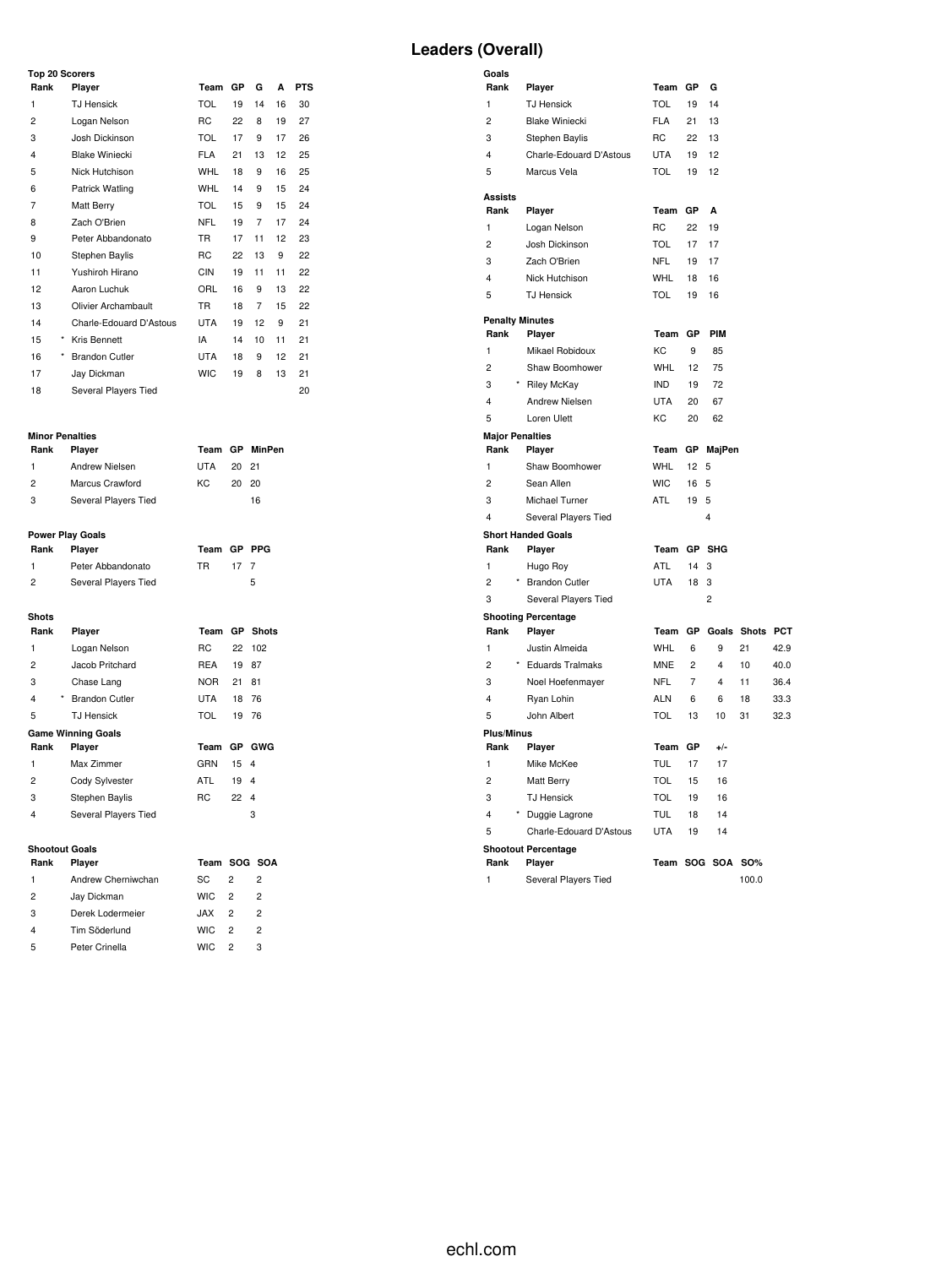# **Leading Goalies**

| Rank                       | Top 15 Goalies (by GAA)<br>Player | Team       | GP             | <b>Mins</b> | W              | г                       | OTL            | SOL          | <b>SO</b>               | GΑ       |                   | <b>GAA SOW</b> |                         | SOL SOGA SOA               |                    | <b>SO%</b>               | SA  | SVS | $SV\%$     |                    |                |        |
|----------------------------|-----------------------------------|------------|----------------|-------------|----------------|-------------------------|----------------|--------------|-------------------------|----------|-------------------|----------------|-------------------------|----------------------------|--------------------|--------------------------|-----|-----|------------|--------------------|----------------|--------|
| $\mathbf{1}$               | Kaden Fulcher                     | <b>TOL</b> | $\overline{7}$ | 399         | $\overline{4}$ | $\overline{c}$          | 0              | $\mathbf 0$  | $\overline{c}$          | 10       | 1.50 0            |                | $\Omega$                | $\Omega$                   | 0                  | 0.000 151 141            |     |     | 0.934      |                    |                |        |
| $\overline{\mathbf{c}}$    | Jake Kupsky                       | IDH        | 8              | 389         | 5              | $\overline{\mathbf{c}}$ | $\mathbf 0$    | $\pmb{0}$    | $\overline{\mathbf{c}}$ |          | $1.69$ 0          |                | 0                       | $\pmb{0}$                  | 0                  | 0.000 143 132            |     |     | 0.923      |                    |                |        |
| 3                          | Samuel Harvey                     | <b>FW</b>  | 7              | 426         | 6              | 0                       | $\mathbf{1}$   | 0            | $\mathbf{1}$            | 11<br>13 | $1.83$ 0          |                | 0                       | $\mathbf 0$                | 0                  | 0.000 237                |     | 224 | 0.945      |                    |                |        |
| $\overline{4}$<br>$^\star$ | Matt Jurusik                      | <b>IDH</b> | 9              | 516         | 5              | $\overline{2}$          | 0              | $\mathbf{1}$ | 1                       | 16       | $1.86$ 0          |                | 1                       | $\overline{2}$             | 3                  | 0.333 226                |     | 210 | 0.929      |                    |                |        |
| 5                          | Keith Petruzzelli                 | <b>NFL</b> | $\overline{7}$ | 415         | $\overline{4}$ | 3                       | 0              | 0            | $\mathbf{1}$            | 13       | $1.88$ 0          |                | 0                       | $\mathbf 0$                | 0                  | 0.000 212 199            |     |     | 0.939      |                    |                |        |
| 6                          | <b>Tyler Parks</b>                | ATL        | 12             | 700         | 8              | 2                       | $\overline{c}$ | 0            | $\overline{c}$          | 22       | 1.89 <sub>0</sub> |                | 0                       | 0                          | 0                  | 0.000                    | 338 | 316 | 0.935      |                    |                |        |
| 7                          | <b>Brad Barone</b>                | ORL        | 12             | 654         | 7              | 3                       | 0              | $\mathbf 0$  | $\mathbf{1}$            | 22       | $2.02$ 1          |                | 0                       | $\mathbf{1}$               | 3                  | 0.667 403                |     | 381 | 0.945      |                    |                |        |
| 8                          | Daniel Mannella                   | <b>TUL</b> | 10             | 568         | 6              | $\overline{2}$          | 0              | $\mathbf{1}$ | 0                       | 20       | $2.11$ 0          |                | 1                       | 3                          | 6                  | 0.500 273 253            |     |     | 0.927      |                    |                |        |
| 9                          | Cam Johnson                       | <b>FLA</b> | $\overline{7}$ | 418         | 4              | $\overline{\mathbf{c}}$ | 1              | $\pmb{0}$    | $\pmb{0}$               | 15       | $2.15$ 0          |                | 0                       | $\mathbf 0$                | 0                  | 0.000 170 155            |     |     | 0.912      |                    |                |        |
| 10                         | Beck Warm                         | <b>NOR</b> | 12             | 712         | 6              | 5                       | 0              | $\mathbf{1}$ | $\mathbf{1}$            | 27       | $2.27 \quad 0$    |                | $\mathbf{1}$            | $\overline{2}$             | 3                  | 0.333 387                |     | 360 | 0.930      |                    |                |        |
| $\star$<br>11              | Lukas Parik                       | <b>RC</b>  | 10             | 610         | 6              | $\overline{2}$          | $\mathbf{1}$   | $\mathbf{1}$ | $\mathbf 0$             | 24       | $2.36$ 0          |                | $\mathbf{1}$            | $\overline{2}$             | $\overline{2}$     | 0.000                    | 322 | 298 | 0.925      |                    |                |        |
| 12                         | Mat Robson                        | <b>CIN</b> | 13             | 778         | 7              | 6                       | 0              | 0            | $\mathbf{1}$            | 31       | $2.39$ 1          |                | 0                       | $\mathbf 0$                | 3                  | 1.000 328 297            |     |     | 0.905      |                    |                |        |
| 13                         | Evan Cormier                      | <b>NFL</b> | 12             | 724         | 10             | $\overline{c}$          | 0              | 0            | 1                       | 29       | $2.40$ 1          |                | 0                       | $\mathbf{1}$               | 4                  | 0.750 310                |     | 281 | 0.906      |                    |                |        |
| 14                         | <b>Tyler Wall</b>                 | <b>JAX</b> | 8              | 497         | 5              | 3                       | 0              | 0            | 1                       | 20       | 2.412             |                | 0                       | 0                          | 5                  | 1.000 200                |     | 180 | 0.900      |                    |                |        |
| 15                         | Ryan Bednard                      | SC         | 10             | 615         | 5              | 5                       | 0              | $\mathbf 0$  | $\mathbf{1}$            | 25       | $2.44$ 2          |                | 0                       | $\mathbf{1}$               | 5                  | 0.800 321                |     | 296 | 0.922      |                    |                |        |
|                            |                                   |            |                |             |                |                         |                |              |                         |          |                   |                |                         |                            |                    |                          |     |     |            |                    |                |        |
| Wins                       |                                   |            |                |             |                |                         |                |              |                         |          |                   |                | <b>Saves</b>            |                            |                    |                          |     |     |            |                    |                |        |
| Rank                       | Player                            | Team       | W              |             |                |                         |                |              |                         |          |                   |                | Rank                    |                            | Player             |                          |     |     | Team SVS   |                    |                |        |
| 1                          | Evan Cormier                      | <b>NFL</b> | 10             |             |                |                         |                |              |                         |          |                   |                | $\mathbf{1}$            |                            |                    | Evan Buitenhuis          |     |     | <b>WIC</b> | 503                |                |        |
| 2                          | <b>Philippe Desrosiers</b>        | TR         | 9              |             |                |                         |                |              |                         |          |                   |                | 2                       |                            | Pat Nagle          |                          |     |     | <b>REA</b> | 393                |                |        |
| 3                          | Evan Buitenhuis                   | <b>WIC</b> | 9              |             |                |                         |                |              |                         |          |                   |                | 3                       |                            | <b>Brad Barone</b> |                          |     |     | ORL        | 381                |                |        |
| $\overline{4}$             | <b>Tyler Parks</b>                | <b>ATL</b> | 8              |             |                |                         |                |              |                         |          |                   |                | $\overline{4}$          |                            | <b>Beck Warm</b>   |                          |     |     | <b>NOR</b> | 360                |                |        |
| 5                          | Several Goaltenders Tied          |            | $\overline{7}$ |             |                |                         |                |              |                         |          |                   |                | 5                       |                            | Jeremy Brodeur     |                          |     |     | MNE        | 360                |                |        |
|                            |                                   |            |                |             |                |                         |                |              |                         |          |                   |                |                         | <b>Save Percentage</b>     |                    |                          |     |     |            |                    |                |        |
| Losses<br>Rank             | Player                            | Team       | L              |             |                |                         |                |              |                         |          |                   |                | Rank                    |                            | Player             |                          |     |     | Team       | GΑ                 | <b>SVS</b>     | $SV\%$ |
| 1                          | David Tendeck                     | <b>RC</b>  | 8              |             |                |                         |                |              |                         |          |                   |                | $\mathbf{1}$            |                            | <b>Brad Barone</b> |                          |     |     | ORL        | 22                 | 381            | 0.945  |
| $\overline{c}$             | Evan Buitenhuis                   | <b>WIC</b> | 7              |             |                |                         |                |              |                         |          |                   |                | $\overline{c}$          |                            | Samuel Harvey      |                          |     |     | <b>FW</b>  | 13                 | 224            | 0.945  |
| 3                          | Mat Robson                        | <b>CIN</b> | 6              |             |                |                         |                |              |                         |          |                   |                | 3                       |                            | Keith Petruzzelli  |                          |     |     | NFL        | 13                 | 199            | 0.939  |
| $\overline{4}$             | Hunter Jones                      | IA         | 6              |             |                |                         |                |              |                         |          |                   |                | $\overline{4}$          |                            | <b>Tyler Parks</b> |                          |     |     | <b>ATL</b> | 22                 | 316            | 0.935  |
| 5                          | Trevin Kozlowski                  | IA         | 6              |             |                |                         |                |              |                         |          |                   |                | 5                       |                            | Kaden Fulcher      |                          |     |     | <b>TOL</b> | 10                 | 141            | 0.934  |
|                            |                                   |            |                |             |                |                         |                |              |                         |          |                   |                |                         |                            |                    |                          |     |     |            |                    |                |        |
| Mins                       |                                   |            |                |             |                |                         |                |              |                         |          |                   |                |                         | <b>Shootout Wins</b>       |                    |                          |     |     |            |                    |                |        |
| Rank                       | Player                            | Team       | Mins           |             |                |                         |                |              |                         |          |                   |                | Rank                    |                            | Player             |                          |     |     | Team SOW   |                    |                |        |
| $\mathbf{1}$               | Evan Buitenhuis                   | <b>WIC</b> | 980            |             |                |                         |                |              |                         |          |                   |                | $\mathbf{1}$            |                            |                    | Evan Buitenhuis          |     |     | <b>WIC</b> | $\overline{2}$     |                |        |
| $\overline{2}$             | Mat Robson                        | <b>CIN</b> | 778            |             |                |                         |                |              |                         |          |                   |                | $\overline{c}$          |                            | Ryan Bednard       |                          |     |     | SC         | $\overline{2}$     |                |        |
| 3                          | <b>Mareks Mitens</b>              | ADK        | 749            |             |                |                         |                |              |                         |          |                   |                | 3                       |                            | <b>Tyler Wall</b>  |                          |     |     | <b>JAX</b> | $\sqrt{2}$         |                |        |
| 4                          | Evan Cormier                      | <b>NFL</b> | 724            |             |                |                         |                |              |                         |          |                   |                | $\overline{4}$          |                            |                    | Several Goaltenders Tied |     |     |            | $\mathbf{1}$       |                |        |
| 5                          | Pat Nagle                         | <b>REA</b> | 722            |             |                |                         |                |              |                         |          |                   |                |                         |                            |                    |                          |     |     |            |                    |                |        |
| <b>Shutouts</b>            |                                   |            |                |             |                |                         |                |              |                         |          |                   |                |                         | <b>Shootout Percentage</b> |                    |                          |     |     |            |                    |                |        |
| Rank                       | Player                            | Team       | <b>SO</b>      |             |                |                         |                |              |                         |          |                   |                | Rank                    |                            | Player             |                          |     |     |            | Team Saves Att SO% |                |        |
| $\mathbf{1}$               | <b>Trent Miner</b>                | <b>UTA</b> | 3              |             |                |                         |                |              |                         |          |                   |                | $\mathbf{1}$            |                            | <b>Tyler Wall</b>  |                          |     |     | <b>JAX</b> | 5                  | 5              | 1.000  |
| $\overline{\mathbf{c}}$    | Mitch Gillam                      | <b>IND</b> | $\overline{c}$ |             |                |                         |                |              |                         |          |                   |                | $\overline{\mathbf{c}}$ |                            | Mat Robson         |                          |     |     | <b>CIN</b> | 3                  | 3              | 1.000  |
| 3                          | Kaden Fulcher                     | <b>TOL</b> | $\overline{c}$ |             |                |                         |                |              |                         |          |                   |                | 3                       |                            | Dylan Wells        |                          |     |     | <b>NOR</b> | 3                  | 3              | 1.000  |
| $\overline{4}$             | Jake Kupsky                       | IDH        | $\overline{2}$ |             |                |                         |                |              |                         |          |                   |                | $\overline{4}$          |                            | Antoine Bibeau     |                          |     |     | <b>ALN</b> | 3                  | 3              | 1.000  |
| 5                          | <b>Tyler Parks</b>                | <b>ATL</b> | $\overline{c}$ |             |                |                         |                |              |                         |          |                   |                | 5                       |                            | Jake Theut         |                          |     |     | <b>WIC</b> | $\overline{2}$     | $\overline{c}$ | 1.000  |
|                            |                                   |            |                |             |                |                         |                |              |                         |          |                   |                |                         |                            |                    |                          |     |     |            |                    |                |        |

*\* indicates rookie*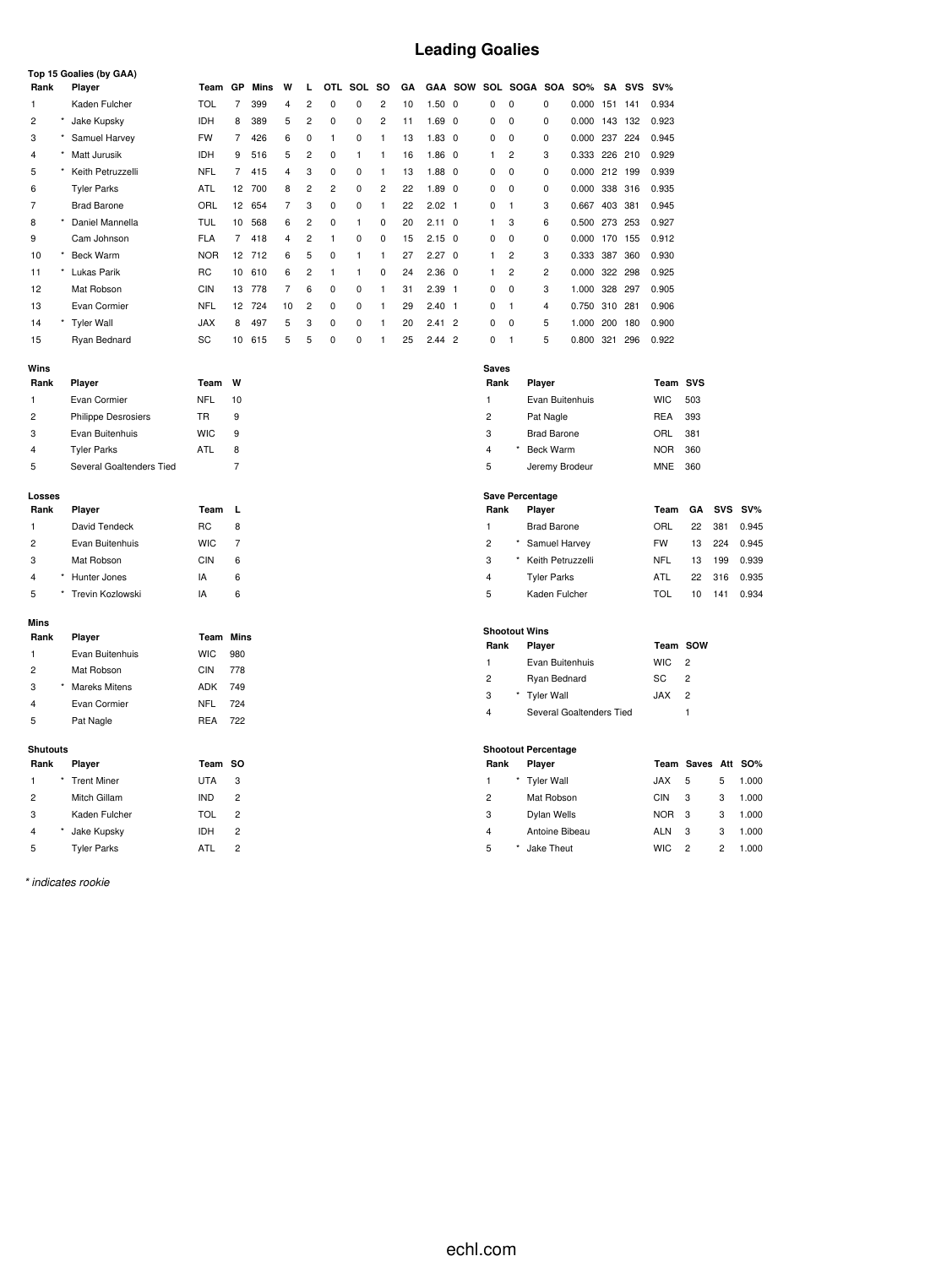### Top 2

| <b>Top 20 Scorers</b> |            |                         |             |           |               |    |            |  |  |  |
|-----------------------|------------|-------------------------|-------------|-----------|---------------|----|------------|--|--|--|
| Rank                  |            | Player                  | Team        | GP        | G             | A  | <b>PTS</b> |  |  |  |
| 1                     | $\star$    | Kris Bennett            | IA          | 14        | 10            | 11 | 21         |  |  |  |
| $\overline{2}$        | $^\star$   | <b>Brandon Cutler</b>   | UTA         | 18        | 9             | 12 | 21         |  |  |  |
| 3                     | $^{\star}$ | Gavin Gould             | <b>ALN</b>  | 14        | 5             | 14 | 19         |  |  |  |
| 4                     | $\star$    | Patrick Grasso          | ADK         | 19        | 9             | 8  | 17         |  |  |  |
| 5                     | *          | Logan Coomes            | TUL         | 17        | 6             | 10 | 16         |  |  |  |
| 6                     | $\star$    | Jack Doremus            | <b>TUL</b>  | 15        | 9             | 6  | 15         |  |  |  |
| 7                     |            | * Yauheni Aksiantsiuk   | <b>IDH</b>  | 13        | 8             | 7  | 15         |  |  |  |
| 8                     | $\star$    | Alex Gilmour            | <b>TUL</b>  | 18        | 8             | 7  | 15         |  |  |  |
| 9                     | ×          | Luc Brown               | <b>IDH</b>  | 21        | 7             | 8  | 15         |  |  |  |
| 10                    | $^\star$   | Noah Corson             | NOR.        | 21        | 6             | 9  | 15         |  |  |  |
| 11                    | $\star$    | Mason Mannek            | UTA         | 21        | 6             | 9  | 15         |  |  |  |
| 12                    | $\star$    | Patrick Polino          | <b>CIN</b>  | 17        | 5             | 10 | 15         |  |  |  |
| 13                    | $^\star$   | Chad Yetman             | <b>IND</b>  | 15        | 5             | 9  | 14         |  |  |  |
| 14                    | $\star$    | Orrin Centazzo          | NFL.        | 17        | 6             | 7  | 13         |  |  |  |
| 15                    | *          | Carter Johnson          | <b>WIC</b>  | 17        | 6             | 7  | 13         |  |  |  |
| 16                    | *          | Jake Jaremko            | <b>FLA</b>  | 20        | 6             | 7  | 13         |  |  |  |
| 17                    | *          | Nick Master             | <b>MNE</b>  | 14        | 5             | 8  | 13         |  |  |  |
| 18                    | $\star$    | <b>Bryce Misley</b>     | IA          | 21        | 5             | 8  | 13         |  |  |  |
| 19                    |            | * Westin Michaud        | <b>MNE</b>  | 10        | 4             | 9  | 13         |  |  |  |
| 20                    | *          | Patrick Holway          | SC          | 17        | 1             | 12 | 13         |  |  |  |
|                       |            | <b>Minor Penalties</b>  |             |           |               |    |            |  |  |  |
| Rank                  |            | Player                  | Team        | <b>GP</b> | <b>MinPen</b> |    |            |  |  |  |
| 1                     |            | <b>Riley McKay</b>      | <b>IND</b>  | 19        | 16            |    |            |  |  |  |
| 2                     | $^{\star}$ | Luke Lynch              | <b>JAX</b>  | 17        | 12            |    |            |  |  |  |
| 3                     | $^{\star}$ | Alex Gilmour            | <b>TUL</b>  | 18        | 11            |    |            |  |  |  |
| 4                     |            | Several Players Tied    |             |           | 10            |    |            |  |  |  |
|                       |            | <b>Power Play Goals</b> |             |           |               |    |            |  |  |  |
| Rank                  |            | Player                  | Team GP PPG |           |               |    |            |  |  |  |

|              | <b>Power Play Goals</b> |                           |             |           |                |  |  |  |  |  |  |
|--------------|-------------------------|---------------------------|-------------|-----------|----------------|--|--|--|--|--|--|
| Rank         |                         | Player                    | Team GP PPG |           |                |  |  |  |  |  |  |
| 1            | $\star$                 | <b>Bryce Misley</b>       | IA          | 21        | 5              |  |  |  |  |  |  |
| 2            | $\star$                 | Dominic Franco            | CIN         | 11        | 4              |  |  |  |  |  |  |
| 3            | $\star$                 | Kris Bennett              | IA          | 14        | 4              |  |  |  |  |  |  |
| 4            |                         | Several Players Tied      |             |           | 3              |  |  |  |  |  |  |
| <b>Shots</b> |                         |                           |             |           |                |  |  |  |  |  |  |
| Rank         |                         | Player                    | Team        | <b>GP</b> | <b>Shots</b>   |  |  |  |  |  |  |
| 1            | $^{\star}$              | <b>Brandon Cutler</b>     | UTA         | 18        | 76             |  |  |  |  |  |  |
| 2            | $\star$                 | Luc Brown                 | IDH         | 21        | 68             |  |  |  |  |  |  |
| 3            | $^{\star}$              | Noah Corson               | NOR         | 21        | 66             |  |  |  |  |  |  |
| 4            | $\star$                 | Jack Doremus              | TUL         | 15        | 65             |  |  |  |  |  |  |
| 5            | $^{\star}$              | Kris Bennett              | IA          | 14        | 63             |  |  |  |  |  |  |
|              |                         | <b>Game Winning Goals</b> |             |           |                |  |  |  |  |  |  |
| Rank         |                         | Player                    | Team GP     |           | GWG            |  |  |  |  |  |  |
| 1            | $\star$                 | Isaac Johnson             | NFL         | 16        | 3              |  |  |  |  |  |  |
| 2            | $\star$                 | Logan Coomes              | TUL         | 17        | 3              |  |  |  |  |  |  |
| 3            |                         | Several Players Tied      |             |           | $\overline{2}$ |  |  |  |  |  |  |
|              |                         |                           |             |           |                |  |  |  |  |  |  |

## **Shootout Goals**

**Rank Player Team SOG SOA** 1 Several Players Tied 1

# **Leaders (Rookies)**

| Goals<br>Rank          |            | Player                                 | Team GP           |                | G                   |                         |      |
|------------------------|------------|----------------------------------------|-------------------|----------------|---------------------|-------------------------|------|
| 1                      |            | * Kris Bennett                         | IA                | 14             | 10                  |                         |      |
| $\overline{c}$         |            | * Brandon Cutler                       | <b>UTA</b>        | 18             | 9                   |                         |      |
| 3                      |            | * Patrick Grasso                       | ADK               | 19             | 9                   |                         |      |
| 4                      | $^\star$   | Jack Doremus                           | <b>TUL</b>        | 15             | 9                   |                         |      |
| 5                      |            | Several Players Tied                   |                   |                | 8                   |                         |      |
|                        |            |                                        |                   |                |                     |                         |      |
| Assists<br>Rank        |            |                                        | Team              | GР             | A                   |                         |      |
| 1                      |            | Player<br>* Gavin Gould                | <b>ALN</b>        | 14             | 14                  |                         |      |
| $\overline{c}$         |            | * Patrick Holway                       | SC                | 17             | 12                  |                         |      |
| 3                      |            | * Brandon Cutler                       | <b>UTA</b>        | 18             | 12                  |                         |      |
| 4                      |            | * Kris Bennett                         | IA                | 14             | 11                  |                         |      |
| 5                      | $^{\star}$ | <b>Kaid Oliver</b>                     | IA                | 20             | 11                  |                         |      |
|                        |            |                                        |                   |                |                     |                         |      |
|                        |            | <b>Penalty Minutes</b>                 |                   |                |                     |                         |      |
| Rank                   |            | Player                                 | Team              | GР             | <b>PIM</b>          |                         |      |
| 1                      |            | <b>Riley McKay</b>                     | <b>IND</b>        | 19             | 72                  |                         |      |
| 2                      |            | * Kelly Bent                           | ALN               | 13             | 40                  |                         |      |
| 3                      |            | * Jake Kearley                         | FLA               | 12             | 39                  |                         |      |
| 4                      |            | Jack Van Boekel                        | CIN               | 9              | 38                  |                         |      |
| 5                      |            | Several Players Tied                   |                   |                | 36                  |                         |      |
| <b>Major Penalties</b> |            |                                        |                   |                |                     |                         |      |
| Rank                   |            | Player                                 | Team              |                | GP MajPen           |                         |      |
| 1                      |            | * Riley McKay                          | <b>IND</b>        | 19             | 4                   |                         |      |
| $\overline{c}$         |            | * Kelly Bent                           | ALN               | 13             | 4                   |                         |      |
| 3                      |            | * Chris Ordoobodi                      | NOR.              | 16             | 4                   |                         |      |
| 4                      |            | * Jacob Friend                         | JAX               | 21             | 4                   |                         |      |
| 5                      |            | Several Players Tied                   |                   |                | 3                   |                         |      |
|                        |            | <b>Short Handed Goals</b>              |                   |                |                     |                         |      |
| Rank<br>1              |            | Player<br>* Brandon Cutler             | Team GP SHG       |                |                     |                         |      |
| 2                      |            |                                        | <b>UTA</b><br>NFL | 18<br>3        | 3<br>$\overline{c}$ |                         |      |
| 3                      |            | * Todd Burgess<br>Several Players Tied |                   |                | 1                   |                         |      |
|                        |            |                                        |                   |                |                     |                         |      |
|                        |            | <b>Shooting Percentage</b>             |                   |                |                     |                         |      |
| Rank                   |            | Player                                 |                   |                |                     | Team GP Goals Shots PCT |      |
| $\mathbf{1}$           |            | * Eduards Tralmaks                     | <b>MNE</b>        | $\overline{c}$ | $\overline{4}$      | 10                      | 40.0 |
| $\overline{c}$         |            | * Brett Van Os                         | CIN               | 12             | 3                   | 11                      | 27.3 |
| 3                      | $^\star$   | Yauheni Aksiantsiuk                    | IDH               | 13             | 8                   | 32                      | 25.0 |
| 4                      |            | * Brett Gravelle                       | RC                | 18             | 7                   | 31                      | 22.6 |
| 5                      | $\star$    | Carter Cowlthorp                       | SC                | 14             | 4                   | 18                      | 22.2 |
| <b>Plus/Minus</b>      |            |                                        |                   |                |                     |                         |      |
| Rank                   |            | Player                                 | Team GP           |                | $+/-$               |                         |      |
| 1                      |            | Duggie Lagrone                         | TUL               | 18             | 14                  |                         |      |
| 2                      |            | * Josh Maniscalco                      | WHL               | 13             | 13                  |                         |      |
| 3                      |            | * Casey Johnson                        | IDH               | 20             | 12                  |                         |      |
| 4                      |            | Several Players Tied                   |                   |                | 11                  |                         |      |
|                        |            | <b>Shootout Percentage</b>             |                   |                |                     |                         |      |
| Rank                   |            | Player                                 |                   |                | Team SOG SOA        | SO%                     |      |
| 1                      |            | Several Players Tied                   |                   |                |                     | 100.0                   |      |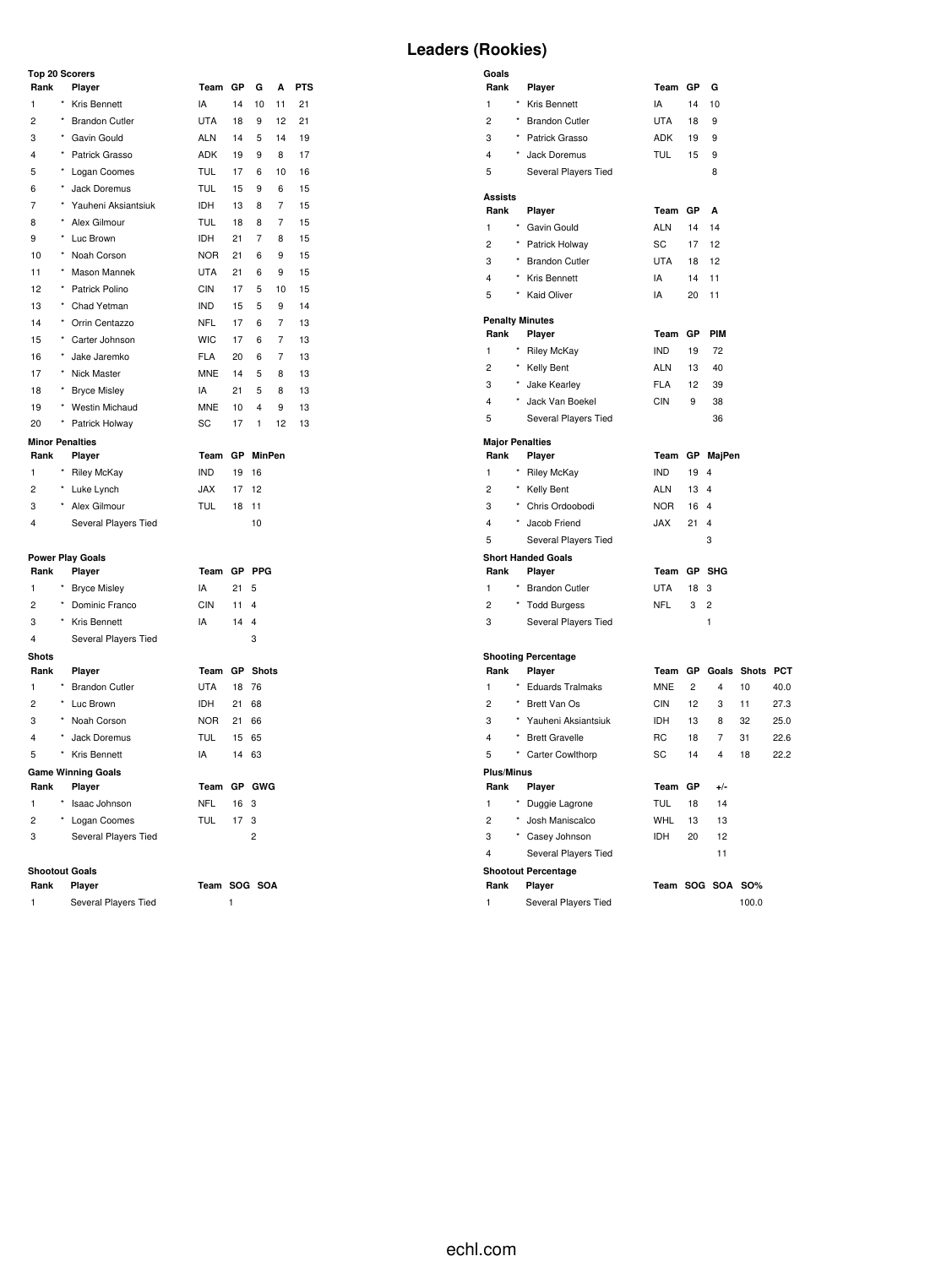#### **Top 20 Scorers**

|                        | <b>10p 20 Scorers</b> |                         |            |           |    |    |            |  |  |  |  |  |  |
|------------------------|-----------------------|-------------------------|------------|-----------|----|----|------------|--|--|--|--|--|--|
| Rank                   |                       | Player                  | Team       | <b>GP</b> | G  | A  | <b>PTS</b> |  |  |  |  |  |  |
| 1                      |                       | Charle-Edouard D'Astous | UTA        | 19        | 12 | 9  | 21         |  |  |  |  |  |  |
| $\overline{c}$         |                       | Brenden Miller          | KAL        | 15        | 5  | 11 | 16         |  |  |  |  |  |  |
| 3                      |                       | Mike Lee                | <b>IND</b> | 19        | 3  | 13 | 16         |  |  |  |  |  |  |
| 4                      |                       | Jake McLaughlin         | <b>FLA</b> | 21        | 1  | 15 | 16         |  |  |  |  |  |  |
| 5                      |                       | Michael Brodzinski      | ORL        | 21        | 4  | 11 | 15         |  |  |  |  |  |  |
| 6                      |                       | Luke Martin             | <b>UTA</b> | 21        | 4  | 11 | 15         |  |  |  |  |  |  |
| 7                      |                       | Will Graber             | <b>FW</b>  | 13        | 5  | 9  | 14         |  |  |  |  |  |  |
| 8                      |                       | <b>Andrew Nielsen</b>   | <b>UTA</b> | 20        | 4  | 10 | 14         |  |  |  |  |  |  |
| 9                      |                       | Joe Masonius            | <b>ADK</b> | 19        | 3  | 11 | 14         |  |  |  |  |  |  |
| 10                     |                       | Darren Brady            | <b>IDH</b> | 19        | 4  | 9  | 13         |  |  |  |  |  |  |
| 11                     |                       | Tim Davison             | <b>ATL</b> | 19        | 4  | 9  | 13         |  |  |  |  |  |  |
| 12                     |                       | <b>Blake Hillman</b>    | <b>TOL</b> | 11        | 2  | 11 | 13         |  |  |  |  |  |  |
| 13                     |                       | Marcus Crawford         | KC         | 20        | 2  | 11 | 13         |  |  |  |  |  |  |
| 14                     | ×                     | Patrick Holway          | SC         | 17        | 1  | 12 | 13         |  |  |  |  |  |  |
| 15                     | $\star$               | Josh Maniscalco         | <b>WHL</b> | 13        | 4  | 8  | 12         |  |  |  |  |  |  |
| 16                     |                       | Jordan Subban           | SC         | 18        | 4  | 8  | 12         |  |  |  |  |  |  |
| 17                     |                       | Randy Gazzola           | <b>TOL</b> | 10        | 1  | 11 | 12         |  |  |  |  |  |  |
| 18                     |                       | Cam Clarke              | <b>WIC</b> | 19        | 0  | 12 | 12         |  |  |  |  |  |  |
| 19                     |                       | Several Players Tied    |            |           |    |    | 11         |  |  |  |  |  |  |
| <b>Minor Penalties</b> |                       |                         |            |           |    |    |            |  |  |  |  |  |  |

| Rank                  | Player                    | Team       | GР             | MinPen         |
|-----------------------|---------------------------|------------|----------------|----------------|
| 1                     | Andrew Nielsen            | <b>UTA</b> | 20             | 21             |
| 2                     | Marcus Crawford           | КC         | 20             | 20             |
| 3                     | Sam Thibault              | NOR.       | 21             | 16             |
| 4                     | Cole Fraser               | <b>TOL</b> | 16             | 15             |
| 5                     | Several Players Tied      |            |                | 13             |
|                       | <b>Power Play Goals</b>   |            |                |                |
| Rank                  | Player                    | Team       |                | GP PPG         |
| 1                     | Charle-Edouard D'Astous   | <b>UTA</b> | 19             | 4              |
| $\overline{2}$        | Noel Hoefenmayer          | NFL        | $\overline{7}$ | 3              |
| 3                     | Luke Martin               | UTA        | 21             | 3              |
| 4                     | Several Players Tied      |            |                | 2              |
| <b>Shots</b>          |                           |            |                |                |
| Rank                  | Player                    | Team       | <b>GP</b>      | <b>Shots</b>   |
| 1                     | Charle-Edouard D'Astous   | UTA        | 19             | 66             |
| 2                     | Marcus Crawford           | KC         | 20             | 58             |
| 3                     | Luke Martin               | UTA        | 21             | 57             |
| 4                     | Michael Brodzinski        | ORL        | 21             | 56             |
| 5                     | Olivier Galipeau          | TR.        | 18             | 54             |
|                       | <b>Game Winning Goals</b> |            |                |                |
| Rank                  | Player                    | Team       |                | GP GWG         |
| 1                     | <b>Blake Siebenaler</b>   | <b>FW</b>  | 7              | $\overline{2}$ |
| 2                     | Kris Myllari              | ALN        | 18             | $\overline{2}$ |
| 3                     | Charle-Edouard D'Astous   | UTA        | 19             | $\overline{2}$ |
| 4                     | Jake Ryczek               | <b>ADK</b> | 19             | 2              |
| 5                     | Several Players Tied      |            |                | 1              |
| <b>Shootout Goals</b> |                           |            |                |                |
| Rank                  | Player                    |            |                | Team SOG SOA   |
| 1                     | Jason Horvath             | MNE        | 1              | 1              |
| 2                     | Jordan Subban             | SC         | 1              | $\overline{2}$ |
| 3                     | Eric Williams             | <b>NOR</b> | 1              | $\overline{c}$ |

| Goals                  |                           |             |           |        |
|------------------------|---------------------------|-------------|-----------|--------|
| Rank                   | Player                    | Team        | GP        | G      |
| 1                      | Charle-Edouard D'Astous   | <b>UTA</b>  | 19        | 12     |
| $\overline{c}$         | <b>Brenden Miller</b>     | KAL         | 15        | 5      |
| 3                      | Will Graber               | <b>FW</b>   | 13        | 5      |
| 4                      | * Chris Ortiz             | <b>WHL</b>  | 13        | 5      |
| 5                      | Several Players Tied      |             |           | 4      |
| Assists                |                           |             |           |        |
| Rank                   | Player                    | Team        | <b>GP</b> | A      |
| 1                      | Jake McLaughlin           | <b>FLA</b>  | $21 -$    | 15     |
| $\overline{c}$         | Mike Lee                  | IND.        | 19        | 13     |
| 3                      | * Patrick Holway          | SC          | 17        | 12     |
| 4                      | Cam Clarke                | <b>WIC</b>  | 19        | 12     |
| 5                      | Several Players Tied      |             |           | 11     |
| <b>Penalty Minutes</b> |                           |             |           |        |
| Rank                   | Player                    | Team        | GP        | PIM    |
| 1                      | Andrew Nielsen            | <b>UTA</b>  | 20        | 67     |
| $\overline{c}$         | Sean Allen                | <b>WIC</b>  | 16        | 61     |
| 3                      | Marcus Crawford           | KC          | 20        | 55     |
| 4                      | Mathieu Gagnon            | <b>TR</b>   | 14        | 51     |
| 5                      | Several Players Tied      |             |           | 46     |
| <b>Major Penalties</b> |                           |             |           |        |
| Rank                   | Player                    | Team        | GP        | MajPen |
| 1                      | Sean Allen                | <b>WIC</b>  | 16        | 5      |
| 2                      | Darian Skeoch             | <b>ALN</b>  | 16        | 4      |
| 3                      | * Jacob Friend            | JAX         | 21        | 4      |
| 4                      | Several Players Tied      |             |           | 3      |
|                        |                           |             |           |        |
|                        | <b>Short Handed Goals</b> | Team GP SHG |           |        |
| Rank                   | Player                    |             |           |        |
| 1                      | Several Players Tied      |             |           | 1      |
|                        |                           |             |           |        |
|                        |                           |             |           |        |
|                        |                           |             |           |        |

| <b>Shooting Percentage</b> |         |                            |            |           |                |             |            |  |  |  |  |
|----------------------------|---------|----------------------------|------------|-----------|----------------|-------------|------------|--|--|--|--|
| Rank                       |         | Player                     | Team       | <b>GP</b> |                | Goals Shots | <b>PCT</b> |  |  |  |  |
| 1                          |         | Noel Hoefenmayer           | <b>NFL</b> | 7         | 4              | 11          | 36.4       |  |  |  |  |
| $\overline{c}$             |         | <b>Blake Siebenaler</b>    | <b>FW</b>  | 7         | 3              | 14          | 21.4       |  |  |  |  |
| 3                          | $\star$ | Kyle Thacker               | CIN        | 12        | 2              | 10          | 20.0       |  |  |  |  |
| 4                          | $\star$ | Nathan Larose              | <b>TUL</b> | 3         | $\overline{2}$ | 10          | 20.0       |  |  |  |  |
| 5                          |         | Several Players Tied       |            |           |                |             | 18.2       |  |  |  |  |
| <b>Plus/Minus</b>          |         |                            |            |           |                |             |            |  |  |  |  |
| Rank                       |         | Player                     | Team       | GP        | $+/-$          |             |            |  |  |  |  |
| 1                          |         | Mike McKee                 | <b>TUL</b> | 17        | 17             |             |            |  |  |  |  |
| 2                          | $\star$ | Duggie Lagrone             | <b>TUL</b> | 18        | 14             |             |            |  |  |  |  |
| 3                          |         | Charle-Edouard D'Astous    | UTA        | 19        | 14             |             |            |  |  |  |  |
| 4                          | $\star$ | Josh Maniscalco            | WHL        | 13        | 13             |             |            |  |  |  |  |
| 5                          | $\star$ | Casey Johnson              | <b>IDH</b> | 20        | 12             |             |            |  |  |  |  |
|                            |         | <b>Shootout Percentage</b> |            |           |                |             |            |  |  |  |  |
| Rank                       |         | Player                     | Team       |           | SOG SOA        | SO%         |            |  |  |  |  |
| 1                          |         | Jason Horvath              | <b>MNE</b> | 1         | 1              | 100.0       |            |  |  |  |  |
| $\overline{c}$             |         | Jordan Subban              | SC         | 1         | $\overline{2}$ | 50.0        |            |  |  |  |  |
| 3                          |         | Eric Williams              | <b>NOR</b> | 1         | $\overline{2}$ | 50.0        |            |  |  |  |  |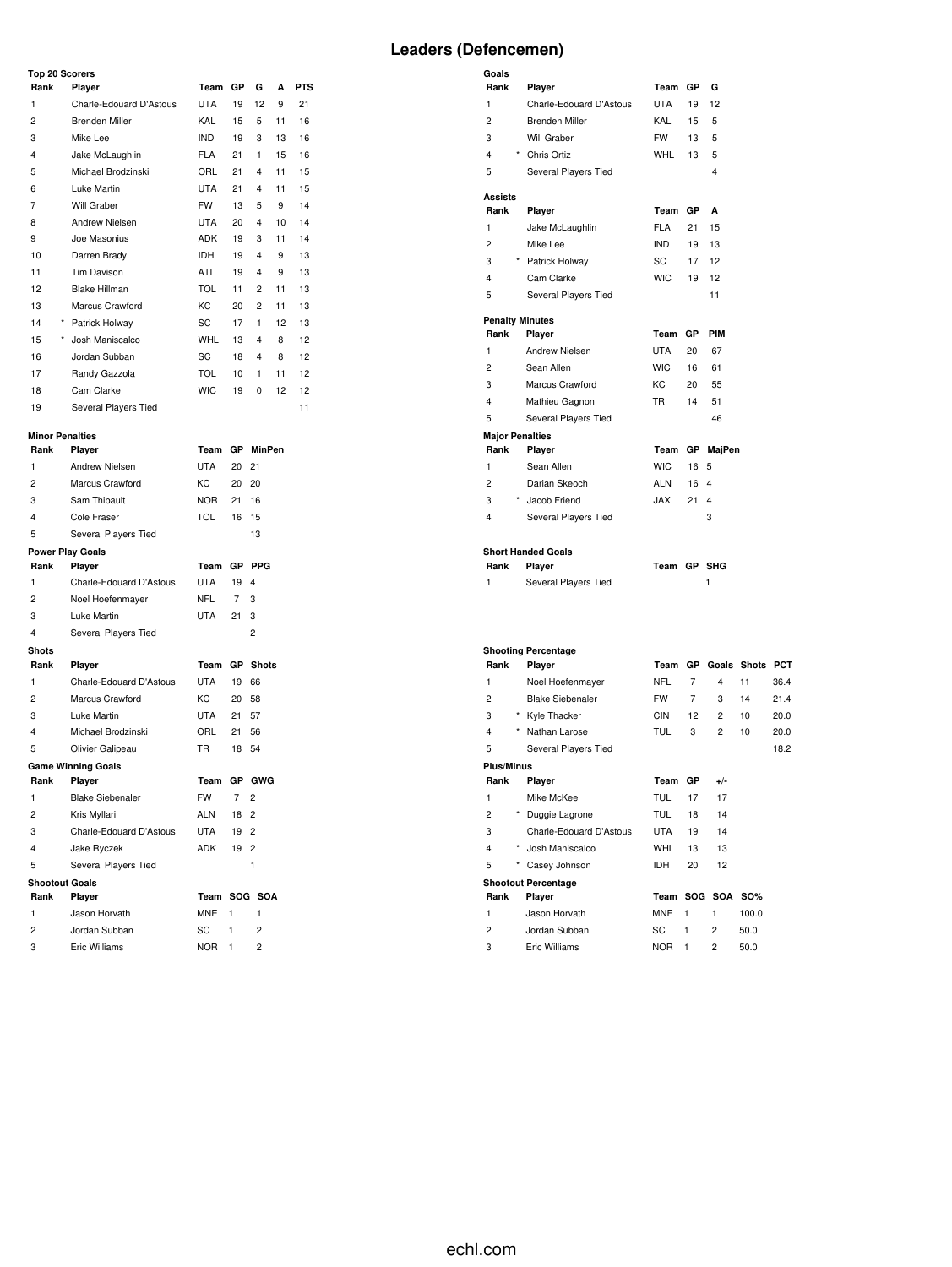# **Specialty Team Records**

|                | <b>Team Power Play</b>       |       |       |                 |                   |                    |                | <b>Team Penalty Kill</b>     |       |     |                   |                |  |
|----------------|------------------------------|-------|-------|-----------------|-------------------|--------------------|----------------|------------------------------|-------|-----|-------------------|----------------|--|
|                | Rank Team                    |       |       |                 |                   | GP ADV GF PP% SHGA |                | Rank Team                    | GP.   |     | TSH PPGA PK% SHGF |                |  |
| 1              | <b>Maine Mariners</b>        |       | 19 54 | 15              | $27.8$ 3          |                    | 1              | <b>Newfoundland Growlers</b> | 19    | 75  | 9                 | 88.0 6         |  |
| 2              | <b>Toledo Walleye</b>        |       | 19 70 | 19              | $27.1$ 2          |                    | 2              | Idaho Steelheads             | 21    | 55  | 7                 | 87.3 1         |  |
| 3              | Orlando Solar Bears          | 21    | 61    | 16              | 26.2 <sub>5</sub> |                    | 3              | South Carolina Stingrays     | 19    | 70  | 9                 | 87.1 2         |  |
| 4              | Trois-Rivières Lions         | 18 67 |       | 16              | 23.9 <sub>5</sub> |                    | 4              | Wichita Thunder              | 19    | 72  | 10                | 86.1 4         |  |
| 5              | Idaho Steelheads             | 21 87 |       | 19              | $21.8$ 3          |                    | 5              | <b>Maine Mariners</b>        | 19    | 56  | 8                 | 85.7 1         |  |
| 6              | <b>Newfoundland Growlers</b> |       | 19 74 | 16              | $21.6$ 1          |                    | 6              | Fort Wayne Komets            | 19    | 69  | 10                | 85.5 3         |  |
| $\overline{7}$ | Rapid City Rush              | 22 84 |       | 18              | 21.4 <sub>3</sub> |                    | $\overline{7}$ | <b>Toledo Walleye</b>        | 19    | 53  | 8                 | 84.9 2         |  |
| 8              | <b>Adirondack Thunder</b>    |       | 19 73 | 15              | $20.5$ 4          |                    | 8              | Rapid City Rush              | 22 92 |     | 14                | 84.8 1         |  |
| 9              | Kalamazoo Wings              |       | 17 60 | 12 <sup>2</sup> | 20.0 <sub>2</sub> |                    | 9              | Cincinnati Cyclones          | 20 80 |     | 13                | 83.8 0         |  |
| 10             | Florida Everblades           | 21 76 |       |                 | 15 19.7 2         |                    | 10             | Trois-Rivières Lions         | 18 70 |     | 12                | 82.9 1         |  |
| 11             | <b>Wichita Thunder</b>       | 19 71 |       | 14              | 19.7 <sup>3</sup> |                    | 11             | Jacksonville Icemen          | 21    | 73  | 13                | 82.2 6         |  |
| 12             | <b>Reading Royals</b>        | 19 61 |       |                 | 12 19.7 1         |                    | 12             | <b>Tulsa Oilers</b>          | 18    | 73  | 13                | 82.2 2         |  |
| 13             | <b>Norfolk Admirals</b>      |       | 21 73 |                 | 14 19.2 2         |                    | 13             | Kansas City Mavericks        | 20    | 95  | 17                | 82.1 3         |  |
| 14             | <b>Utah Grizzlies</b>        | 21    | 68    | 13              | $19.1 \quad 0$    |                    | 14             | Norfolk Admirals             | 21    | 74  | 14                | $81.1 \quad 3$ |  |
| 15             | Allen Americans              | 18 69 |       |                 | 13 18.8 8         |                    | 15             | <b>Iowa Heartlanders</b>     | 21    | 72  | 14                | 80.6 1         |  |
| 16             | Cincinnati Cyclones          |       | 20 80 | 15              | 18.8 3            |                    | 16             | Orlando Solar Bears          | 21    | 61  | 12                | 80.3 2         |  |
| 17             | South Carolina Stingrays     | 19 65 |       | 12              | 18.5 4            |                    | 17             | Kalamazoo Wings              | 17    | -48 | 10                | 79.2 4         |  |
| 18             | <b>Wheeling Nailers</b>      | 18 66 |       |                 | 12 18.2 2         |                    | 18             | Florida Everblades           | 21 91 |     | 19                | 79.1 2         |  |
| 19             | Greenville Swamp Rabbits     |       | 18 85 | 15              | 17.6 2            |                    | 19             | Greenville Swamp Rabbits     | 18    | 69  | 15                | 78.3 1         |  |
| 20             | Indy Fuel                    | 19 77 |       | 13              | 16.9 3            |                    | 20             | <b>Atlanta Gladiators</b>    | 19    | 73  | 16                | 78.1 5         |  |
| 21             | Jacksonville Icemen          | 21 81 |       | 13              | 16.02             |                    | 21             | <b>Wheeling Nailers</b>      | 18 82 |     | 18                | 78.0 3         |  |
| 22             | <b>Worcester Railers</b>     | 18 67 |       | 10 <sup>°</sup> | $14.9$ 1          |                    | 22             | <b>Allen Americans</b>       | 18    | 72  | 16                | 77.8 4         |  |
| 23             | <b>Kansas City Mavericks</b> |       | 20 94 | 14              | 14.9 2            |                    | 23             | <b>Utah Grizzlies</b>        | 21    | 94  | 21                | 77.7 7         |  |
| 24             | <b>Iowa Heartlanders</b>     | 21    | 82    |                 | 12 14.6 1         |                    | 24             | Indy Fuel                    | 19    | 84  | 19                | 77.4 2         |  |
| 25             | Fort Wayne Komets            | 19 71 |       | 9               | 12.7 <sup>2</sup> |                    | 25             | <b>Reading Royals</b>        | 19 52 |     | 13                | $75.0\quad 0$  |  |
| 26             | <b>Atlanta Gladiators</b>    |       | 19 60 | 7               | 11.7 <sub>1</sub> |                    | 26             | Adirondack Thunder           | 19 71 |     | 18                | 74.6 1         |  |
| 27             | <b>Tulsa Oilers</b>          |       | 18 59 | 6               | 10.2 <sub>2</sub> |                    | 27             | <b>Worcester Railers</b>     | 18    | 59  | 17                | 71.2 2         |  |

#### **Team Overtime Performance**

|    | Rank Team                | GР                      | W              | L              | SW             | <b>SOL PTS</b> |    | <b>PCT</b> |
|----|--------------------------|-------------------------|----------------|----------------|----------------|----------------|----|------------|
| 1  | Norfolk Admirals         | 5                       | 3              | 0              | 1              | 1              | 9  | 0.900      |
| 2  | <b>Toledo Walleye</b>    | $\overline{4}$          | 3              | 0              | 0              | 1              | 7  | 0.875      |
| 3  | <b>Wheeling Nailers</b>  | $\overline{4}$          | 3              | 1              | 0              | 0              | 7  | 0.875      |
| 4  | <b>Idaho Steelheads</b>  | 3                       | $\overline{2}$ | 0              | 0              | 1              | 5  | 0.833      |
| 5  | Trois-Rivières Lions     | 3                       | 2              | 0              | 1              | 0              | 6  | 1.000      |
| 6  | Greenville Swamp Rabbits | $\overline{4}$          | $\overline{2}$ | $\mathbf{1}$   | 0              | 1              | 6  | 0.750      |
| 7  | Jacksonville Icemen      | 6                       | $\overline{2}$ | 1              | $\overline{2}$ | 1              | 10 | 0.833      |
| 8  | Orlando Solar Bears      | 4                       | $\overline{2}$ | 1              | 1              | 0              | 7  | 0.875      |
| 9  | Rapid City Rush          | 5                       | $\overline{2}$ | 1              | 0              | 2              | 7  | 0.700      |
| 10 | <b>Utah Grizzlies</b>    | 3                       | $\overline{2}$ | 1              | 0              | 0              | 5  | 0.833      |
| 11 | South Carolina Stingrays | 6                       | $\overline{2}$ | $\overline{2}$ | 2              | 0              | 10 | 0.833      |
| 12 | Kalamazoo Wings          | 1                       | 1              | $\Omega$       | $\Omega$       | 0              | 2  | 1.000      |
| 13 | Newfoundland Growlers    | $\overline{c}$          | 1              | 0              | 1              | 0              | 4  | 1.000      |
| 14 | <b>Tulsa Oilers</b>      | $\overline{c}$          | 1              | 0              | 0              | 1              | 3  | 0.750      |
| 15 | <b>Worcester Railers</b> | 3                       | 1              | 0              | 1              | 1              | 5  | 0.833      |
| 16 | Atlanta Gladiators       | 3                       | 1              | $\overline{2}$ | 0              | 0              | 4  | 0.667      |
| 17 | <b>Reading Royals</b>    | 6                       | 1              | 4              | 0              | 1              | 7  | 0.583      |
| 18 | Cincinnati Cyclones      | 1                       | 0              | 0              | 1              | 0              | 2  | 1.000      |
| 19 | Adirondack Thunder       | 1                       | 0              | 1              | 0              | 0              | 1  | 0.500      |
| 20 | Kansas City Mavericks    | $\overline{c}$          | 0              | $\mathbf{1}$   | 1              | 0              | 3  | 0.750      |
| 21 | Wichita Thunder          | $\overline{\mathbf{4}}$ | 0              | 1              | 3              | 0              | 7  | 0.875      |
| 22 | Florida Everblades       | 5                       | 0              | 2              | $\Omega$       | 3              | 5  | 0.500      |
| 23 | Fort Wayne Komets        | $\overline{c}$          | 0              | $\overline{2}$ | 0              | 0              | 2  | 0.500      |
| 24 | Indy Fuel                | 3                       | 0              | $\overline{2}$ | 0              | 1              | 3  | 0.500      |
| 25 | <b>Iowa Heartlanders</b> | 4                       | 0              | $\overline{2}$ | 1              | 1              | 5  | 0.625      |
| 26 | <b>Allen Americans</b>   | 4                       | 0              | 3              | 1              | 0              | 5  | 0.625      |
| 27 | <b>Maine Mariners</b>    | 4                       | 0              | 3              | 0              | 1              | 4  | 0.500      |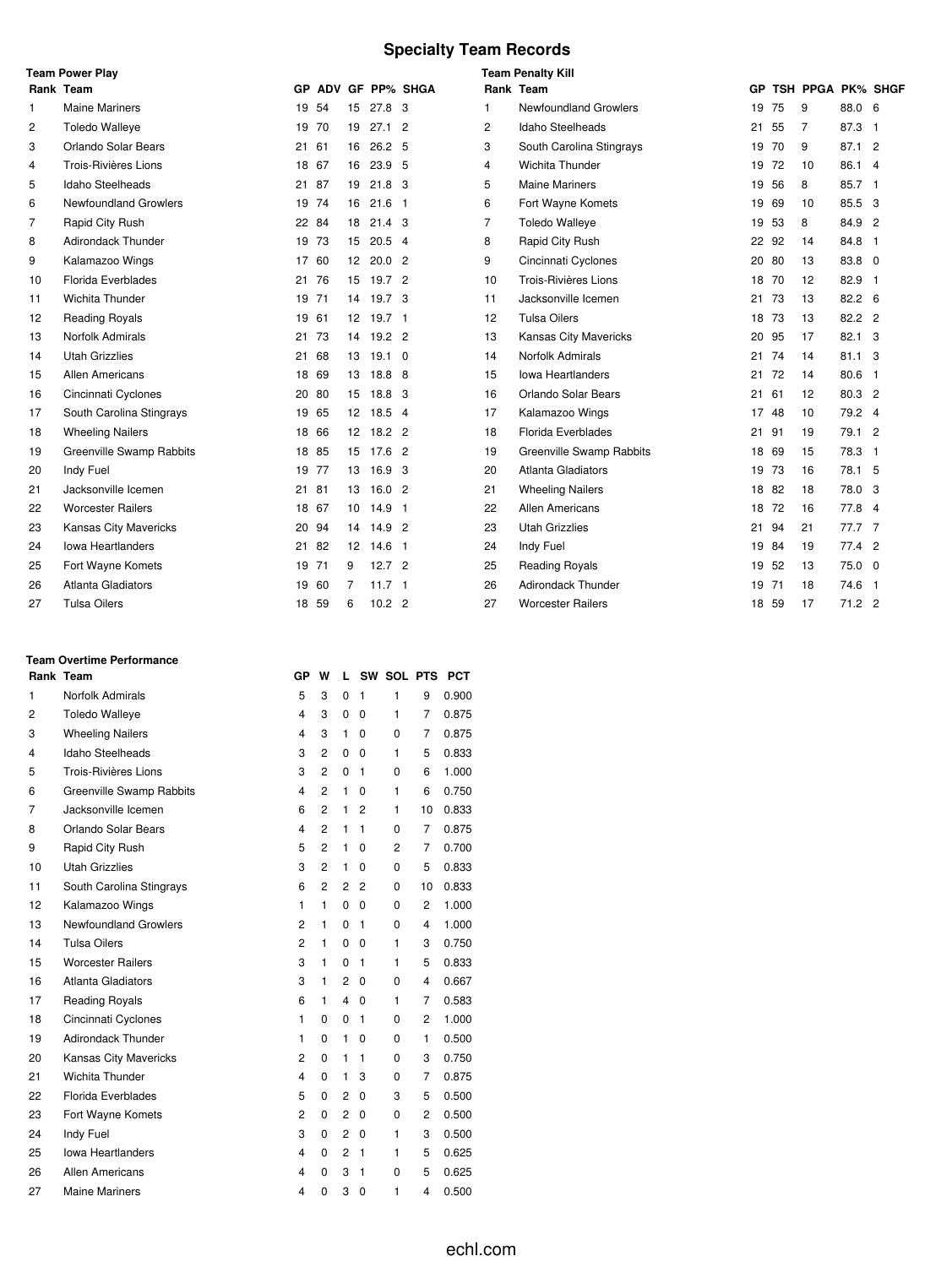# **Player Streaks**

|                         |                | <b>Player Goal Streaks (Current)</b>      |            |              |              |                |                             |                      |
|-------------------------|----------------|-------------------------------------------|------------|--------------|--------------|----------------|-----------------------------|----------------------|
| Rank                    |                | <b>GP Player</b>                          | Team       | From         | To           |                | <b>Goals Assists Points</b> |                      |
| 1                       | 4              | Alexis D'aoust                            | <b>TR</b>  | Dec 1, 2021  | Dec 10, 2021 | 5              | 3                           | 8                    |
| 2                       | 3              | Several Players Tied                      |            |              |              |                |                             |                      |
|                         |                | <b>Player Goal Streaks (All Season)</b>   |            |              |              |                |                             |                      |
| Rank                    |                | <b>GP Player</b>                          | Team       | <b>From</b>  | To           |                | <b>Goals Assists Points</b> |                      |
| 1                       | 6              | Cody Sylvester                            | <b>ATL</b> | Nov 5, 2021  | Nov 19, 2021 | 6              | 2                           | 8                    |
| $\overline{c}$          | 5              | Josh Dickinson                            | TOL        | Nov 14, 2021 | Nov 25, 2021 | 7              | 4                           | 11                   |
| 3                       | 5              | <b>TJ Hensick</b>                         | <b>TOL</b> | Oct 30, 2021 | Nov 7, 2021  | 6              | 2                           | 8                    |
| 4                       | 5              | Dylan Sadowy                              | TUL        | Nov 28, 2021 | Dec 8, 2021  | 5              | 2                           | $\overline{7}$       |
| 5                       | 5              | Hugo Roy                                  | ATL        | Nov 28, 2021 | Dec 8, 2021  | 5              | 0                           | 5                    |
|                         |                | <b>Player Assist Streaks (Current)</b>    |            |              |              |                |                             |                      |
| Rank                    |                | <b>GP Player</b>                          | Team       | From         | To           |                | <b>Goals Assists Points</b> |                      |
| 1                       | $*$ 6          | Logan Coomes                              | <b>TUL</b> | Nov 28, 2021 | Dec 9, 2021  | 3              | 8                           | 11                   |
| 2                       | 6              | A.J. White                                | <b>IDH</b> | Nov 26, 2021 | Dec 10, 2021 | $\mathbf{1}$   | 6                           | $\overline{7}$       |
| 3                       | 5              | Josh Dickinson                            | <b>TOL</b> | Nov 25, 2021 | Dec 8, 2021  | $\mathbf{1}$   | 10                          | 11                   |
| 4                       | 4              | Several Players Tied                      |            |              |              |                |                             |                      |
|                         |                | <b>Player Assist Streaks (All Season)</b> |            |              |              |                |                             |                      |
| Rank                    |                | <b>GP Player</b>                          | Team       | From         | To           |                | <b>Goals Assists Points</b> |                      |
| 1                       | $\overline{7}$ | Peter Abbandonato                         | TR         | Nov 19, 2021 | Dec 2, 2021  | 3              | 9                           | 12                   |
| $\overline{\mathbf{c}}$ | 6              | Aaron Luchuk                              | ORL        | Oct 23, 2021 | Nov 9, 2021  | 5              | 8                           | 13                   |
| 3                       | 6              | <b>Trey Bradley</b>                       | <b>UTA</b> | Oct 29, 2021 | Nov 28, 2021 | $\mathbf{1}$   | 12                          | 13                   |
| $\overline{4}$          | $*$ 6          | Logan Coomes                              | <b>TUL</b> | Nov 28, 2021 | Dec 9, 2021  | 3              | 8                           | 11                   |
| 5                       | 6              | A.J. White                                | <b>IDH</b> | Nov 26, 2021 | Dec 10, 2021 | $\mathbf{1}$   | 6                           | $\overline{7}$       |
|                         |                | <b>Player Point Streaks (Current)</b>     |            |              |              |                |                             |                      |
| Rank                    |                | <b>GP Player</b>                          | Team       | From         | To           |                | <b>Goals Assists Points</b> |                      |
| 1                       | 13             | Nick Hutchison                            | WHL        | Nov 7, 2021  | Dec 8, 2021  | $\overline{7}$ | 16                          | 23                   |
| 2                       | 12             | Jay Dickman                               | <b>WIC</b> | Nov 12, 2021 | Dec 10, 2021 | $\overline{7}$ | 9                           | 16                   |
| 3                       | 9              | Josh Dickinson                            | TOL        | Nov 14, 2021 | Dec 8, 2021  | 7              | 12                          | 19                   |
| 4                       | 8              | Peter Abbandonato                         | TR         | Nov 19, 2021 | Dec 4, 2021  | $\overline{7}$ | 9                           | 16                   |
| 5                       | 7              | Several Players Tied                      |            |              |              |                |                             |                      |
|                         |                | <b>Player Point Streaks (All Season)</b>  |            |              |              |                |                             |                      |
| Rank                    |                | GP Player                                 | Team       | From         | To           |                | <b>Goals Assists Points</b> |                      |
| 1                       | 13             | Nick Hutchison                            | <b>WHL</b> | Nov 7, 2021  | Dec 8, 2021  |                | $\overline{7}$<br>16        | 23                   |
| 2                       | 12             | Jay Dickman                               | <b>WIC</b> | Nov 12, 2021 | Dec 10, 2021 |                | $\overline{7}$<br>9         | 16                   |
| 3                       | 11             | Aaron Luchuk                              | ORL        | Oct 23, 2021 | Nov 17, 2021 |                | 9<br>10                     | 19                   |
| 4                       | 10             | <b>Blake Winiecki</b>                     | <b>FLA</b> | Nov 5, 2021  | Nov 24, 2021 | 10             |                             | 6<br>16              |
| 5                       | 10             | Charle-Edouard D'Astous                   | UTA        | Oct 30, 2021 | Nov 21, 2021 |                | 8                           | $\overline{7}$<br>15 |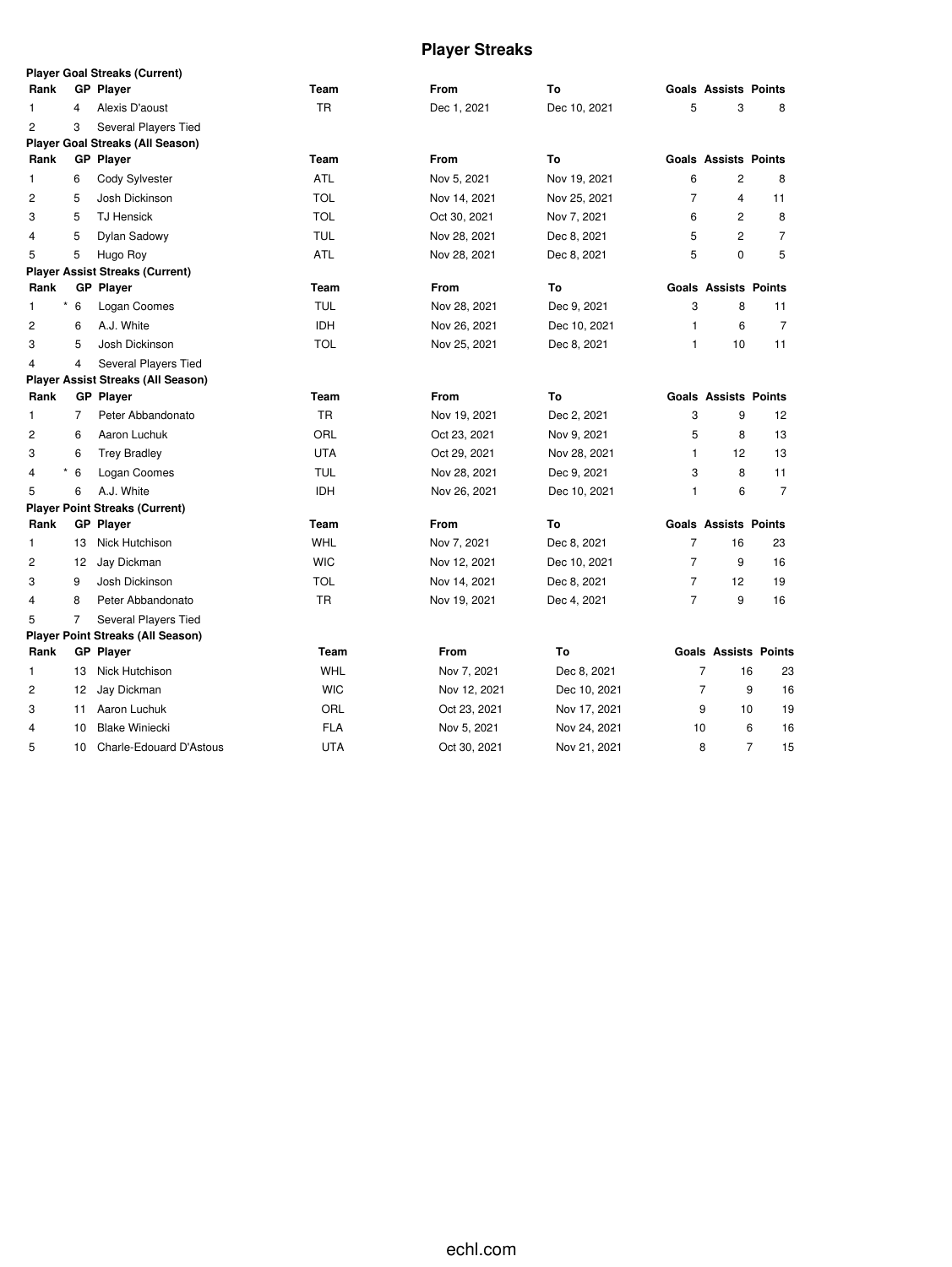## **Maine Mariners Roster**

| -<br>г | ۰, |
|--------|----|
|--------|----|

|     | .                        |                                          |   |              |         |                       |                        |
|-----|--------------------------|------------------------------------------|---|--------------|---------|-----------------------|------------------------|
| #   | Name                     | Pronunciation Pos. Sh. Ht. Wt. Birthdate |   |              |         |                       | <b>Birthtown</b>       |
|     | <b>Brycen Martin</b>     |                                          | D | L            | $6-2$   | 195 May 9, 1996       | Calgary, AB, CAN       |
| 2   | <b>Andrew Peski</b>      |                                          | D | R            | $6-0$   | 208 Mar 11, 1997      | Ottawa, ON, CAN        |
| 4   | <b>Brendan St-Louis</b>  |                                          | D | L            | $5-9$   | 185 Sep 7, 2000       | Baie-Comeau, QC, CAN   |
| 5   | J.D. Greenway            |                                          | D | L            | $6 - 5$ | 212 Apr 27, 1998      | Canton, NY, USA        |
| 6   | Jason Horvath            |                                          | D | L            | 6-1     | 198 Mar 24, 2000      | Russell, ON, CAN       |
| 11  | <b>Westin Michaud</b>    |                                          | F | L            |         | 5-10 178 Sep 26, 1995 | Cloquet, MN, USA       |
|     | 12 Ted Hart              |                                          | F | R            | $6 - 1$ | 195 Feb 20, 1996      | Cumberland, ME, USA    |
|     | 14 Jeremy Martin         |                                          | F | $\mathsf{R}$ |         | 5-11 194 Feb 15, 2001 | Ste-Catherine, QC, CAN |
|     | 15 Brendan Robbins       |                                          | F | R            |         | 6-2 190 Jul 30, 1995  | Nashua, NH, USA        |
|     | 16 Mathew Santos         |                                          | F | R            | $6 - 1$ | 210 Mar 16, 1995      | Etobicoke, ON, CAN     |
|     | 18 Jake Cass             |                                          | D | R            | $6-0$   | 200 Feb 2, 1996       | Stillwater, MN, USA    |
| 19  | Andrew Romano            |                                          | F | R            | $5 - 8$ | 174 Jul 18, 1995      | Drexel Hill, PA, USA   |
| 20  | Devon Paliani            |                                          | F | R            |         | 5-10 170 Oct 10, 1996 | LaSalle, ON, CAN       |
| 21. | Conner Bleackley         | bleak-lee                                | F | R            | 6-0     | 192 Feb 7, 1996       | High River, AB, CAN    |
|     | 22 Cameron Askew         | Ask-You                                  | F | R            | $6 - 3$ | 209 May 13, 1997      | Boston, MA, USA        |
|     | 23 Alex Kile             |                                          | F | R            | $6-0$   | 201 Jul 9, 1994       | Troy, MI, USA          |
|     | 24 Marc-Olivier Duquette | doo-KETT                                 | D | L            | 6-4     | 201 Mar 26, 1998      | Montreal, QC, CAN      |
| 25  | Jake Bricknell           |                                          | F | R            | $6 - 1$ | 216 Jul 15, 1997      | Port Perry, ON, CAN    |
| 26  | Nate Kallen              |                                          | D | R            | $6-0$   | 190 Nov 5, 1997       | San Diego, CA, USA     |
| 27  | Patrick Shea             |                                          | F | R            |         | 5-11 194 Mar 25, 1997 | Marshfield, MA, USA    |
| 28  | <b>Connor Doherty</b>    |                                          | D | L            |         | 6-2 210 Apr 12, 1993  | Holden, MA, USA        |
| 29  | Pascal Laberge           |                                          | F | R            | 6-1     | 192 Apr 9, 1998       | Châteauguay, QC, CAN   |
| 33  | Callum Booth             |                                          | G | $\mathsf{R}$ | 6-4     | 193 May 21, 1997      | Montreal, QC, CAN      |
| 35  | Jeremy Brodeur           |                                          | G | L            | $6-0$   | 185 Oct 29, 1996      | Essex Fells, NJ, USA   |
|     | 40 Zachary Bouthillier   |                                          | G | L            |         | 6-2 190 Nov 8, 1999   | Chambly, QC, CAN       |
|     |                          |                                          |   |              |         |                       |                        |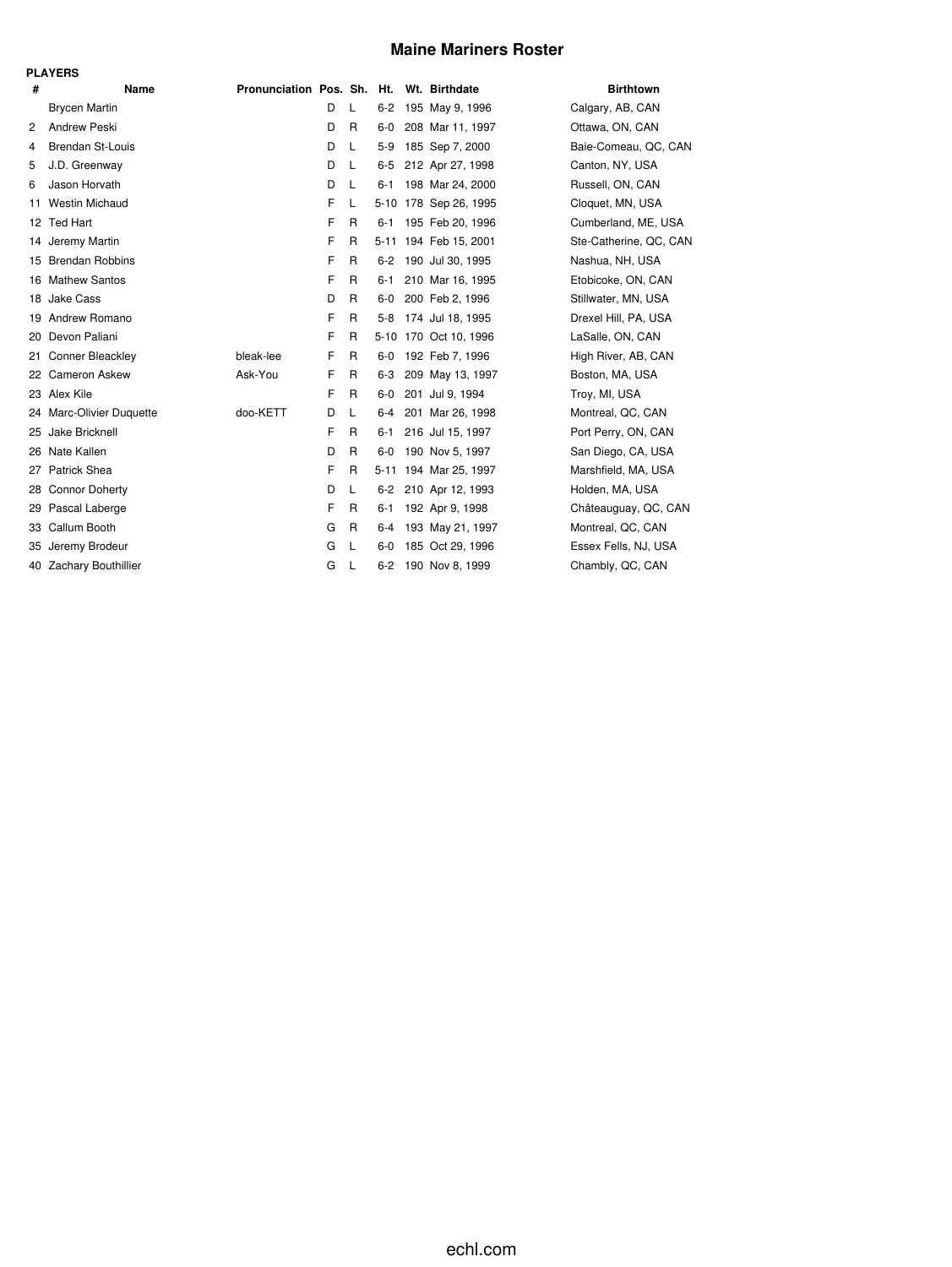## **Worcester Railers Roster**

|    | <b>PLAYERS</b>         |                  |              |    |          |                       |                                   |
|----|------------------------|------------------|--------------|----|----------|-----------------------|-----------------------------------|
| #  | Name                   | Pronunciation    | Pos. Sh. Ht. |    |          | Wt. Birthdate         | <b>Birthtown</b>                  |
| 4  | Zach Malatesta         | MAL-uh-TEST-uh   | D            | R  | $5-9$    | 174 Jul 31, 1996      | Wilmington, MA, United States     |
| 7  | Liam Coughlin          |                  | F            | L  | 6'2      | 201 Sep 19, 1994      | South Boston, MA, United States   |
| 11 | Nolan Vesey            |                  | F            | L  | $6-0$    | 190 Mar 28, 1995      | North Reading, MA                 |
|    | 12 Brent Beaudoin      |                  | F            | L  | $5 - 11$ | 180 Feb 29, 1996      | Londonderry, NH                   |
|    | 14 Jordan Smotherman   |                  | F            | L  | 6-3      | 225 May 11, 1986      | Corvallis, OR                     |
|    | 15 Paul Thompson       |                  | F            | R  | $6 - 1$  | 204 Nov 7, 1988       |                                   |
| 16 | Jacob Hayhurst         |                  | F            | L  | $5-9$    | 170 Jan 20, 1997      | Mississauga, ON                   |
| 17 | <b>Tommy Besinger</b>  |                  | F            | R. | $5-8$    | 174 Jun 29, 1994      | Milton, Mass, USA                 |
|    | 18 Reece Newkirk       |                  | F            | L  |          | 5-11 182 Feb 20, 2001 | Moose Jaw, SK                     |
|    | 18 Robert Roche        |                  | D            | L  | $6-0$    | 180 Sep 22, 1997      | Holden, MA                        |
| 21 | John Furgele           | <b>FERG-elly</b> | D            | R  |          | 5-10 181 Jan 15, 1993 | Glen Mills, PA, USA               |
| 22 | <b>Carlos Fornaris</b> |                  | F            | L  | $5-9$    | 165 Feb 7, 1995       | Miami, FL                         |
|    | 23 Ross Olsson         |                  | F            | L  | 6-4      | 220 Nov 22, 1994      | Billerica, MA                     |
|    | 25 Grant Jozefek       |                  | F            |    |          | 5-10 185 Oct 25, 1997 | Chester, NJ                       |
| 27 | Myles McGurty          |                  | D            | R  | $6 - 1$  | 201 Feb 28, 1994      | Weehawken, NJ                     |
| 30 | Jimmy Poreda           |                  | G            | L  | 6-3      | 204 Jan 29, 1996      | Tonawanda, NY                     |
|    | 35 Ken Appleby         |                  | G            | L  | $6-4$    | 205 Apr 10, 1995      | North Bay, ON                     |
|    | 44 Will Cullen         |                  | D            | R  | $6-0$    | 184 Jul 24, 1996      | Pelham Manor, NY                  |
|    | 81 Anthony Repaci      |                  | F            | L  | $6-0$    | 195 Sep 15, 1994      | Toronto, ON                       |
|    | 86 Karl Boudrias       |                  | D            | L  | $6-0$    | 197 Apr 1, 2000       | Chateauguay, QC                   |
|    | 95 Corbin Kaczperski   |                  | G            | L  | $6 - 3$  | 185 Mar 2, 1996       | China Township, MI, United States |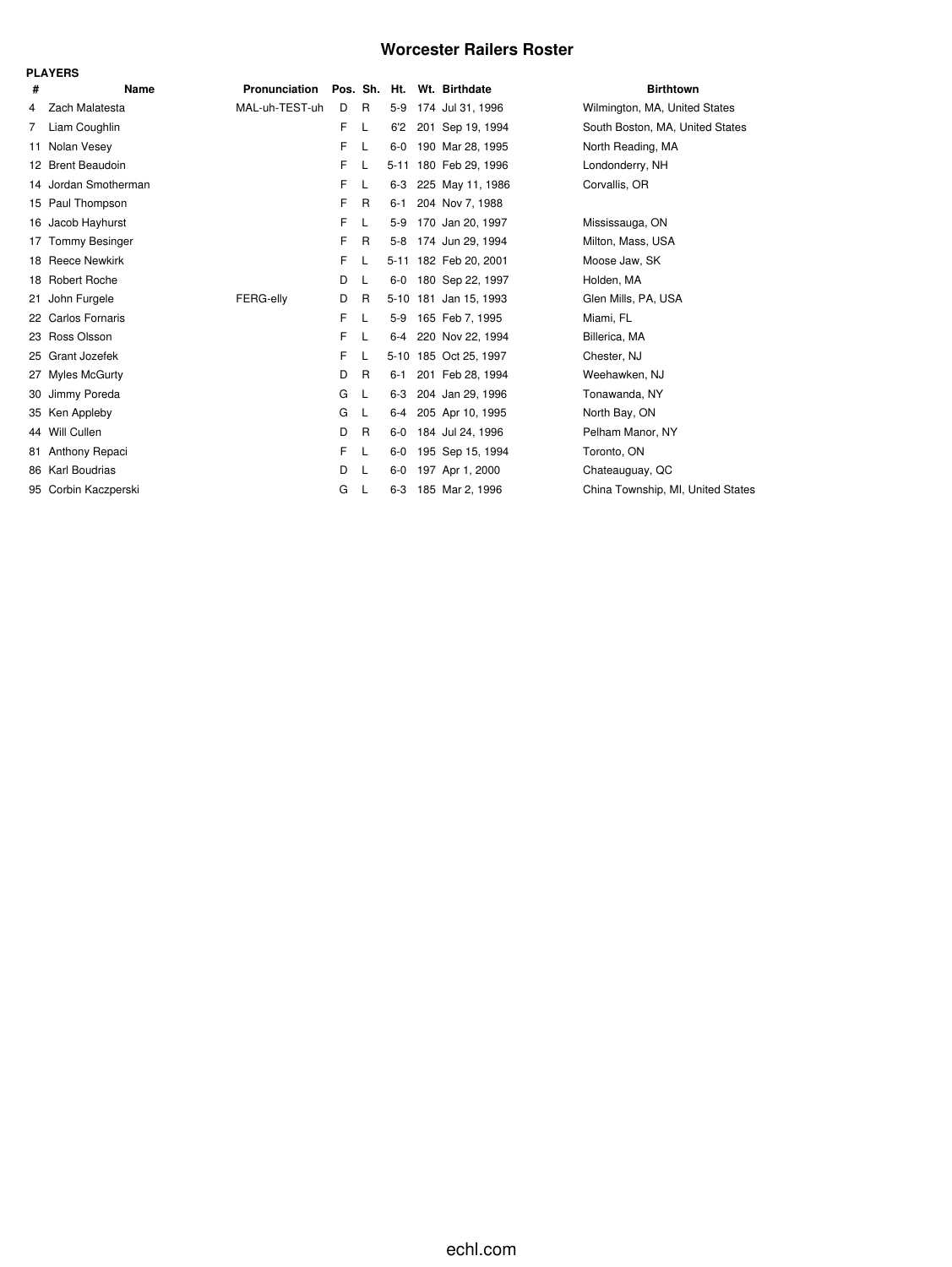## **2021-22 Regular Season Team Statistics Maine Mariners**

|         | <b>PLAYERS</b> |                         |      |                |              |                |                |                     |                |                |                |              |             |             |    |   |             |              |          |              |             |                 |                 |                   |              |                |      |
|---------|----------------|-------------------------|------|----------------|--------------|----------------|----------------|---------------------|----------------|----------------|----------------|--------------|-------------|-------------|----|---|-------------|--------------|----------|--------------|-------------|-----------------|-----------------|-------------------|--------------|----------------|------|
|         | #              | Name                    | Pos  | GP             | G            | A              | <b>PTS</b>     | $+/-$               | <b>PIM</b>     | <b>PPG</b>     | <b>PPA</b>     | SH           | <b>SHA</b>  | GW          | FG |   |             | IG OT UA     |          |              |             | EN SOG SOA SOGW | SO%             | Pt/G              | <b>PIMPG</b> | <b>SA</b>      | SH%  |
| x       | 41             | Justin Brazeau          | F    | 18             | 10           | 10             | 20             | -8                  | 4              | 3              | $\overline{4}$ | 0            | 0           | 0           | 1  | 1 | $\Omega$    | -1           | 0        | 0            | 1           | 0               | 0.0             | 1.11              | 0.22         | 69             | 14.5 |
|         | 29             | Pascal Laberge          | F    | 17             | 7            | 12             | 19             | -1                  | 19             | $\overline{c}$ | 6              | 0            | 0           | 2           | 0  | 0 | 0           | 0            | 0        | 0            | 0           | $\Omega$        | 0.0             | $1.12$ $1.12$     |              | 50             | 14.0 |
|         | *X 10          | Nick Master             | F    | 14             | 5            | 8              | 13             | -5                  | 12             | 1              | 3              | 0            | 0           | 2           | 1  | 0 | 0           | 0            | 0        | 0            | 0           | 0               | 0.0             | 0.93 0.86         |              | 29             | 17.2 |
| $\star$ | 11             | Westin Michaud (total)  | F    | 10             | 4            | 9              | 13             | $-2$                | 2              | $\overline{c}$ | 1              | 0            | 0           | 1           | 0  | 1 | 0           | 0            | 1        | 0            | 0           | 0               | 0.0             | 1.30              | 0.20         | 25             | 16.0 |
|         |                | KC                      | F    | 9              | 4            | 6              | 10             | -5                  | $\overline{2}$ | $\overline{2}$ | 1              | 0            | 0           | 1           | 0  | 1 | 0           | O            | 1        | 0            | 0           | 0               | 0.000           | 1.11              | 0.22         | 22             | 18.2 |
|         |                | <b>MNE</b>              | F    | 1              | 0            | 3              | 3              | 3                   | $\mathbf 0$    | 0              | 0              | 0            | $\mathbf 0$ | 0           | 0  | 0 | $\Omega$    | $\Omega$     | 0        | 0            | 0           | 0               | 0.000           | 3.00              | 0.00         | 3              | 0.0  |
| X       | 7              | Lewis Zerter-Gossage    | F    | 7              | 7            | 5              | 12             | 3                   | 0              | 4              | $\overline{c}$ | 0            | 0           | 0           | 0  | 0 | 0           | 0            | 0        | 0            | 0           | 0               | 0.0             | 1.71              | 0.00         | 23             | 30.4 |
|         | 16             | <b>Mathew Santos</b>    | F    | 19             | 5            | 7              | 12             | -4                  | 21             | 0              | $\overline{c}$ | 0            | 0           | 0           | 2  | 0 | 0           | 0            | 0        | $\mathbf{1}$ | 1           | 0               | 100.0           | 0.63              | 1.11         | 41             | 12.2 |
|         |                | 22 Cameron Askew        | F    | 19             | 5            | 3              | 8              | -4                  | 17             | 0              | 1              | 0            | 0           | 1           | 1  | 0 | 0           | $\mathbf{1}$ | 0        | 0            | 1           | 0               | 0.0             | $0.42$ 0.89       |              | 58             | 8.6  |
| *X 9    |                | Keltie Jeri-Leon        | F    | 18             | 3            | 5              | 8              | -6                  | 0              | 0              | $\Omega$       | $\mathbf{1}$ | 0           | 0           | 1  | 0 | 0           | 1            | 0        | 0            | 0           | 0               | 0.0             | $0.44$ 0.00       |              | 54             | 5.6  |
|         |                | <b>Brycen Martin</b>    | D    | 16             | 0            | 8              | 8              | -3                  | 8              | 0              | 6              | 0            | 0           | 0           | 0  | 0 | 0           | 0            | 0        | 0            | 0           | 0               | 0.0             | $0.50$ $0.50$     |              | 39             | 0.0  |
| *X 3    |                | <b>Eduards Tralmaks</b> | F    | 2              | 4            | 3              | 7              | 3                   | $\overline{c}$ | 1              | 2              | 0            | 0           | 1           | 1  | 2 | 0           | O            | 1        | 0            | 0           | 0               | 0.0             | 3.50              | 1.00         | 10             | 40.0 |
| X.      | 8              | Michael Kim             | D    | 12             | $\mathbf{1}$ | 5              | 6              | 1                   | 2              | 1              | 0              | 0            | 0           | 0           | 0  | 0 | 0           | O            | 0        | 0            | 0           | 0               | 0.0             | $0.50$ $0.17$     |              | 22             | 4.5  |
|         | 28             | <b>Connor Doherty</b>   | D    | 19             | 0            | 6              | 6              | -6                  | 31             | 0              | $\mathbf 0$    | 0            | $\mathbf 0$ | 0           | 0  | 0 | 0           | 0            | 0        | $\mathbf 0$  | 0           | 0               | 0.0             | $0.32$ 1.63       |              | 33             | 0.0  |
|         | 15             | <b>Brendan Robbins</b>  | F    | 15             | $\mathbf{1}$ | $\overline{4}$ | 5              | 1                   | 4              | 0              | 0              | 0            | 0           | 0           | 0  | 1 | 0           | 0            | 1        | 0            | 0           | 0               | 0.0             | 0.33 0.27         |              | 22             | 4.5  |
| Х       | 18             | Alex-Olivier Voyer      | F    | 1              | 3            | 1              | 4              | 1                   | 0              | $\overline{c}$ | 0              | 0            | 0           | 1           | 0  | 0 | $\Omega$    | $\Omega$     | 0        | 0            | 0           | 0               | 0.0             | 4.00              | 0.00         | 6              | 50.0 |
|         | *X 11          | Victor Berglund         | D    | 3              | 1            | 3              | $\overline{4}$ | 0                   | $\mathbf 0$    | 1              | 1              | 0            | $\mathbf 0$ | 0           | 0  | 0 | 0           | 0            | $\Omega$ | 0            | $\Omega$    | 0               | 0.0             | 1.33 0.00         |              | 3              | 33.3 |
|         | 26             | Nate Kallen             | D    | 10             | 1            | 3              | 4              | -4                  | 4              | 0              | 1              | 0            | 0           | 0           | 0  | 0 | 0           | 0            | 0        | 0            | 0           | 0               | 0.0             | 0.40              | 0.40         | 18             | 5.6  |
|         | 19             | Andrew Romano           | F    | 13             | 2            | 1              | 3              | -3                  | 2              | 0              | 0              | 0            | 0           | 0           | 0  | 0 | 0           | 0            | 0        | 0            | 0           | 0               | 0.0             | 0.23              | 0.15         | 18             | 11.1 |
| $\star$ | 25             | Jake Bricknell (total)  | F    | 10             | 1            | 2              | 3              | -2                  | 22             | 0              | 0              | 0            | 0           | 0           | 0  | 0 | 0           | 0            | 0        | 0            | 0           | 0               | 0.0             | 0.30 2.20         |              | 7              | 14.3 |
|         |                | КC                      | F    | 8              | $\mathbf{1}$ | 2              | 3              | $-1$                | 17             | 0              | $\Omega$       | 0            | 0           | 0           | 0  | 0 | 0           | 0            | 0        | 0            | 0           | 0               | 0.000           | $0.38$ 2.13       |              | 5              | 20.0 |
|         |                | <b>MNE</b>              | F    | $\overline{c}$ | 0            | $\mathbf 0$    | 0              | -1                  | 5              | 0              | 0              | 0            | 0           | 0           | 0  | 0 | 0           | 0            | 0        | $\mathbf 0$  | 0           | 0               | 0.000 0.00 2.50 |                   |              | $\overline{c}$ | 0.0  |
|         | $\overline{c}$ | Andrew Peski            | D    | 15             | 1            | $\overline{c}$ | 3              | -3                  | $\overline{c}$ | 0              | 0              | 0            | 0           | 0           | 0  | 0 | 0           | O            | 0        | $\mathbf 0$  | 0           | 0               | 0.0             | 0.20              | 0.13         | 19             | 5.3  |
|         | 6              | Jason Horvath           | D    | 9              | 0            | 3              | 3              | 1                   | 4              | 0              | 0              | 0            | 0           | 0           | 0  | 0 | 0           | 0            | 0        | $\mathbf{1}$ | 1           | 0               | 100.0           | $0.33$ $0.44$     |              | 11             | 0.0  |
| $\star$ | 5              | J.D. Greenway           | D    | 12             | 0            | 3              | 3              | -2                  | 12             | 0              | 1              | 0            | 0           | 0           | 0  | 0 | 0           | 0            | 0        | 0            | 0           | 0               | 0.0             | $0.25$ 1.00       |              | 13             | 0.0  |
| $\star$ | 27             | Patrick Shea            | F    | 13             | 2            | 0              | $\overline{c}$ | $-7$                | 9              | 0              | 0              | 0            | 0           | 0           | 1  | 0 | 0           | 0            | 0        | $\mathbf{1}$ | 1           | 0               | 100.0           | 0.15              | 0.69         | 23             | 8.7  |
|         | 21             | Conner Bleackley        | F    | 14             | 0            | $\overline{c}$ | 2              | -9                  | 24             | 0              | 1              | 0            | 0           | 0           | 0  | 0 | 0           | 0            | 0        | $\mathbf{1}$ | 1           | 0               | 100.0           | $0.14$ 1.71       |              | 22             | 0.0  |
|         | 24             | Marc-Olivier Duquette   | D    | 13             | $\mathbf{1}$ | 0              | 1              | -6                  | $\overline{c}$ | 0              | 0              | 0            | 0           | 0           | 0  | 0 | 0           | 0            | 0        | 0            | 0           | 0               | 0.0             | $0.08$ $0.15$     |              | 19             | 5.3  |
|         | 18             | Jake Cass (total)       | D    | 2              | 0            | $\mathbf{1}$   | 1              | 0                   | 0              | 0              | 0              | 0            | 0           | 0           | 0  | 0 | 0           | O            | 0        | 0            | 0           | 0               | 0.0             | 0.50              | 0.00         | $\overline{c}$ | 0.0  |
|         |                | <b>IDH</b>              | D    | 1              | 0            | 0              | 0              | -1                  | 0              | 0              | 0              | 0            | 0           | 0           | 0  | 0 | 0           | $\Omega$     | 0        | 0            | 0           | 0               | 0.000           | 0.00              | 0.00         | 0              | 0.0  |
|         |                | <b>MNE</b>              | D    | 1              | 0            | $\mathbf{1}$   | 1              | 1                   | 0              | 0              | 0              | 0            | $\mathbf 0$ | 0           | 0  | 0 | 0           | 0            | 0        | 0            | 0           | 0               | 0.000           | 1.00 0.00         |              | 2              | 0.0  |
|         | 4              | <b>Brendan St-Louis</b> | D    | 6              | 0            | 1              | 1              | -5                  | $\overline{c}$ | 0              | 0              | 0            | 0           | 0           | 0  | 0 | 0           | O            | 0        | 0            | 0           | 0               | 0.0             | $0.17$ $0.33$     |              | $\overline{7}$ | 0.0  |
|         | 20             | Devon Paliani           | F    | 12             | 0            | $\mathbf{1}$   | 1              | -3                  | 5              | 0              | 0              | 0            | 0           | 0           | 0  | 0 | $\Omega$    | 0            | 0        | 0            | 0           | 0               | 0.0             | 0.08              | 0.42         | 6              | 0.0  |
| X       | 42             | Félix-Olivier Chouinard | D    | 1              | 0            | 0              | 0              | 1.                  | 0              | 0              | 0              | 0            | 0           | 0           | 0  | 0 | $\Omega$    | $\Omega$     | 0        | 0            | 0           | 0               | 0.0             | $0.00 \quad 0.00$ |              | 0              | 0.0  |
| *X.     | 25             | Jonathan Desbiens       | F    | 1              | 0            | 0              | 0              | 0                   | 0              | 0              | 0              | 0            | 0           | 0           | 0  | 0 | 0           | O            | 0        | 0            | 0           | 0               | 0.0             | 0.00              | 0.00         | 3              | 0.0  |
|         |                | 12 Ted Hart             | F    | 1              | 0            | $\mathbf 0$    | $\mathbf 0$    | 0                   | $\mathbf 0$    | $\mathbf 0$    | $\mathbf 0$    | 0            | 0           | $\mathbf 0$ | 0  | 0 | $\mathbf 0$ | $\mathbf 0$  | 0        | 0            | $\mathbf 0$ | $\mathbf 0$     | 0.0             | 0.00 0.00         |              | 1              | 0.0  |
|         | Goalies<br>#   | Name<br>GP              | Mins |                | <b>GA SO</b> |                | <b>GAA</b>     | W                   | L              | OTL SOL SA     |                | svs          | $SV\%$      |             |    |   |             |              |          |              |             |                 |                 |                   |              |                |      |
|         | 35             | Jeremy Brodeur<br>13    | 700  | 36             | $^{\circ}$   |                | 3.09           | 5<br>$\overline{4}$ | -1             | 1              |                | 396 360      | 0.909       |             |    |   |             |              |          |              |             |                 |                 |                   |              |                |      |
|         |                |                         |      |                |              |                |                |                     |                |                |                |              |             |             |    |   |             |              |          |              |             |                 |                 |                   |              |                |      |

|  | 40 Zachary Bouthillier 5 256 18 0 4.22 1 2 1 0 154 136 0.883 |                         |  |  |  |                                    |       |               |
|--|--------------------------------------------------------------|-------------------------|--|--|--|------------------------------------|-------|---------------|
|  | 33 Callum Booth                                              |                         |  |  |  | 3 138 6 0 2.61 1 1 1 0 84 78 0.929 |       |               |
|  | X 33 Jon Gillies                                             | 58.                     |  |  |  | 2 0 2.07 0 1 0 0                   | 25 23 | 0.920         |
|  | <b>Empty Net</b>                                             | 14 4                    |  |  |  |                                    |       |               |
|  | Totals                                                       | 19 1152 66 0 3.40 7 8 3 |  |  |  | $\overline{1}$                     |       | 663 597 0.900 |

*\* indicates rookie*

*X indicates inactive*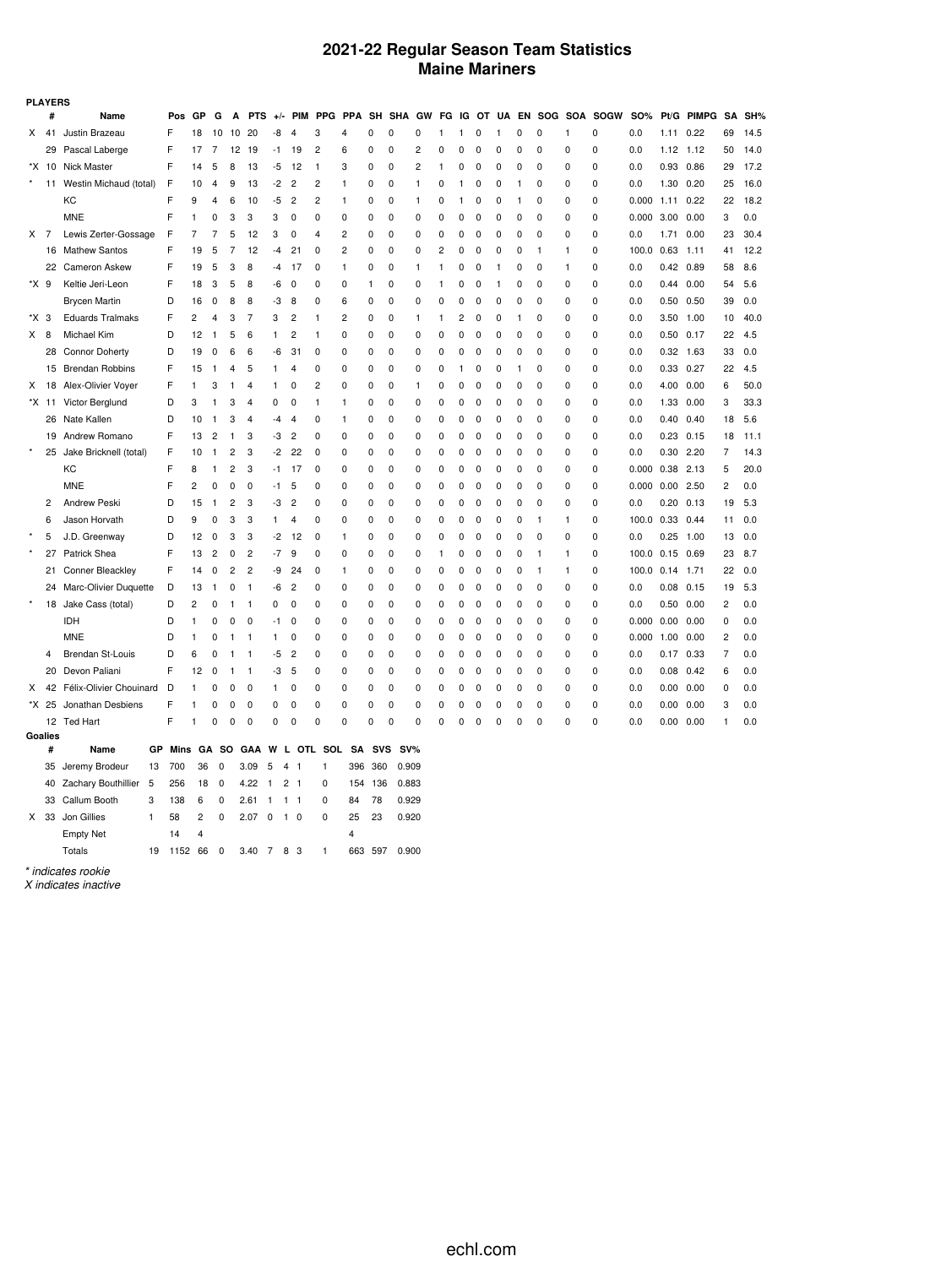## **2021-22 Regular Season Team Statistics Worcester Railers**

|         | <b>PLAYERS</b> |                            |              |                |                |                |                |                         |                |                   |              |                         |           |               |        |              |              |             |              |   |              |                |                       |            |      |            |    |      |
|---------|----------------|----------------------------|--------------|----------------|----------------|----------------|----------------|-------------------------|----------------|-------------------|--------------|-------------------------|-----------|---------------|--------|--------------|--------------|-------------|--------------|---|--------------|----------------|-----------------------|------------|------|------------|----|------|
|         | #              | Name                       |              | Pos            | <b>GP</b>      | G              | A              | <b>PTS</b>              | $+/-$          |                   | PIM PPG      |                         |           | PPA SH SHA GW |        | FG           | IG           |             |              |   |              |                | OT UA EN SOG SOA SOGW | <b>SO%</b> |      | Pt/G PIMPG | SA | SH%  |
|         | 14             | Jordan Smotherman          |              | F              | 17             | 5              | 8              | 13                      | 1              | 10                | $\mathbf{1}$ | $\mathbf{1}$            | 0         | 0             | 0      | 1            | 0            | 0           | 1            | 0 | 0            | 1              | 0                     | 0.0        | 0.76 | 0.59       | 54 | 9.3  |
|         | 16             | Jacob Hayhurst             |              | F              | 18             | 5              | 7              | 12                      | 1              | 12                | $\mathbf{1}$ | 3                       | 1         | 0             | 0      | 0            | 0            | 0           | 1            | 0 | $\mathbf{1}$ | $\overline{c}$ | 0                     | 50.0       | 0.67 | 0.67       | 51 | 9.8  |
|         | 7              | Liam Coughlin              |              | F              | 12             | 5              | 6              | 11                      | 6              | 5                 | 1            | 0                       | 0         | 0             | 0      | $\mathbf 0$  | $\mathbf 0$  | 0           | 0            | 0 | 1            | 1              | $\mathbf{1}$          | 100.0      | 0.92 | 0.42       | 20 | 25.0 |
| X       | 72             | Drew Callin                |              | F              | 15             | 5              | 6              | 11                      | 1              | 8                 | 0            | 0                       | 0         | 0             | 1      | 1            | 1            | 0           | 2            | 0 | 0            | 0              | 0                     | 0.0        | 0.73 | 0.53       | 41 | 12.2 |
|         | 23             | Ross Olsson                |              | F              | 12             | 6              | 4              | 10                      | -3             | 36                | 3            | $\overline{c}$          | 0         | $\mathbf 0$   | 2      | $\mathbf 0$  | $\mathbf 0$  | $\pmb{0}$   | 0            | 0 | $\mathbf 0$  | 0              | 0                     | 0.0        | 0.83 | 3.00       | 32 | 18.8 |
|         | 81             | Anthony Repaci             |              | F              | 13             | 4              | 6              | 10                      | 1              | 4                 | $\mathbf{1}$ | $\overline{\mathbf{c}}$ | 0         | 0             | 1      | 1            | -1           | 1           | 0            | 0 | 1            | 1              | 0                     | 100.0      | 0.77 | 0.31       | 44 | 9.1  |
|         |                | 11 Nolan Vesey             |              | F              | 16             | 3              | 5              | 8                       | $-1$           | 12                | 0            | 2                       | 0         | 0             | 0      | 0            | 0            | 0           | $\mathbf{1}$ | 0 | 1            | 2              | 0                     | 50.0       | 0.50 | 0.75       | 37 | 8.1  |
|         | *X 10          | <b>Blake Christensen</b>   |              | F              | 12             | 4              | 3              | 7                       | 0              | 12                | $\mathbf{1}$ | $\overline{\mathbf{c}}$ | 0         | 0             | 0      | $\mathbf{1}$ | 2            | 0           | 0            | 0 | $\mathbf{1}$ | 1              | 0                     | 100.0      | 0.58 | 1.00       | 35 | 11.4 |
| *X      | 19             | Felix Bibeau               |              | F              | 9              | 3              | 4              | 7                       | -1             | 6                 | $\mathbf{1}$ | 0                       | 1         | 0             | 0      | 0            | 0            | 0           | 0            | 1 | 0            | 0              | 0                     | 0.0        | 0.78 | 0.67       | 21 | 14.3 |
| $\star$ | 12             | <b>Brent Beaudoin</b>      |              | F              | 9              | 2              | $\overline{4}$ | 6                       | -2             | 0                 | 0            | 1                       | 0         | 0             | 0      | $\mathbf 0$  | 0            | 0           | 0            | 0 | 0            | 0              | 0                     | 0.0        | 0.67 | 0.00       | 24 | 8.3  |
|         |                | 15 Paul Thompson           |              | F              | 9              | 2              | 3              | 5                       | -1             | 12                | 0            | 1                       | 0         | 1             | 0      | 2            | 0            | 0           | 0            | 0 | 0            | 1              | 0                     | 0.0        | 0.56 | 1.33       | 33 | 6.1  |
|         | 4              | Zach Malatesta             |              | D              | 18             | 2              | 3              | 5                       | -3             | 21                | 0            | $\mathbf{1}$            | 0         | 0             | 0      | 0            | 0            | 0           | 0            | 0 | 0            | 0              | 0                     | 0.0        | 0.28 | 1.17       | 29 | 6.9  |
|         | 21             | John Furgele               |              | D              | 14             | $\mathbf{1}$   | 4              | 5                       | 4              | 8                 | 0            | 1                       | 0         | 0             | 0      | 0            | 0            | 0           | 0            | 0 | 0            | 0              | 0                     | 0.0        | 0.36 | 0.57       | 23 | 4.3  |
|         | 86             | Karl Boudrias              |              | D              | 12             | 0              | 5              | -5                      | 2              | 7                 | 0            | $\overline{2}$          | 0         | 0             | 0      | 0            | 0            | 0           | 0            | 0 | 0            | 0              | 0                     | 0.0        | 0.42 | 0.58       | 10 | 0.0  |
| X       | 61             | Nic Pierog                 |              | F              | 5              | $\overline{c}$ | 2              | $\overline{4}$          | $-2$           | $\overline{4}$    | 0            | 0                       | 0         | 0             | 1      | 0            | 0            | $\pmb{0}$   | 0            | 0 | $\mathbf 0$  | 0              | $\mathbf 0$           | 0.0        | 0.80 | 0.80       | 17 | 11.8 |
| *X      | 8              | Collin Adams               |              | F              | 8              | 1              | 3              | $\overline{4}$          | -3             | 0                 | 0            | 0                       | 0         | 0             | 1      | 0            | 0            | 0           | 0            | 0 | 0            | 0              | 0                     | 0.0        | 0.50 | 0.00       | 14 | 7.1  |
|         | 25             | Grant Jozefek              |              | F              | 14             | $\mathbf{1}$   | 3              | $\overline{4}$          | -6             | 4                 | 0            | 1                       | 0         | 0             | 0      | 0            | 0            | 0           | 1            | 0 | 1            | 1              | 0                     | 100.0      | 0.29 | 0.29       | 21 | 4.8  |
| *X      | 9              | <b>Charlie Spetz</b>       |              | D              | 15             | $\mathbf{1}$   | $\overline{2}$ | 3                       | -2             | 7                 | 0            | 0                       | 0         | 0             | 0      | 0            | 0            | 0           | 0            | 0 | 0            | 0              | 0                     | 0.0        | 0.20 | 0.47       | 16 | 6.3  |
| *X      | 5              | Nick Albano                |              | D              | 4              | 1              | $\mathbf{1}$   | 2                       | 1              | 4                 | $\mathbf{1}$ | 0                       | 0         | 0             | 0      | 0            | 0            | 0           | 0            | 0 | 0            | 0              | 0                     | 0.0        | 0.50 | 1.00       | 8  | 12.5 |
|         | 44             | Will Cullen                |              | D              | 4              | 1              | 1              | $\overline{2}$          | $-4$           | 0                 | 0            | $\mathbf 0$             | 0         | 0             | 0      | $\mathbf 0$  | 0            | 0           | 0            | 0 | 0            | 0              | 0                     | 0.0        | 0.50 | 0.00       | 6  | 16.7 |
| Х       | 6              | Mike Cornell               |              | D              | 9              | 1              | $\mathbf{1}$   | $\overline{c}$          | -3             | 16                | 0            | 0                       | 0         | 0             | 0      | 0            | 0            | 0           | 0            | 0 | 0            | 0              | 0                     | 0.0        | 0.22 | 1.78       | 18 | 5.6  |
|         | 17             | Tommy Besinger (total)     |              | F              | 10             | 1              | $\mathbf{1}$   | $\overline{c}$          | -3             | 0                 | 0            | 1                       | 0         | 0             | 0      | 0            | $\mathbf{1}$ | 0           | 0            | 0 | 0            | 0              | 0                     | 0.0        | 0.20 | 0.00       | 13 | 7.7  |
|         |                | GRN                        |              | F              | 7              | 1              | 1              | $\overline{c}$          | -1             | 0                 | 0            | 1                       | 0         | 0             | 0      | 0            | 1            | 0           | 0            | 0 | 0            | 0              | 0                     | 0.000      | 0.29 | 0.00       | 8  | 12.5 |
|         |                | <b>WOR</b>                 |              | F              | 3              | 0              | 0              | 0                       | $-2$           | 0                 | 0            | 0                       | 0         | 0             | 0      | 0            | 0            | 0           | 0            | 0 | 0            | 0              | 0                     | 0.000      | 0.00 | 0.00       | 5  | 0.0  |
|         |                | *X 13 Connor McCarthy      |              | D              | 10             | 0              | $\overline{c}$ | $\overline{\mathbf{c}}$ | 5              | 4                 | 0            | 0                       | 0         | 0             | 0      | 0            | 0            | $\pmb{0}$   | 0            | 0 | 0            | 0              | 0                     | 0.0        | 0.20 | 0.40       | 3  | 0.0  |
|         |                | 27 Myles McGurty           |              | D              | 16             | 0              | $\mathbf{1}$   | $\mathbf{1}$            | $-1$           | 4                 | 0            | 1                       | 0         | 0             | 0      | 0            | 0            | $\pmb{0}$   | 0            | 0 | 0            | 0              | 0                     | 0.0        | 0.06 | 0.25       | 19 | 0.0  |
|         | *X 20          | Ryan Cloonan               |              | F              | 1              | $\mathbf 0$    | 0              | $\mathbf 0$             | 0              | $\mathbf 0$       | $\mathbf 0$  | 0                       | 0         | 0             | 0      | $\mathbf 0$  | $\mathbf 0$  | $\mathbf 0$ | 0            | 0 | $\mathbf 0$  | 0              | 0                     | 0.0        | 0.00 | 0.00       | 0  | 0.0  |
| X       | 22             | JD Dudek                   |              | C              | 1              | 0              | 0              | 0                       | -2             | 0                 | 0            | 0                       | 0         | 0             | 0      | 0            | 0            | 0           | 0            | 0 | 0            | 0              | 0                     | 0.0        | 0.00 | 0.00       | 2  | 0.0  |
| *X      |                | 20 Mathias LaFerriere      |              | F              | 1              | 0              | 0              | $\mathbf 0$             | -1             | 0                 | 0            | $\mathbf 0$             | 0         | 0             | 0      | 0            | 0            | 0           | 0            | 0 | 0            | 0              | 0                     | 0.0        | 0.00 | 0.00       | 1  | 0.0  |
|         |                | 18 Robert Roche            |              | D              | 1              | 0              | 0              | 0                       | 0              | 0                 | 0            | 0                       | 0         | 0             | 0      | 0            | 0            | 0           | 0            | 0 | 0            | 0              | 0                     | 0.0        | 0.00 | 0.00       | 0  | 0.0  |
| *X      | 17             | Keean Washkurak            |              | F              | 1              | 0              | 0              | 0                       | -1             | 0                 | 0            | $\mathbf 0$             | 0         | 0             | 0      | $\mathbf 0$  | $\mathbf 0$  | 0           | 0            | 0 | 0            | 0              | 0                     | 0.0        | 0.00 | 0.00       | 6  | 0.0  |
| X       | 18             | <b>Tyler Poulsen</b>       |              | LW             | $\overline{c}$ | 0              | 0              | $\mathbf 0$             | -2             | 0                 | 0            | $\mathbf 0$             | 0         | 0             | 0      | $\mathbf 0$  | 0            | 0           | 0            | 0 | 0            | 0              | 0                     | 0.0        | 0.00 | 0.00       | 0  | 0.0  |
| *X      |                | 18 Dom Procopio            |              | D              | 3              | 0              | 0              | 0                       | -1             | 0                 | 0            | 0                       | 0         | 0             | 0      | 0            | 0            | 0           | 0            | 0 | 0            | 0              | 0                     | 0.0        | 0.00 | 0.00       | 2  | 0.0  |
|         |                | 22 Carlos Fornaris (total) |              | F              | 4              | $\mathbf 0$    | 0              | 0                       | $-2$           | 7                 | 0            | 0                       | 0         | 0             | 0      | 0            | $\mathbf 0$  | 0           | 0            | 0 | 0            | 0              | 0                     | 0.0        | 0.00 | 1.75       | 3  | 0.0  |
|         |                | <b>WOR</b>                 |              | F              | 4              | 0              | $\mathbf 0$    | 0                       | $-2$           | $\overline{7}$    | 0            | 0                       | 0         | 0             | 0      | $\mathbf 0$  | $\mathbf 0$  | $\pmb{0}$   | 0            | 0 | 0            | 0              | 0                     | 0.000      | 0.00 | 1.75       | 3  | 0.0  |
|         | Goalies        |                            |              |                |                |                |                |                         |                |                   |              |                         |           |               |        |              |              |             |              |   |              |                |                       |            |      |            |    |      |
|         | #              | Name                       | GP           | Mins           | GA             |                | -SO            | GAA                     | W              | L                 | <b>OTL</b>   | SOL                     | <b>SA</b> | <b>SVS</b>    | $SV\%$ |              |              |             |              |   |              |                |                       |            |      |            |    |      |
|         |                | 35 Ken Appleby             | 9            | 524            | 25             | $\mathbf 0$    |                | 2.86                    | 3              | 5<br>0            | 1            |                         | 297       | 272           | 0.916  |              |              |             |              |   |              |                |                       |            |      |            |    |      |
|         |                | *X 92 Colten Ellis         | 8            | 450            | 25             | 0              |                | 3.34                    | $\overline{4}$ | 3<br>$\mathbf 0$  | 0            |                         | 247       | 222           | 0.899  |              |              |             |              |   |              |                |                       |            |      |            |    |      |
| *X      | 31             | Justin Kapelmaster         | $\mathbf{1}$ | 60             | 6              | 0              |                | 6.00                    | 0              | $\mathbf{1}$<br>0 | 0            |                         | 34        | 28            | 0.824  |              |              |             |              |   |              |                |                       |            |      |            |    |      |
|         | 30             | Jimmy Poreda               | 1            | 58             | 3              | 0              |                | 3.08                    | 0              | 0<br>$\mathbf{1}$ | $\Omega$     |                         | 43        | 40            | 0.930  |              |              |             |              |   |              |                |                       |            |      |            |    |      |
|         |                | <b>Empty Net</b>           |              | $\overline{7}$ | 5              |                |                |                         |                |                   |              |                         | 5         |               |        |              |              |             |              |   |              |                |                       |            |      |            |    |      |

Totals 18 1092 64 0 3.49 7 10 0 1 626 562 0.898

*\* indicates rookie*

*X indicates inactive*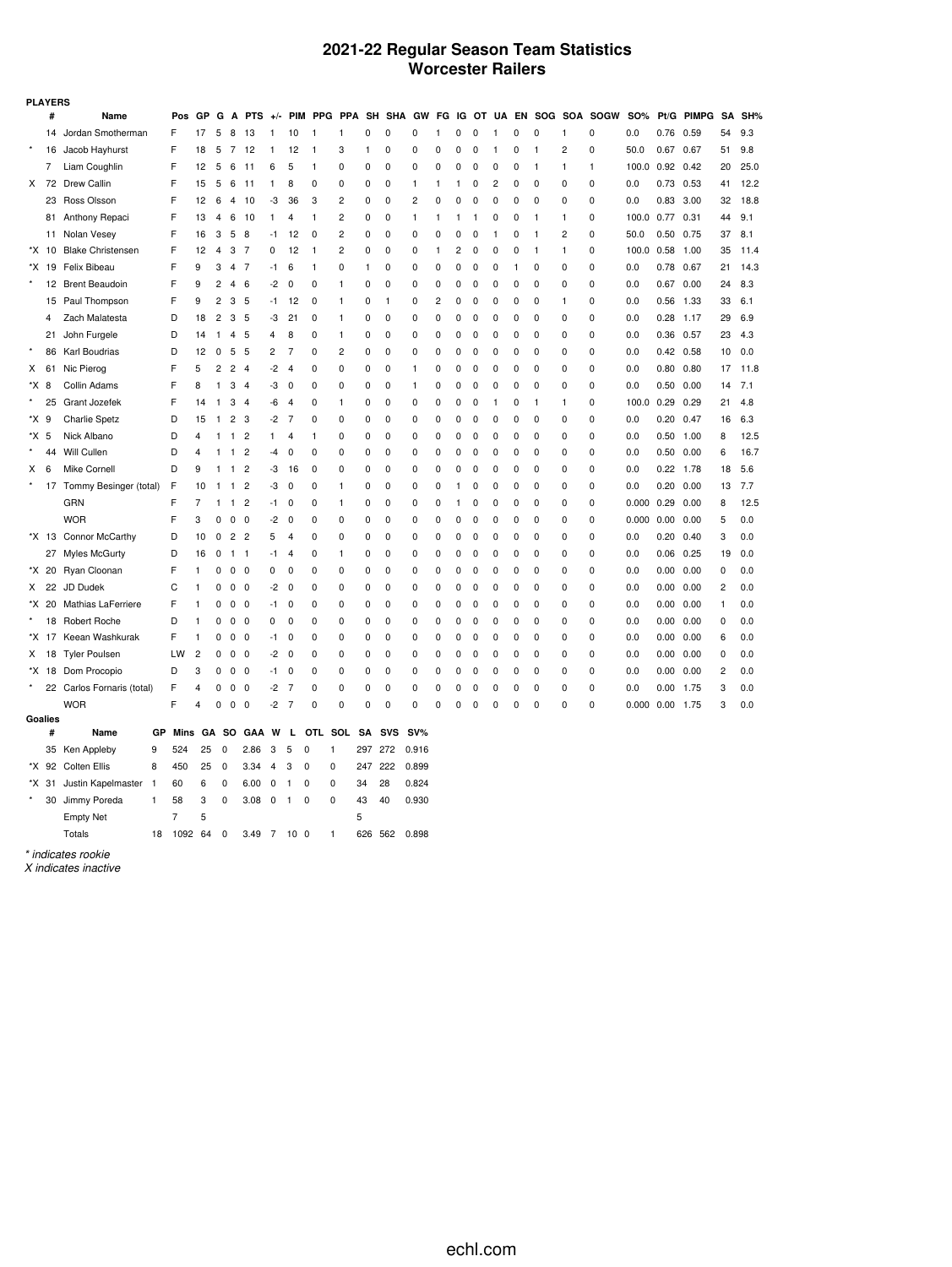### **Worcester Railers 2021-22 Regular Season Game Schedule**

| Date    | Opponent              | Result      |
|---------|-----------------------|-------------|
| Oct. 22 | at Maine              | Г           |
| Oct. 23 | Maine                 | W           |
| Oct. 27 | at Adirondack         | L           |
| Nov. 6  | Florida               | L           |
| Nov. 7  | Florida               | L           |
| Nov. 12 | at Newfoundland       | SOL         |
| Nov. 13 | at Newfoundland       | W           |
|         |                       |             |
| Nov. 14 | at Newfoundland       | Г<br>W      |
| Nov. 17 | at Trois-Rivières     |             |
| Nov. 19 | Trois-Rivières        | Г           |
| Nov. 20 | <b>Trois-Rivières</b> | W           |
| Nov. 24 | at Maine              | L           |
| Nov. 26 | at Adirondack         | W           |
| Nov. 28 | Newfoundland          | Г           |
| Dec. 1  | Maine                 | W           |
| Dec. 3  | Adirondack            | L           |
| Dec. 8  | Maine                 | W           |
| Dec. 10 | at Maine              | L           |
| Dec. 11 | Maine                 | 7:05 pm EST |
| Dec. 17 | at Reading            | 7:00 pm EST |
| Dec. 18 | at Reading            | 7:00 pm EST |
| Dec. 19 | at Reading            | 3:00 pm EST |
| Dec. 26 | Maine                 | 7:05 pm EST |
| Dec. 27 | Reading               | 7:05 pm EST |
| Dec. 29 | at Maine              | 3:00 pm EST |
| Dec. 31 | at Reading            | 3:00 pm EST |
| Jan. 2  | Reading               | 3:05 pm EST |
| Jan. 7  | at Reading            | 7:00 pm EST |
| Jan. 8  | at Reading            | 7:00 pm EST |
| Jan. 12 | Trois-Rivières        | 7:05 pm EST |
| Jan. 14 | Reading               | 7:05 pm EST |
| Jan. 15 | Reading               | 7:05 pm EST |
| Jan. 17 | at Reading            | 1:00 pm EST |
| Jan. 21 | Trois-Rivières        | 7:05 pm EST |
| Jan. 22 | Adirondack            | 7:05 pm EST |
| Jan. 23 | Adirondack            | 3:05 pm EST |
| Jan. 28 | at Maine              | 7:15 pm EST |
| Jan. 29 | Fort Wayne            | 7:05 pm EST |
| Jan. 30 | Fort Wayne            | 3:05 pm EST |
| Feb. 4  | Kalamazoo             | 7:05 pm EST |
| Feb. 5  | Kalamazoo             | 7:05 pm EST |
| Feb. 6  | Kalamazoo             | 3:05 pm EST |
| Feb. 12 | Adirondack            | 7:05 pm EST |
| Feb. 13 | Adirondack            | 1:05 pm EST |
| Feb. 18 | at Utah               | 7:10 pm MST |
| Feb. 20 | at Utah               | 1:10 pm MST |
| Feb. 21 | at Utah               | 1:10 pm MST |
| Feb. 23 | at Idaho              | 7:10 pm MST |
| Feb. 25 | at Idaho              | 7:10 pm MST |
| Feb. 26 | at Idaho              | 7:10 pm MST |
| Mar. 4  | Reading               | 7:05 pm EST |
| Mar. 5  | Maine                 | 7:05 pm EST |
| Mar. 6  | Maine                 | 3:05 pm EST |
| Mar. 9  | at Maine              | 7:00 pm EST |
| Mar. 11 | Adirondack            | 7:05 pm EST |
| Mar. 12 | at Adirondack         | 7:00 pm EST |
| Mar. 16 | at Trois-Rivières     | 7:00 pm EDT |
| Mar. 18 | South Carolina        | 7:05 pm EDT |
| Mar. 19 | Newfoundland          | 7:05 pm EDT |
| Mar. 20 | Newfoundland          | 3:05 pm EDT |
| Mar. 25 | at Adirondack         | 7:00 pm EDT |
| Mar. 26 | at Adirondack         | 7:00 pm EDT |
| Mar. 27 | at Reading            | 3:00 pm EDT |
| Apr. 1  | at Newfoundland       | 7:00 pm NDT |
| Apr. 2  | at Newfoundland       | 7:00 pm NDT |
| Apr. 3  | at Newfoundland       | 4:00 pm NDT |
| Apr. 6  | Maine                 | 7:05 pm EDT |
| Apr. 8  | Trois-Rivières        | 7:05 pm EDT |
| Apr. 9  | Trois-Rivières        | 7:05 pm EDT |
| Apr. 10 | at Adirondack         | 3:00 pm EDT |
| Apr. 15 | at Trois-Rivières     | 7:00 pm EDT |
| Apr. 16 | at Trois-Rivières     | 3:00 pm EDT |
|         |                       |             |

|  | * Overtime Game  |  |
|--|------------------|--|
|  | ** Shootout Game |  |

| Record          | Score GWG |                       | Goaltender                        | <b>Opposing Goaltender</b>         |
|-----------------|-----------|-----------------------|-----------------------------------|------------------------------------|
| $0 - 1 - 0 - 0$ | $3-6$     |                       | Justin Kapelmaster (6 GA, 28 SVS) | Jeremy Brodeur (3 GA, 51 SVS)      |
| $1 - 1 - 0 - 0$ | $4 - 3$   | Nic Pierog            | Colten Ellis (3 GA, 42 SVS)       | Zachary Bouthillier (4 GA, 26 SVS) |
| $1 - 2 - 0 - 0$ | $2 - 6$   |                       | Colten Ellis (5 GA, 29 SVS)       | Mareks Mitens (2 GA, 25 SVS)       |
| $1 - 3 - 0 - 0$ | $2 - 4$   |                       | Ken Appleby (3 GA, 29 SVS)        | Tomas Vomacka (2 GA, 33 SVS)       |
| $1 - 4 - 0 - 0$ | $1 - 4$   |                       | Ken Appleby (3 GA, 17 SVS)        | Cam Johnson (1 GA, 11 SVS)         |
| $1 - 4 - 0 - 1$ | 2-3 SO    |                       | Ken Appleby (2 GA, 29 SVS)        | Evan Cormier (2 GA, 29 SVS)        |
| $2 - 4 - 0 - 1$ | $5 - 2$   | Ross Olsson           | Ken Appleby (2 GA, 30 SVS)        | Keith Petruzzelli (5 GA, 35 SVS)   |
| $2 - 5 - 0 - 1$ | $3-5$     |                       | Ken Appleby (4 GA, 28 SVS)        | Evan Cormier (3 GA, 23 SVS)        |
| $3 - 5 - 0 - 1$ | $6 - 2$   | Drew Callin           | Ken Appleby (2 GA, 47 SVS)        | Philippe Desrosiers (4 GA, 14 SVS) |
| $3 - 6 - 0 - 1$ | $1 - 4$   |                       | Colten Ellis (4 GA, 26 SVS)       | Philippe Desrosiers (1 GA, 28 SVS) |
| $4 - 6 - 0 - 1$ | $3 - 1$   | Collin Adams          | Ken Appleby (1 GA, 35 SVS)        | Philippe Desrosiers (3 GA, 30 SVS) |
| $4 - 7 - 0 - 1$ | $2 - 4$   |                       | Ken Appleby (3 GA, 39 SVS)        | Jeremy Brodeur (2 GA, 27 SVS)      |
| $5 - 7 - 0 - 1$ | $8 - 1$   | Ross Olsson           | Colten Ellis (1 GA, 31 SVS)       | Alex Sakellaropoulos (4 GA, 27 SVS |
| $5 - 8 - 0 - 1$ | $0-6$     |                       | Ken Appleby (5 GA, 18 SVS)        | Evan Cormier (0 GA, 14 SVS)        |
| $6 - 8 - 0 - 1$ | 3-2 SO    |                       | Colten Ellis (2 GA, 38 SVS)       | Jeremy Brodeur (2 GA, 33 SVS)      |
| $6 - 9 - 0 - 1$ | $2 - 3$   |                       | Colten Ellis (3 GA, 20 SVS)       | Mareks Mitens (2 GA, 38 SVS)       |
| $7 - 9 - 0 - 1$ |           | 7-6 OT Anthony Repaci | Colten Ellis (6 GA, 26 SVS)       | Callum Booth (1 GA, 16 SVS)        |
| $-1000$         |           |                       |                                   |                                    |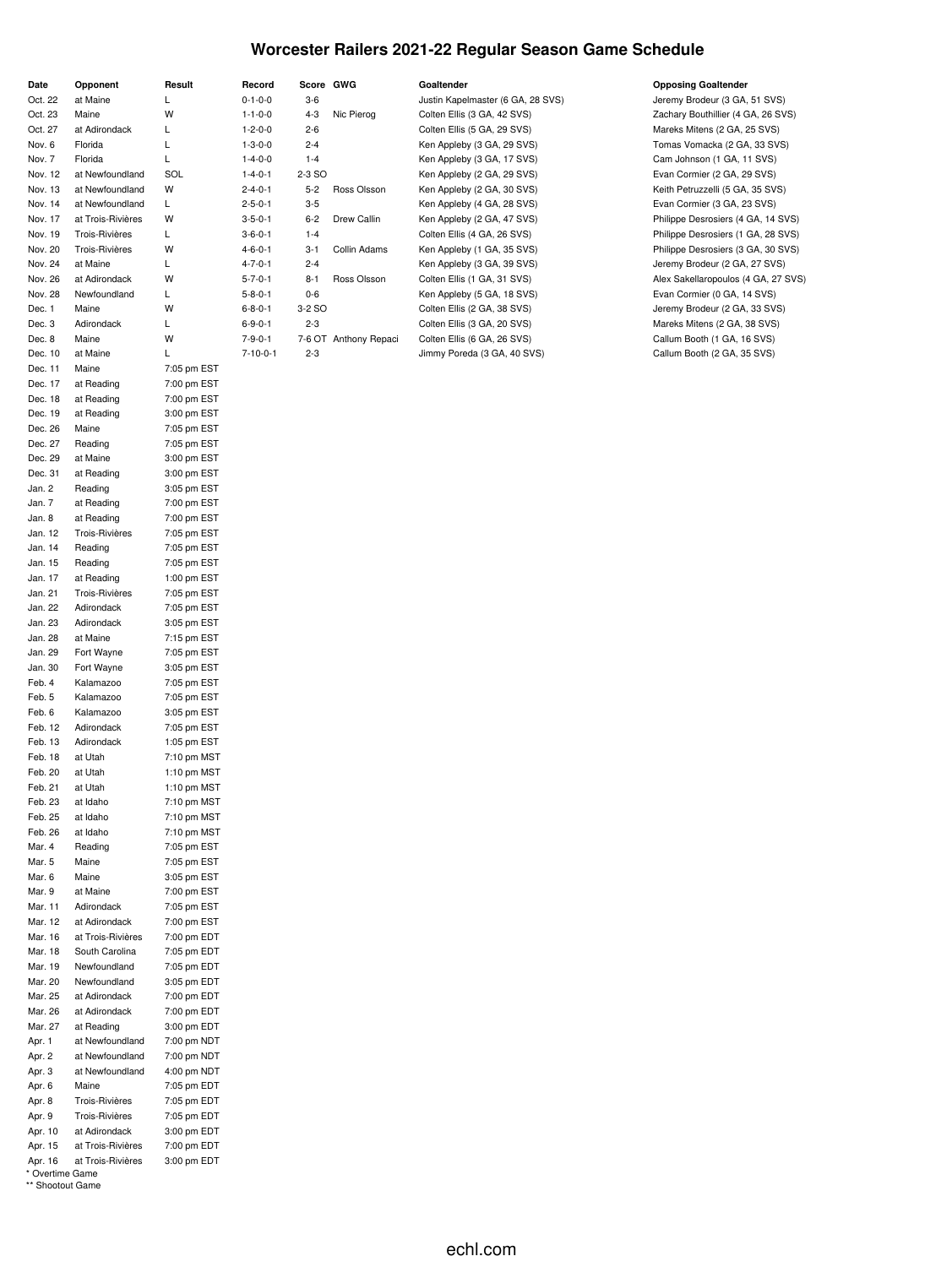## **Maine Mariners 2021-22 Regular Season Game Schedule**

|                    |                       |                            |                           |           |                         | Goaltender                         |                                                                 |
|--------------------|-----------------------|----------------------------|---------------------------|-----------|-------------------------|------------------------------------|-----------------------------------------------------------------|
| Date               | Opponent<br>Worcester | Result<br>W                | Record<br>$1 - 0 - 0 - 0$ | Score GWG | <b>Eduards Tralmaks</b> |                                    | <b>Opposing Goaltender</b><br>Justin Kapelmaster (6 GA, 28 SVS) |
| Oct. 22            |                       |                            |                           | 6-3       |                         | Jeremy Brodeur (3 GA, 51 SVS)      |                                                                 |
| Oct. 23            | at Worcester          | L                          | $1 - 1 - 0 - 0$           | $3 - 4$   |                         | Zachary Bouthillier (4 GA, 26 SVS) | Colten Ellis (3 GA, 42 SVS)                                     |
| Oct. 29            | Trois-Rivières        | Г                          | $1 - 2 - 0 - 0$           | $0 - 2$   |                         | Jon Gillies (2 GA, 23 SVS)         | Philippe Desrosiers (0 GA, 34 SVS)                              |
| Oct. 31            | Reading               | W                          | $2 - 2 - 0 - 0$           | $4 - 1$   | Nick Master             | Jeremy Brodeur (1 GA, 29 SVS)      | Pat Nagle (4 GA, 35 SVS)                                        |
| Nov. 5             | Florida               | Г                          | $2 - 3 - 0 - 0$           | $1 - 4$   |                         | Jeremy Brodeur (3 GA, 29 SVS)      | Cam Johnson (1 GA, 24 SVS)                                      |
| Nov. 12            | Trois-Rivières        | OTL                        | $2 - 3 - 1 - 0$           | 7-8 OT    |                         | Zachary Bouthillier (5 GA, 34 SVS) | Philippe Desrosiers (7 GA, 30 SVS)                              |
| Nov. 14            | Trois-Rivières        | W                          | $3 - 3 - 1 - 0$           | $4 - 3$   | Pascal Laberge          | Jeremy Brodeur (3 GA, 31 SVS)      | Kevin Poulin (4 GA, 31 SVS)                                     |
| Nov. 16            | at Jacksonville       | W                          | $4 - 3 - 1 - 0$           | $3 - 1$   | Pascal Laberge          | Jeremy Brodeur (1 GA, 22 SVS)      | Tyler Wall (2 GA, 18 SVS)                                       |
| Nov. 17            | at Jacksonville       | W                          | $5 - 3 - 1 - 0$           | $2 - 1$   | Cameron Askew           | Zachary Bouthillier (1 GA, 37 SVS) | Charles Williams (2 GA, 18 SVS)                                 |
| Nov. 19            | at Jacksonville       | OTL                        | $5 - 3 - 2 - 0$           | 3-4 OT    |                         | Jeremy Brodeur (4 GA, 33 SVS)      | Tyler Wall (3 GA, 23 SVS)                                       |
| Nov. 20            | at Orlando            | L                          | $5 - 4 - 2 - 0$           | $4 - 5$   |                         | Zachary Bouthillier (5 GA, 23 SVS) | Zach Émond (4 GA, 21 SVS)                                       |
| Nov. 24            | Worcester             | W                          | $6 - 4 - 2 - 0$           | $4 - 2$   | Alex-Olivier Voyer      | Jeremy Brodeur (2 GA, 27 SVS)      | Ken Appleby (3 GA, 39 SVS)                                      |
| Nov. 26            | Newfoundland          | L                          | $6 - 5 - 2 - 0$           | $2 - 4$   |                         | Jeremy Brodeur (4 GA, 32 SVS)      | Evan Cormier (2 GA, 25 SVS)                                     |
| Nov. 27            | at Adirondack         | Г                          | $6 - 6 - 2 - 0$           | $3 - 5$   |                         | Jeremy Brodeur (1 GA, 15 SVS)      | Mareks Mitens (3 GA, 37 SVS)                                    |
| Dec. 1             | at Worcester          | SOL                        | $6 - 6 - 2 - 1$           | 2-3 SO    |                         | Jeremy Brodeur (2 GA, 33 SVS)      | Colten Ellis (2 GA, 38 SVS)                                     |
| Dec. 4             | Adirondack            | Г                          | $6 - 7 - 2 - 1$           | $1 - 4$   |                         | Callum Booth (3 GA, 27 SVS)        | Mareks Mitens (1 GA, 28 SVS)                                    |
| Dec. 5             | Adirondack            | Г                          | $6 - 8 - 2 - 1$           | $1 - 4$   |                         | Jeremy Brodeur (3 GA, 29 SVS)      | Mareks Mitens (1 GA, 30 SVS)                                    |
| Dec. 8             | at Worcester          | OTL                        | $6 - 8 - 3 - 1$           | 6-7 OT    |                         | Callum Booth (1 GA, 16 SVS)        | Colten Ellis (6 GA, 26 SVS)                                     |
| Dec. 10            | Worcester             | W                          | $7 - 8 - 3 - 1$           | $3 - 2$   | <b>Nick Master</b>      | Callum Booth (2 GA, 35 SVS)        | Jimmy Poreda (3 GA, 40 SVS)                                     |
| Dec. 11            | at Worcester          | 7:05 pm EST                |                           |           |                         |                                    |                                                                 |
| Dec. 12            | at Adirondack         | 3:00 pm EST                |                           |           |                         |                                    |                                                                 |
| Dec. 15            | at Trois-Rivières     | 7:00 pm EST                |                           |           |                         |                                    |                                                                 |
| Dec. 17            | at Trois-Rivières     | 7:00 pm EST                |                           |           |                         |                                    |                                                                 |
| Dec. 18            | at Trois-Rivières     | 3:00 pm EST                |                           |           |                         |                                    |                                                                 |
| Dec. 26            | at Worcester          | 7:05 pm EST                |                           |           |                         |                                    |                                                                 |
| Dec. 29            | Worcester             | 3:00 pm EST                |                           |           |                         |                                    |                                                                 |
|                    |                       |                            |                           |           |                         |                                    |                                                                 |
| Dec. 31            | Trois-Rivières        | 5:00 pm EST                |                           |           |                         |                                    |                                                                 |
| Jan. 1             | Adirondack            | 6:00 pm EST                |                           |           |                         |                                    |                                                                 |
| Jan. 7             | at Adirondack         | 7:00 pm EST                |                           |           |                         |                                    |                                                                 |
| Jan. 8             | Adirondack            | 6:00 pm EST                |                           |           |                         |                                    |                                                                 |
| Jan. 9             | Adirondack            | 3:00 pm EST                |                           |           |                         |                                    |                                                                 |
| Jan. 12            | at Newfoundland       | 7:00 pm NST                |                           |           |                         |                                    |                                                                 |
| Jan. 14            | at Newfoundland       | 7:00 pm NST                |                           |           |                         |                                    |                                                                 |
| Jan. 15            | at Newfoundland       | 7:00 pm NST                |                           |           |                         |                                    |                                                                 |
| Jan. 21            | Orlando               | 7:15 pm EST                |                           |           |                         |                                    |                                                                 |
| Jan. 22            | Orlando               | 6:00 pm EST                |                           |           |                         |                                    |                                                                 |
| Jan. 23            | Orlando               | 3:00 pm EST                |                           |           |                         |                                    |                                                                 |
| Jan. 28            | Worcester             | 7:15 pm EST                |                           |           |                         |                                    |                                                                 |
| Jan. 29            | Reading               | 6:00 pm EST                |                           |           |                         |                                    |                                                                 |
| Jan. 30            | Trois-Rivières        | 5:00 pm EST                |                           |           |                         |                                    |                                                                 |
| Feb. 2             | at Trois-Rivières     | 7:00 pm EST                |                           |           |                         |                                    |                                                                 |
| Feb. 4             | at Trois-Rivières     | 7:00 pm EST                |                           |           |                         |                                    |                                                                 |
| Feb. 5             | at Trois-Rivières     | 3:00 pm EST                |                           |           |                         |                                    |                                                                 |
| Feb. 9             | at Newfoundland       | 7:00 pm NST                |                           |           |                         |                                    |                                                                 |
| Feb. 11            | at Newfoundland       | 7:00 pm NST                |                           |           |                         |                                    |                                                                 |
| Feb. 12            | at Newfoundland       | 7:00 pm NST                |                           |           |                         |                                    |                                                                 |
| Feb. 18            | Newfoundland          | 7:15 pm EST                |                           |           |                         |                                    |                                                                 |
| Feb. 19            | Trois-Rivières        | 6:00 pm EST                |                           |           |                         |                                    |                                                                 |
| Feb. 20            | Trois-Rivières        | 3:00 pm EST                |                           |           |                         |                                    |                                                                 |
| Feb. 23            | at Trois-Rivières     | 7:00 pm EST                |                           |           |                         |                                    |                                                                 |
| Feb. 26            | at Adirondack         | 7:00 pm EST                |                           |           |                         |                                    |                                                                 |
| Mar. 5             | at Worcester          | 7:05 pm EST                |                           |           |                         |                                    |                                                                 |
| Mar. 6             | at Worcester          | 3:05 pm EST                |                           |           |                         |                                    |                                                                 |
| Mar. 9             | Worcester             | 7:00 pm EST                |                           |           |                         |                                    |                                                                 |
| Mar. 13            | at Adirondack         | 3:00 pm EDT                |                           |           |                         |                                    |                                                                 |
|                    | Adirondack            |                            |                           |           |                         |                                    |                                                                 |
| Mar. 16<br>Mar. 18 | at Trois-Rivières     | 7:00 pm EDT<br>7:00 pm EDT |                           |           |                         |                                    |                                                                 |
|                    |                       |                            |                           |           |                         |                                    |                                                                 |
| Mar. 19            | South Carolina        | 6:00 pm EDT                |                           |           |                         |                                    |                                                                 |
| Mar. 20            | South Carolina        | 3:00 pm EDT                |                           |           |                         |                                    |                                                                 |
| Mar. 25            | Newfoundland          | 7:15 pm EDT                |                           |           |                         |                                    |                                                                 |
| Mar. 26            | Newfoundland          | 6:00 pm EDT                |                           |           |                         |                                    |                                                                 |
| Mar. 27            | Newfoundland          | 3:00 pm EDT                |                           |           |                         |                                    |                                                                 |
| Apr. 1             | Adirondack            | 7:15 pm EDT                |                           |           |                         |                                    |                                                                 |
| Apr. 2             | at Adirondack         | 7:00 pm EDT                |                           |           |                         |                                    |                                                                 |
| Apr. 3             | at Adirondack         | 3:00 pm EDT                |                           |           |                         |                                    |                                                                 |
| Apr. 6             | at Worcester          | 7:05 pm EDT                |                           |           |                         |                                    |                                                                 |
| Apr. 8             | at Reading            | 7:00 pm EDT                |                           |           |                         |                                    |                                                                 |
| Apr. 9             | at Reading            | 7:00 pm EDT                |                           |           |                         |                                    |                                                                 |
| Apr. 10            | at Reading            | 3:00 pm EDT                |                           |           |                         |                                    |                                                                 |
| Apr. 13            | Reading               | 7:00 pm EDT                |                           |           |                         |                                    |                                                                 |
| Apr. 15            | Newfoundland          | 7:15 pm EDT                |                           |           |                         |                                    |                                                                 |
| Apr. 16            | Newfoundland          | 6:00 pm EDT                |                           |           |                         |                                    |                                                                 |

<sup>\*</sup> Overtime Game \*\* Shootout Game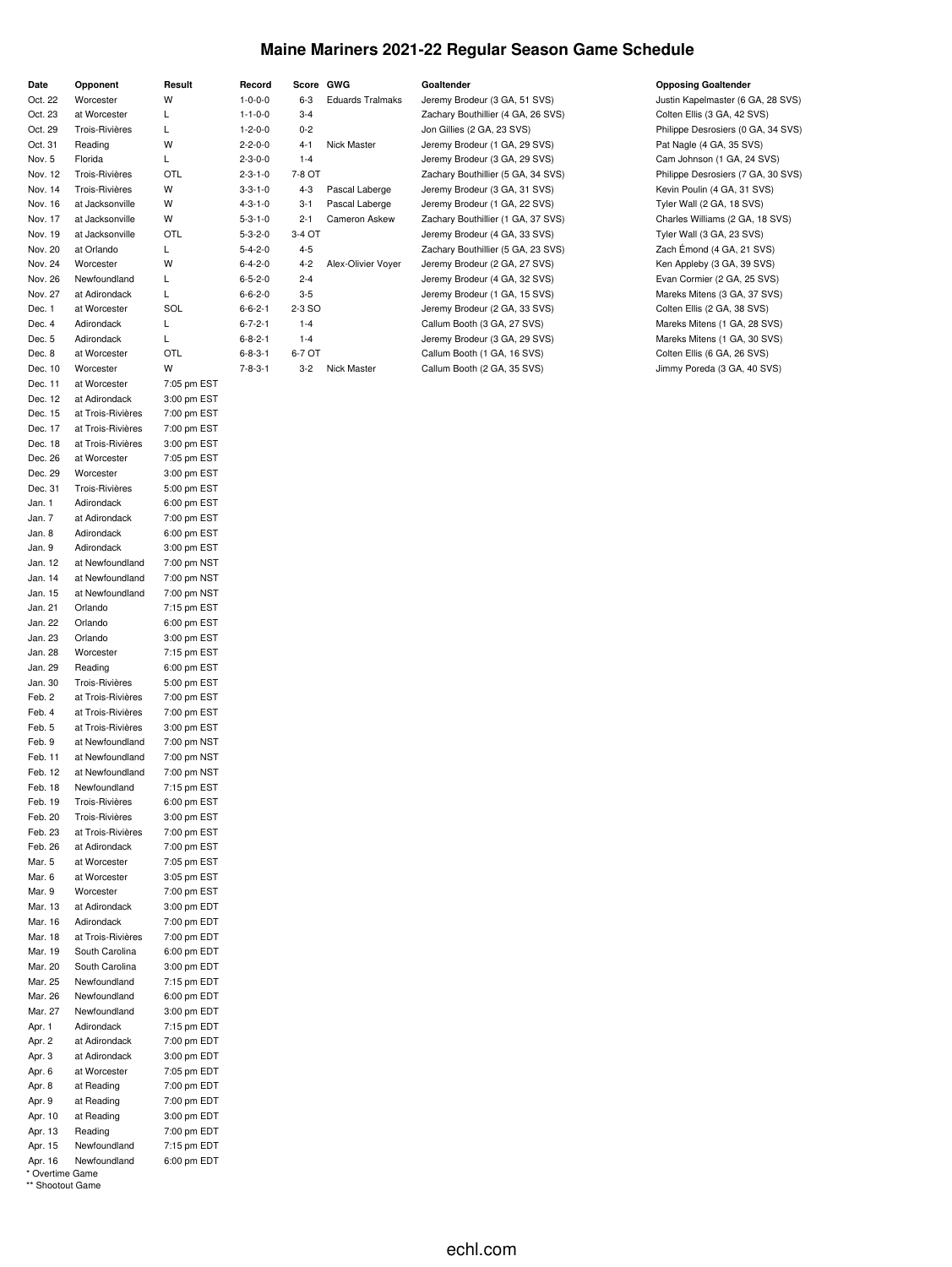## **Maine Mariners vs Worcester Railers Head to Head**

#### **Summary**

| Description                                          | Result                                                                                                                                                                                                                                                                          |                |
|------------------------------------------------------|---------------------------------------------------------------------------------------------------------------------------------------------------------------------------------------------------------------------------------------------------------------------------------|----------------|
| Head to Head Record 2021-22 Regular Season           | Worcester 3-3-0-0                                                                                                                                                                                                                                                               | Maine 3-1-1-1  |
| Head to Head Record 2020-21 Regular Season           | Worcester 0-0-0-0                                                                                                                                                                                                                                                               | Maine 0-0-0-0  |
| Last 5 Years record between teams                    | Worcester 11-13-4-3                                                                                                                                                                                                                                                             | Maine 20-7-2-2 |
| Worcester vs. Maine Last 5 Years record at Worcester | Worcester 9-3-2-1                                                                                                                                                                                                                                                               | Maine 6-6-1-2  |
| Worcester vs. Maine Last 5 Years record at Maine     | Worcester 2-10-2-2                                                                                                                                                                                                                                                              | Maine 14-1-1-0 |
| Previous Meetings This Season                        | Worcester 2 @ Maine 3 (Dec 10 2021) Final<br>Maine 6 @ Worcester 7 (Dec 8 2021) Final OT1<br>Maine 2 @ Worcester 3 (Dec 1 2021) Final SO<br>Worcester 2 @ Maine 4 (Nov 24 2021) Final<br>Maine 3 @ Worcester 4 (Oct 23 2021) Final<br>Worcester 3 @ Maine 6 (Oct 22 2021) Final |                |

#### **Match Up**

|                               | Maine                                    | <b>Worcester</b>                          |
|-------------------------------|------------------------------------------|-------------------------------------------|
| <b>Team Record</b>            | 7-8-3-1 -- 18 points                     | 7-10-0-1 -- 15 points                     |
| Division Ranking              | 5th North                                | 6th North                                 |
| <b>Conference Ranking</b>     | 11th Eastern                             | 13th Eastern                              |
| League Ranking                | 21st                                     | 26th                                      |
| Past 10 Games                 | $2 - 5 - 2 - 1$                          | $5 - 5 - 0 - 0$                           |
| <b>Streak</b>                 | $1 - 0 - 1 - 0$                          | $0 - 1 - 0 - 0$                           |
| Last Game                     | 3-2 W vs Worcester (Dec 10 2021) Final   | 3-2 L @ Maine (Dec 10 2021) Final         |
| Home Record                   | $5 - 5 - 1 - 0$                          | $4 - 5 - 0 - 0$                           |
| Away Record                   | $2 - 3 - 2 - 1$                          | $3 - 5 - 0 - 1$                           |
| GF                            | 59                                       | 56                                        |
| GА                            | 67                                       | 65                                        |
| PP (Overall)                  | $(15/54)$ 27.8%                          | $(10/67)$ 14.9%                           |
| PP (Home)                     | $(11/34)$ 32.4%                          | $(3/33)$ 9.1%                             |
| PP (Away)                     | (4/20) 20.0%                             | $(7/34)$ 20.6%                            |
| PK (Overall)                  | $(8/56)$ 85.7%                           | (17/59) 71.2%                             |
| PK (Home)                     | (5/32) 84.4%                             | $(7/25)$ 72.0%                            |
| PK (Away)                     | $(3/24)$ 87.5%                           | (10/34) 70.6%                             |
| PP vs. Opp.                   | $(5/19)$ 26.3%                           | $(1/18)$ 5.6%                             |
| PK vs. Opp.                   | $(1/18)$ 94.4%                           | $(5/19)$ 73.7%                            |
| Leading Rookie                | Master (5-8-13)                          | Hayhurst (5-7-12)                         |
| Most PIM                      | Doherty - 31                             | Olsson - 36                               |
| Team PIM/GM                   | 10.5/Game                                | 11.6/Game                                 |
| <b>Leading Scorers</b>        | Brazeau (10-10-20)                       | Smotherman (5-8-13)                       |
|                               | Laberge (7-12-19)                        | Hayhurst (5-7-12)                         |
|                               | Master (5-8-13)                          | Coughlin (5-6-11)                         |
|                               | Michaud (4-9-13)                         | Callin (5-6-11)                           |
|                               | Zerter-Gossage (7-5-12)                  | Olsson (6-4-10)                           |
| Last 5 Games                  | 3-2 W vs Worcester (Dec 10 2021) Final   | 3-2 L @ Maine (Dec 10 2021) Final         |
|                               | 7-6 L @ Worcester (Dec 8 2021) Final OT1 | 7-6 W vs Maine (Dec 8 2021) Final OT1     |
|                               | 4-1 L vs Adirondack (Dec 5 2021) Final   | 3-2 L vs Adirondack (Dec 3 2021) Final    |
|                               | 4-1 L vs Adirondack (Dec 4 2021) Final   | 3-2 W vs Maine (Dec 1 2021) Final SO      |
|                               | 3-2 L @ Worcester (Dec 1 2021) Final SO  | 6-0 L vs Newfoundland (Nov 28 2021) Final |
| Leading After 1st             | $4 - 2 - 1 - 0$                          | $1 - 2 - 0 - 1$                           |
| Leading After 2nd             | $6 - 1 - 1 - 0$                          | $5 - 0 - 0 - 1$                           |
| <b>Tied After 1st</b>         | $2 - 3 - 1 - 1$                          | $3 - 2 - 0 - 0$                           |
| Tied After 2nd                | $1 - 3 - 2 - 0$                          | $2 - 2 - 0 - 0$                           |
| <b>Trailing After 1st</b>     | $1 - 3 - 1 - 0$                          | $3 - 6 - 0 - 0$                           |
| Trailing After 2nd            | $0 - 4 - 0 - 1$                          | $0 - 8 - 0 - 0$                           |
| <b>Out Shooting Opponents</b> | $4 - 3 - 0 - 1$                          | $3 - 3 - 0 - 0$                           |
| Out Shot by Opponents         | $3 - 5 - 3 - 0$                          | $4 - 7 - 0 - 1$                           |
| 1 Goal Games                  | $3 - 2 - 3 - 1$                          | $3 - 2 - 0 - 1$                           |
| 2 Goal Games                  | $2 - 3 - 0 - 0$                          | $1 - 3 - 0 - 0$                           |
| 3 Goal Games                  | $2 - 3 - 0 - 0$                          | $1 - 3 - 0 - 0$                           |

# echl.com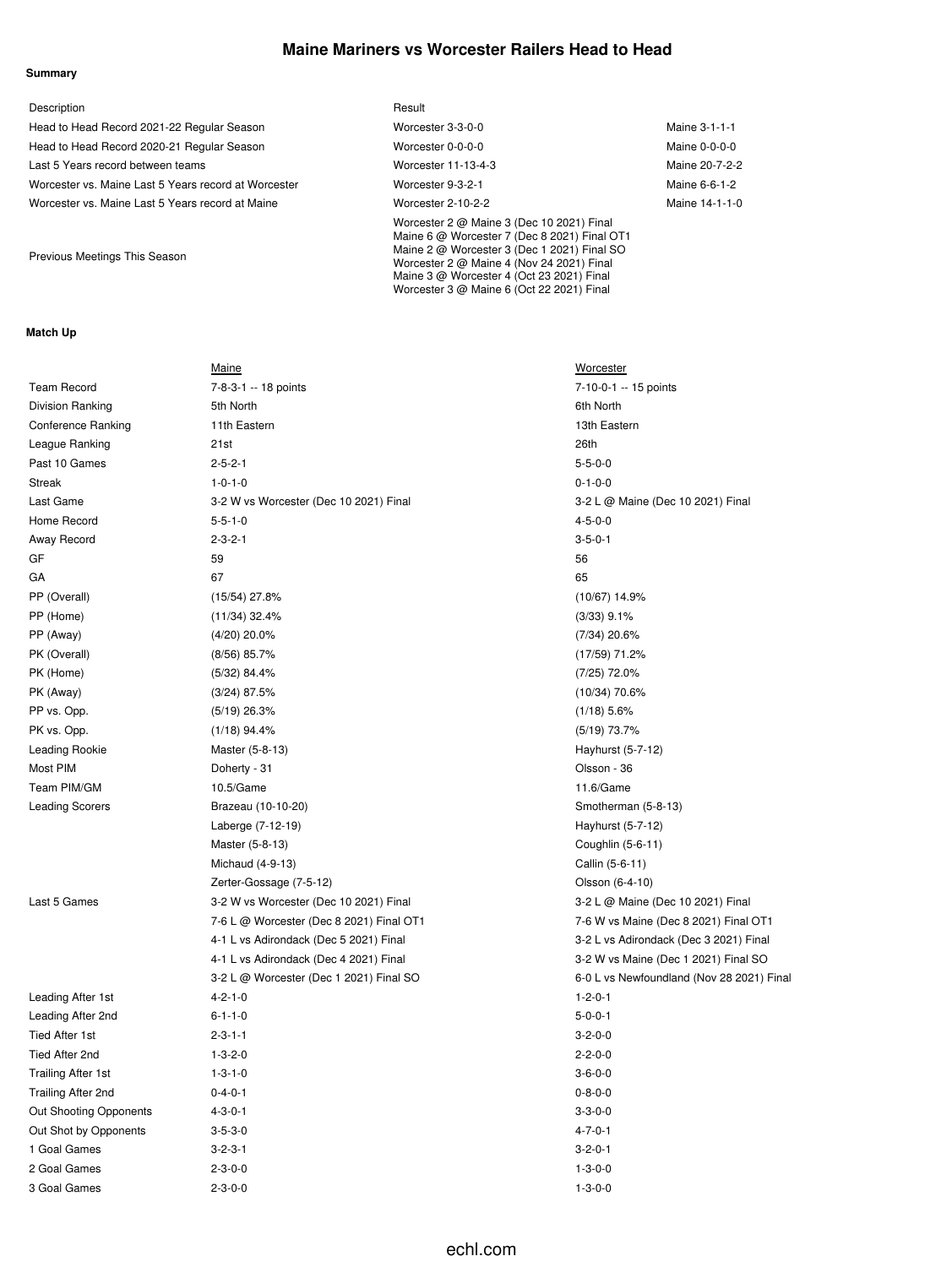## **Maine Mariners vs Worcester Railers Head to Head**

|    | <b>Worcester Railers</b> |    |                |                |                |                |                |    |      |         |
|----|--------------------------|----|----------------|----------------|----------------|----------------|----------------|----|------|---------|
| #  | Name                     | GР | G              | A              | <b>PTS</b>     | <b>PIM</b>     | $+/-$          |    |      |         |
| 81 | Anthony Repaci           | 5  | $\overline{2}$ | 5              | 7              | 2              | 4              |    |      |         |
| 72 | X Drew Callin            | 5  | 3              | $\overline{2}$ | 5              | 0              | $-1$           |    |      |         |
| 7  | Liam Coughlin            | 4  | $\overline{2}$ | 3              | 5              | 0              | 2              |    |      |         |
| 4  | Zach Malatesta           | 6  | 2              | 2              | 4              | 12             | 3              |    |      |         |
|    | 12 Brent Beaudoin        | 5  | 1              | 3              | $\overline{4}$ | 0              | 2              |    |      |         |
|    | 14 Jordan Smotherman     | 6  | 1              | 3              | $\overline{4}$ | 4              | 1              |    |      |         |
|    | 16 Jacob Hayhurst        | 6  | $\overline{c}$ | 1              | 3              | 4              | $\overline{2}$ |    |      |         |
| 11 | Nolan Vesey              | 5  | $\overline{2}$ | 1              | 3              | 8              | $-1$           |    |      |         |
| 5  | X Nick Albano            | 3  | 1              | 1              | $\overline{2}$ | 2              | $\overline{4}$ |    |      |         |
|    | 19 X Felix Bibeau        | 2  | 1              | 1              | 2              | 2              | $-1$           |    |      |         |
|    | 44 Will Cullen           | 3  | 1              | 1              | $\overline{2}$ | 0              | $-4$           |    |      |         |
| 61 | X Nic Pierog             | 1  | $\mathbf{1}$   | 1              | $\overline{2}$ | 0              | 0              |    |      |         |
| 21 | John Furgele             | 4  | 0              | $\overline{2}$ | $\overline{2}$ | 4              | 0              |    |      |         |
|    | 23 Ross Olsson           | 4  | 0              | $\overline{2}$ | $\overline{2}$ | 2              | 1              |    |      |         |
| 6  | X Mike Cornell           | 2  | 1              | 0              | 1              | 0              | 0              |    |      |         |
|    | 86 Karl Boudrias         | 5  | 0              | 1              | 1              | 0              | -3             |    |      |         |
|    | 92 X Colten Ellis        | 3  | 0              | 1              | 1              | 0              | 0              |    |      |         |
|    | 13 X Connor McCarthy     | 2  | 0              | 1              | 1              | 0              | 0              |    |      |         |
|    | 15 Paul Thompson         | 2  | 0              | 1              | 1              | 4              | -3             |    |      |         |
| 8  | X Collin Adams           | 2  | 0              | 0              | 0              | 0              | -3             |    |      |         |
|    | 35 Ken Appleby           | 1  | 0              | 0              | 0              | 0              | 0              |    |      |         |
| 17 | Tommy Besinger           | 2  | 0              | 0              | 0              | 0              | $-2$           |    |      |         |
| 10 | X Blake Christensen      | 2  | 0              | 0              | 0              | 2              | 1              |    |      |         |
| 20 | X Ryan Cloonan           | 1  | 0              | 0              | 0              | 0              | 0              |    |      |         |
|    | 22 Carlos Fornaris       | 3  | 0              | 0              | 0              | $\overline{7}$ | $-1$           |    |      |         |
|    | 25 Grant Jozefek         | 4  | 0              | 0              | 0              | 4              | 0              |    |      |         |
| 31 | X Justin Kapelmaster     | 1  | 0              | 0              | 0              | 0              | 0              |    |      |         |
|    | 20 X Mathias LaFerriere  | 1  | 0              | 0              | 0              | 0              | $-1$           |    |      |         |
| 27 | <b>Myles McGurty</b>     | 4  | 0              | 0              | 0              | 0              | $-1$           |    |      |         |
|    | 30 Jimmy Poreda          | 1  | 0              | 0              | 0              | 0              | 0              |    |      |         |
|    | 18 X Dom Procopio        | 1  | 0              | 0              | 0              | 0              | $-1$           |    |      |         |
|    | 18 Robert Roche          | 1  | 0              | 0              | 0              | 0              | 0              |    |      |         |
| 9  | X Charlie Spetz          | 4  | 0              | $\Omega$       | 0              | 5              | 0              |    |      |         |
|    | 17 X Keean Washkurak     | 1  | 0              | 0              | 0              | 0              | $-1$           |    |      |         |
| #  | Name                     | GP | W              | L              |                | OTL SOL        | <b>Mins</b>    | GΑ |      | GAA SV% |
|    | 35 Ken Appleby           | 1  | 0              | 1              | 0              | 0              | 59:16          | 3  | 3.04 | 0.929   |
|    | 30 Jimmy Poreda          | 1  | 0              | 1              | 0              | 0              | 58:22          | 3  | 3.08 | 0.930   |
|    | 92 X Colten Ellis        | 3  | 3              | 0              | 0              | 0              | 192:33         | 11 | 3.43 | 0.906   |
| 31 | X Justin Kapelmaster     | 1  | 0              | 1              | 0              | 0              | 60:00          | 6  | 6.00 | 0.824   |

|    | <b>Maine Mariners</b>        |                |          |   |              |         |        |    |      |         |
|----|------------------------------|----------------|----------|---|--------------|---------|--------|----|------|---------|
| #  | Name                         | GР             | G        | A |              | PTS PIM | +/-    |    |      |         |
| 10 | X Nick Master                | 5              | 4        | 5 | 9            | 8       | 8      |    |      |         |
| 3  | X Eduards Tralmaks           | 2              | 4        | 3 | 7            | 2       | 3      |    |      |         |
| 9  | <b>Mathew Santos</b>         | 6              | 3        | 3 | 6            | 8       | 6      |    |      |         |
| 41 | X Justin Brazeau             | 5              | 2        | 4 | 6            | 0       | 1      |    |      |         |
|    | 29 Pascal Laberge            | 4              | 2        | 3 | 5            | 0       | 0      |    |      |         |
|    | 18 X Alex-Olivier Voyer      | 1              | 3        | 1 | 4            | 0       | 1      |    |      |         |
|    | 18 X Keltie Jeri-Leon        | 5              | 2        | 2 | 4            | 0       | 0      |    |      |         |
| 8  | X Michael Kim                | 3              | 1        | 2 | 3            | 2       | 0      |    |      |         |
| 7  | X Lewis Zerter-Gossage       | 2              | 1        | 2 | 3            | 0       | 0      |    |      |         |
|    | 28 Connor Doherty            | 6              | 0        | 3 | 3            | 12      | 1      |    |      |         |
|    | 11 Westin Michaud            | 1              | 0        | 3 | 3            | 0       | 3      |    |      |         |
|    | 26 Nate Kallen               | 2              | 0        | 2 | 2            | 0       | -2     |    |      |         |
|    | 15 Brendan Robbins           | 4              | 0        | 2 | 2            | 4       | 0      |    |      |         |
|    | 19 Andrew Romano             | 4              | 1        | 0 | 1            | 0       | -2     |    |      |         |
| 27 | <b>Patrick Shea</b>          | 4              | 1        | 0 | 1            | 0       | -5     |    |      |         |
|    | 22 Cameron Askew             | 6              | 0        | 1 | $\mathbf{1}$ | 11      | -3     |    |      |         |
|    | 21 Conner Bleackley          | 5              | 0        | 1 | 1            | 0       | -3     |    |      |         |
|    | 18 Jake Cass                 | 1              | 0        | 1 | 1            | 0       | 1      |    |      |         |
|    | 14 Brycen Martin             | 4              | 0        | 1 | 1            | 0       | 5      |    |      |         |
| 2  | <b>Andrew Peski</b>          | $\overline{2}$ | $\Omega$ | 1 | $\mathbf{1}$ | 0       | 0      |    |      |         |
| 4  | <b>Brendan St-Louis</b>      | 4              | 0        | 1 | 1            | 2       | -3     |    |      |         |
|    | 33 Callum Booth              | 2              | 0        | 0 | 0            | 0       | 0      |    |      |         |
|    | 40 Zachary Bouthillier       | 1              | 0        | 0 | 0            | 0       | 0      |    |      |         |
|    | 25 Jake Bricknell            | 2              | 0        | 0 | 0            | 5       | $-1$   |    |      |         |
|    | 35 Jeremy Brodeur            | 4              | $\Omega$ | 0 | 0            | 0       | 0      |    |      |         |
|    | 42 X Félix-Olivier Chouinard | 1              | 0        | 0 | 0            | 0       | 1      |    |      |         |
|    | 24 Marc-Olivier Duquette     | 6              | 0        | 0 | 0            | 2       | -3     |    |      |         |
| 5  | J.D. Greenway                | 1              | 0        | 0 | 0            | 2       | $-1$   |    |      |         |
| 2  | <b>Ted Hart</b>              | 1              | 0        | 0 | 0            | 0       | 0      |    |      |         |
| 6  | Jason Horvath                | 5              | 0        | 0 | 0            | 0       | -1     |    |      |         |
|    | 20 Devon Paliani             | 4              | 0        | 0 | 0            | 0       | -3     |    |      |         |
| #  | Name                         | GP             | W        | L | OTL SOL      |         | Mins   | GΑ |      | GAA SV% |
|    | 33 Callum Booth              | 2              | 1        | 0 | 1            | 0       | 79:37  | 3  | 2.26 | 0.944   |
|    | 35 Jeremy Brodeur            | 4              | 2        | 0 | 0            | 1       | 231:06 | 13 | 3.38 | 0.912   |
|    | 40 Zachary Bouthillier       | 1              | 0        | 1 | 0            | 0       | 58:15  | 4  | 4.12 | 0.867   |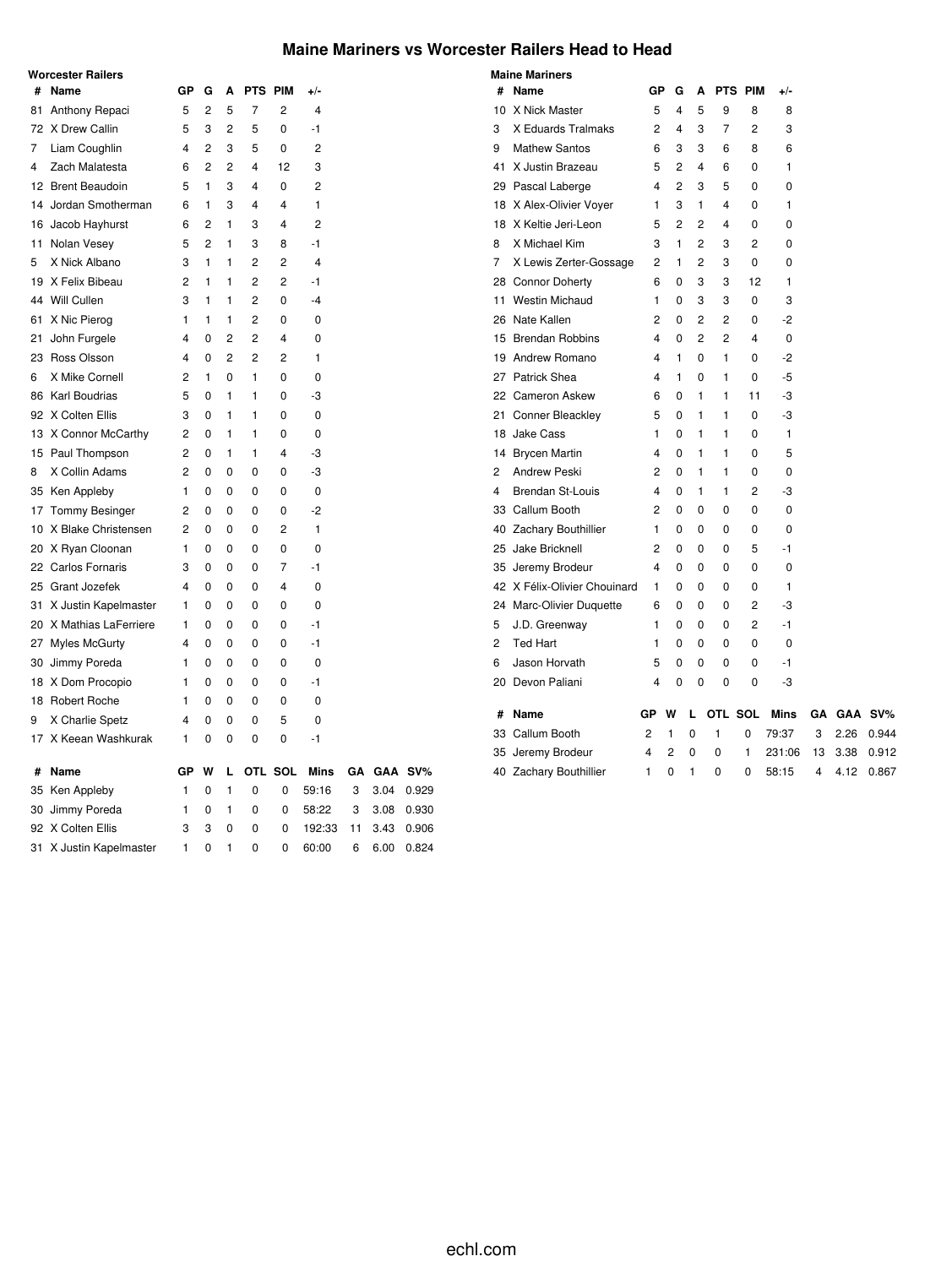## **Maine Mariners vs Worcester Railers Head to Head**

|  | Team Game Highs and Lows |  |
|--|--------------------------|--|
|  |                          |  |

| Team Game Highs and Lows   |        |                 |                    |               | <b>Maine Mariners</b> |                    |                      | <b>Worcester Railers</b> |
|----------------------------|--------|-----------------|--------------------|---------------|-----------------------|--------------------|----------------------|--------------------------|
| Goals                      |        |                 | Nov. 12            | TR            | $\overline{7}$        | Nov. 26            | at ADK               | 8                        |
| <b>Assists</b>             |        |                 | Nov. 12            | TR            | 13                    | Nov. 26            | at ADK               | 12                       |
| <b>Points</b>              |        |                 | Nov. 12            | TR            | 20                    | Nov. 26            | at ADK               | 20                       |
| <b>Penalty Minutes</b>     |        |                 | Nov. 14            | TR            | 25                    | Oct. 27            | at ADK               | 26                       |
| Minors                     |        |                 | Oct. 22            | <b>WOR</b>    | 8                     | Oct. 27            | at ADK               | 8                        |
| Majors                     |        |                 | Nov. 14            | TR            | 3                     | Nov. 26            | at ADK               | 3                        |
| <b>Shots</b>               |        |                 | Oct. 23            | at WOR        | 45                    | Oct. 22            | at MNE               | 54                       |
| <b>Power Play Goals</b>    |        |                 | Nov. 12            | TR            | 4                     | Nov. 26            | at ADK               | 3                        |
| <b>Goals By Both Teams</b> |        |                 | Nov. 12            | TR            | 15                    | Dec. 8             | MNE                  | 13                       |
| Goals in 1st               |        |                 | Oct. 31            | <b>REA</b>    | 3                     | Dec. 8             | MNE                  | 3                        |
|                            |        |                 | Nov. 12            | TR            | 3                     |                    |                      |                          |
|                            |        |                 | Dec. 8             | at WOR        | 3                     |                    |                      |                          |
| Goals in 2nd               |        |                 | Nov. 12            | TR            | 3                     | Nov. 26            | at ADK               | 5                        |
| Goals in 3rd               |        |                 | Oct. 22            | <b>WOR</b>    | 3                     | Nov. 13<br>Nov. 26 | at NFL<br>at ADK     | 3<br>3                   |
| <b>Short Handed Goals</b>  |        |                 | Dec. 8             | at WOR        | 1                     | Nov. 17            | at TR                | 1                        |
|                            |        |                 |                    |               |                       | Nov. 26            | at ADK               | 1                        |
| <b>Winning Margin</b>      |        |                 | Oct. 22            | <b>WOR</b>    | 3                     | Nov. 26            | at ADK               | 7                        |
|                            |        |                 | Oct. 31            | REA           | 3                     |                    |                      |                          |
| <b>Most PIM</b>            |        |                 | Dec. 10            | <b>WOR</b>    | 24                    | Nov. 7             | <b>FLA</b>           | 35                       |
| <b>Most Shots</b>          |        |                 | Oct. 23            | at WOR        | 45                    | Oct. 22            | at MNE               | 54                       |
| Most Shots in 1st          |        |                 | Dec. 8             | at WOR        | 17                    | Oct. 22            | at MNE               | 26                       |
| <b>Most Shots in 2nd</b>   |        |                 | Oct. 23            | at WOR        | 20                    | Nov. 26<br>Dec. 3  | at ADK<br>ADK        | 20<br>20                 |
| <b>Most Shots in 3rd</b>   |        |                 | Dec. 1             | at WOR        | 22                    | Dec. 8             | MNE                  | 20                       |
| <b>Fewest Shots</b>        |        |                 | Nov. 17            | at JAX        | 20                    | Nov. 7             | <b>FLA</b>           | 12                       |
| <b>Fewest Shots in 1st</b> |        |                 | Nov. 16            | at JAX        | 6                     | Nov. 7             | <b>FLA</b>           | 3                        |
| <b>Fewest Shots in 2nd</b> |        |                 | Dec. 8             | at WOR        | 2                     | Nov. 12            | at NFL               | 4                        |
| <b>Fewest Shots in 3rd</b> |        |                 | Nov. 17            | at JAX        | 1                     | Oct. 27<br>Nov. 7  | at ADK<br><b>FLA</b> | 3<br>3                   |
| <b>Most Saves</b>          |        |                 | Oct. 22            | <b>WOR</b>    | 51                    | Nov. 17            | at TR                | 47                       |
| <b>Most Saves in 1st</b>   |        |                 | Oct. 22            | WOR           | 25                    | Nov. 24<br>Dec. 10 | at MNE<br>at MNE     | 15<br>15                 |
| <b>Most Saves in 2nd</b>   |        |                 | Nov. 19            | at JAX        | 14                    | Oct. 23            | MNE                  | 19                       |
|                            |        |                 | Dec. 1<br>Dec. 5   | at WOR<br>ADK | 14<br>14              |                    |                      |                          |
| <b>Most Saves in 3rd</b>   |        |                 | Nov. 17<br>Nov. 26 | at JAX<br>NFL | 19<br>19              | Dec. 1             | MNE                  | 21                       |
| Schedule<br>Date           | Game # |                 |                    |               |                       |                    |                      |                          |
| Oct. 22                    |        | 4 Worcester 3   | at Maine 6         | Final         |                       |                    |                      |                          |
| Oct. 23                    |        | 21 Maine 3      | at Worcester 4     | Final         |                       |                    |                      |                          |
| Nov. 24                    |        | 169 Worcester 2 | at Maine 4         | Final         |                       |                    |                      |                          |
| Dec. 1                     |        | 210 Maine 2     | at Worcester 3     | Final SOL OT  |                       |                    |                      |                          |
| Dec. 8                     |        | 247 Maine 6     | at Worcester 7     | Final OT      |                       |                    |                      |                          |
| Dec. 10                    |        | 257 Worcester 2 | at Maine 3         | Final         |                       |                    |                      |                          |
| Dec. 11                    |        | 273 Maine       | at Worcester       | 7:05 pm EST   |                       |                    |                      |                          |
| Dec. 26                    |        | 328 Maine       | at Worcester       | 7:05 pm EST   |                       |                    |                      |                          |
| Dec. 29                    |        | 341 Worcester   | at Maine           | 3:00 pm EST   |                       |                    |                      |                          |
| Jan. 28                    |        | 513 Worcester   | at Maine           | 7:15 pm EST   |                       |                    |                      |                          |
| Mar. 5                     |        | 721 Maine       | at Worcester       | 7:05 pm EST   |                       |                    |                      |                          |
| Mar. 6                     |        | 727 Maine       | at Worcester       | 3:05 pm EST   |                       |                    |                      |                          |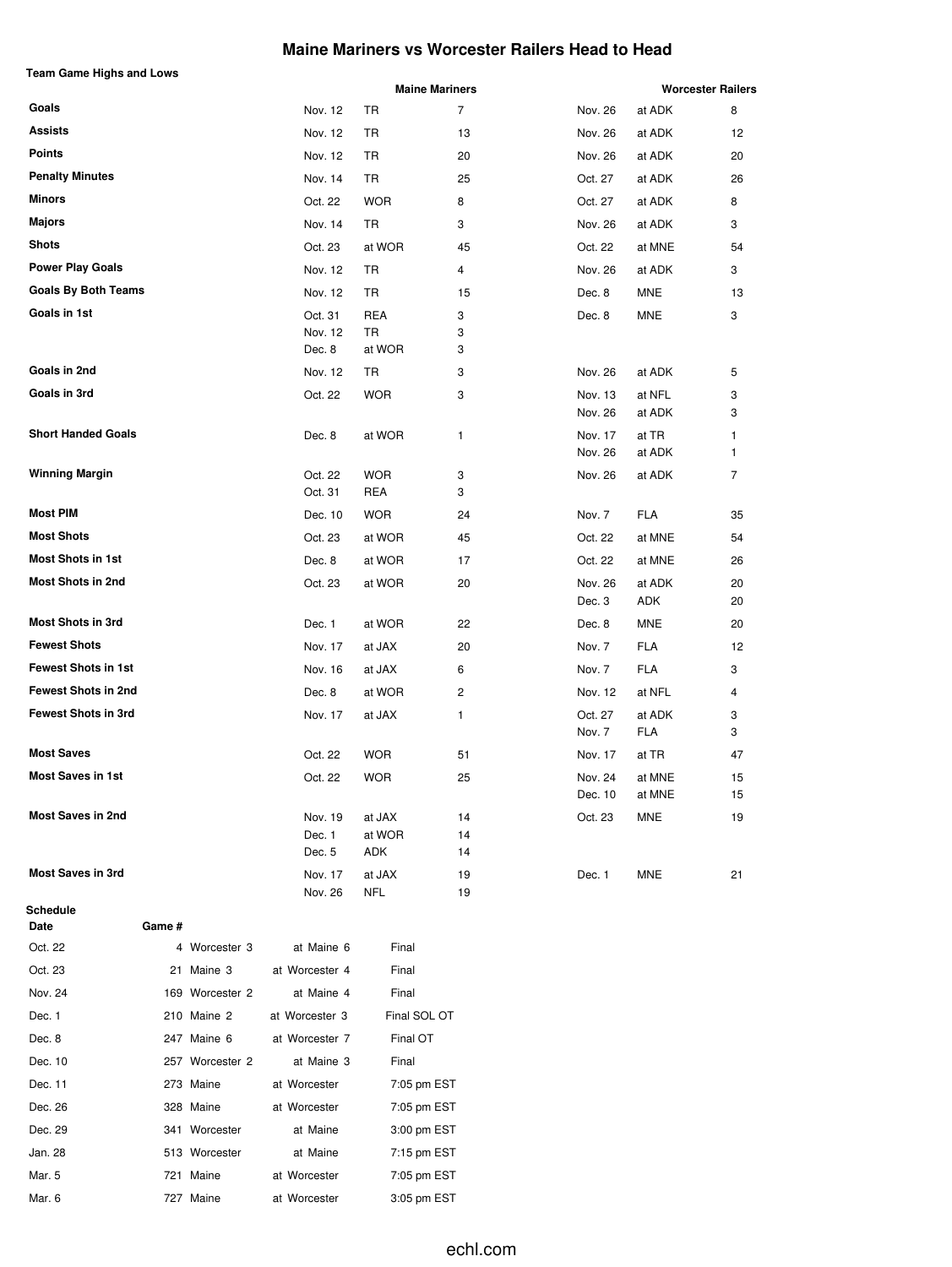| Mar. 9 | 732 Worcester | at Maine     | 7:00 pm EST |
|--------|---------------|--------------|-------------|
| Apr. 6 | 903 Maine     | at Worcester | 7:05 pm EDT |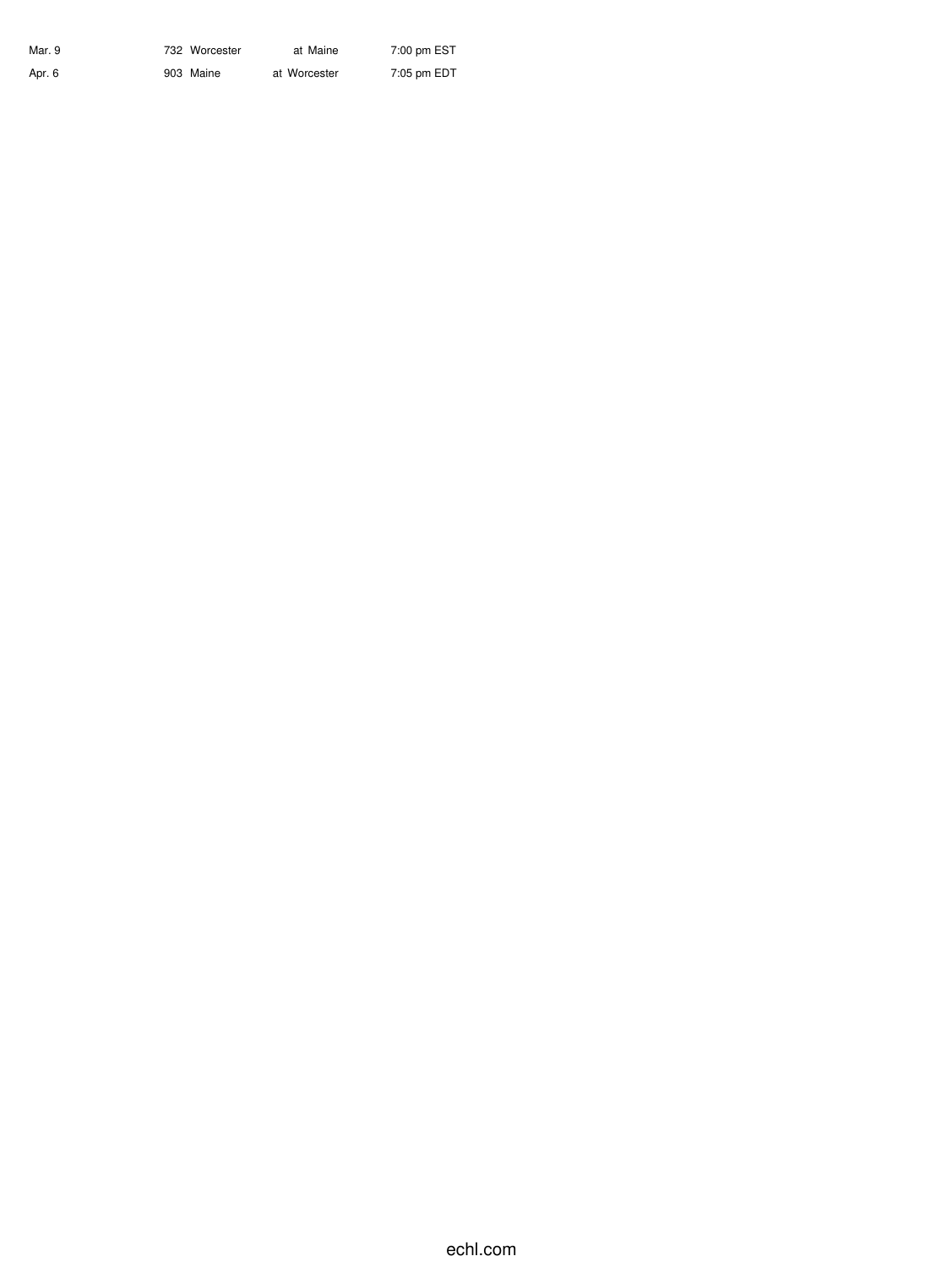# **Maine Mariners Player Game By Game (1/3)**

|         | Player Game by Game Report         |            |             |                          |                          |                          |                          |                                                                                                             |           |           |           |                          |
|---------|------------------------------------|------------|-------------|--------------------------|--------------------------|--------------------------|--------------------------|-------------------------------------------------------------------------------------------------------------|-----------|-----------|-----------|--------------------------|
| Date    | Opp.                               | Martin     |             |                          |                          |                          |                          | 2 Peski 3 Tralmaks 4 St-Louis 5 Greenway 6 Horvath 7 Zerter-Gossage 8 Kim 9 Jeri-Leon 10 Master 11 Berglund |           |           |           |                          |
| Oct. 22 | Worcester                          | 0132       | $\sim$      | 3042                     | 0010                     |                          | 0010                     | 1240                                                                                                        | 0020      | $003 - 1$ | 0233      |                          |
| Oct. 23 | at Worcester                       | 0050       | $\sim$      |                          | $\sim$                   | $\sim$                   | $001 - 1$                | 0030                                                                                                        | 0110      | 0251      | 1161      |                          |
| Oct. 29 | Trois-Rivières                     | $006 - 1$  | $000 - 1 -$ |                          |                          | 0000                     | $\sim$                   | $001 - 1$                                                                                                   | 0000      | $003 - 1$ | $000 - 1$ |                          |
| Oct. 31 | Reading                            | 0100       | 0021        | $\overline{\phantom{a}}$ | $\overline{\phantom{a}}$ | 0020                     | 0001                     | 0212                                                                                                        | $006 - 1$ | 0040      | $101 - 1$ |                          |
| Nov. 5  | Florida                            | $001 - 3$  | $000-2 -$   |                          |                          | 0020                     | $\blacksquare$           | $102 - 1$                                                                                                   | 0021      | 0020      | $003 - 1$ | ÷.                       |
|         | Nov. 12 Trois-Rivières             | 022-1 0000 |             | $\sim$ $-$               | $\overline{\phantom{a}}$ | $001 - 2$                | $\blacksquare$           | 51112                                                                                                       | $001 - 2$ | $001 - 1$ | $023 - 3$ | $\overline{\phantom{a}}$ |
|         | Nov. 14 Trois-Rivières 0220        |            | $001 - 1 -$ |                          | $\sim$                   | 0000                     | $\sim$                   | 0011                                                                                                        | 0121      | 0252      | $001 - 3$ | 0010                     |
|         | Nov. 16 at Jacksonville 0012       |            | $002 - 1 -$ |                          | $\overline{\phantom{a}}$ | 0010                     | $\sim$                   |                                                                                                             | 0112      | 0020      | 0110      | ×.                       |
|         | Nov. 17 at Jacksonville 0 1 0 -1   |            | 0001        | $\sim$                   | $\overline{\phantom{a}}$ | 0011                     | $\overline{\phantom{a}}$ |                                                                                                             | 0010      | $002 - 1$ | 0040      | $\overline{\phantom{a}}$ |
|         | Nov. 19 at Jacksonville 0011       |            | $002 - 1 -$ |                          | $\tilde{\phantom{a}}$    | 0100                     | $\sim$                   |                                                                                                             | 0020      | 0111      |           | 0110                     |
|         | Nov. 20 at Orlando                 | $004 - 1$  | 0010        | $\sim$                   | $\overline{\phantom{a}}$ | $011 - 2$                | 0100                     | $\sim$                                                                                                      | 0110      | $001 - 2$ | $\sim$    | 1210                     |
|         | Nov. 24 Worcester                  | 0062       | 001-1 1361  |                          | $\overline{\phantom{a}}$ | $002 - 1$                | $\blacksquare$           |                                                                                                             |           | 0020      | 0111      | $\sim$                   |
|         | Nov. 26 Newfoundland 0130          |            | 0111        | $\sim$                   |                          | 0121                     |                          |                                                                                                             |           | 0010      |           |                          |
|         | Nov. 27 at Adirondack 001-1 1021 - |            |             |                          |                          | 0011                     | 0201                     | $\overline{\phantom{a}}$                                                                                    | $\sim$    | $108 - 1$ | ÷,        |                          |
| Dec. 1  | at Worcester                       | 0021       | 0141        | $\sim$                   | $001 - 1$                |                          | 0010                     | $\sim$                                                                                                      |           | 1030      | $\sim$    |                          |
| Dec. 4  | Adirondack                         | $002 - 3$  | $003 - 1 -$ |                          | 0010                     | $\overline{\phantom{a}}$ |                          |                                                                                                             |           | $004 - 3$ | $000 -4$  |                          |
| Dec. 5  | Adirondack                         | $\sim$     | 0000        | $\sim$ $-$               | $000 - 2$                | $\blacksquare$           | 0040                     | $\overline{\phantom{a}}$                                                                                    |           | 0030      | 0010      | ÷.                       |
| Dec. 8  | at Worcester                       |            |             |                          | $000-3$                  | $\overline{\phantom{a}}$ | 0010                     | ٠                                                                                                           | 1130      | 1040      | 0121      |                          |
|         | Dec. 10 Worcester                  |            | ÷,          |                          | 0141                     |                          | 0030                     |                                                                                                             |           |           | 3032      |                          |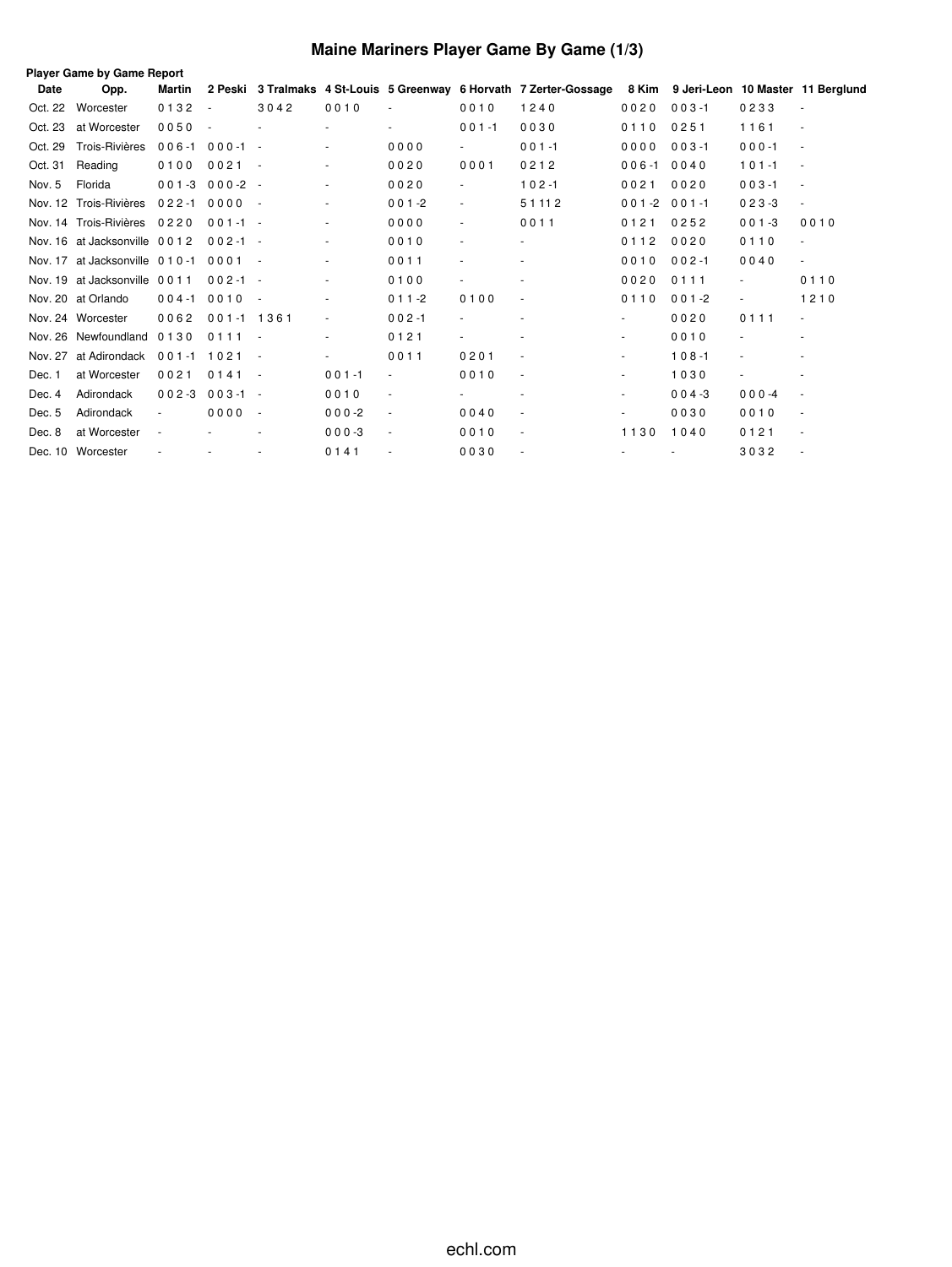# **Maine Mariners Player Game By Game (2/3)**

|         | Player Game by Game Report |                          |                          |           |           |                          |                          |                |                          |                                                                                                                 |           |                |
|---------|----------------------------|--------------------------|--------------------------|-----------|-----------|--------------------------|--------------------------|----------------|--------------------------|-----------------------------------------------------------------------------------------------------------------|-----------|----------------|
| Date    | Opp.                       |                          |                          |           |           |                          |                          |                |                          | 11 Michaud 12 Hart 15 Robbins 16 Santos 18 Cass 18 Voyer 19 Romano 20 Paliani 21 Bleackley 22 Askew 24 Duquette |           |                |
| Oct. 22 | Worcester                  |                          | ٠                        | 0120      | 1041      |                          |                          |                |                          | 0000                                                                                                            | 0121      | 0011           |
| Oct. 23 | at Worcester               | $\overline{\phantom{a}}$ | $\sim$                   | $001 - 1$ | 1151      | $\overline{\phantom{a}}$ | $\sim$                   | 0010           | $000-2$                  | $\overline{\phantom{a}}$                                                                                        | $002 - 2$ | $001 - 1$      |
| Oct. 29 | Trois-Rivières             | $\overline{\phantom{a}}$ | $\frac{1}{2}$            | 0040      | $002 - 1$ | $\overline{\phantom{a}}$ |                          |                | $\overline{\phantom{a}}$ | 0040                                                                                                            | 0030      | $000 - 1$      |
| Oct. 31 | Reading                    |                          | $\blacksquare$           | $001 - 1$ | 0030      | $\blacksquare$           | $\sim$                   | 1022           |                          | 0030                                                                                                            | 1152      | $\blacksquare$ |
| Nov. 5  | Florida                    |                          | $\overline{\phantom{a}}$ | 0100      | $002 - 1$ | $\overline{\phantom{a}}$ | $\sim$                   | 0120           | $\overline{\phantom{a}}$ | $000 - 1$                                                                                                       | $001 - 1$ | $002 - 1$      |
|         | Nov. 12 Trois-Rivières     | $\overline{\phantom{a}}$ | ä,                       | 0010      | $001 - 2$ | $\sim$                   | $\sim$                   | $000 - 1$      |                          | 0020                                                                                                            | $002 - 2$ |                |
|         | Nov. 14 Trois-Rivières     | $\sim$ $-$               | ٠                        | 0010      | $000 - 2$ | $\sim$                   | $\blacksquare$           |                |                          | 0011                                                                                                            | 1050      |                |
|         | Nov. 16 at Jacksonville -  |                          | $\blacksquare$           | 1011      | 0111      | $\sim$                   | $\blacksquare$           | 0010           | 0001                     | $\overline{\phantom{a}}$                                                                                        | 0001      | ÷              |
|         | Nov. 17 at Jacksonville -  |                          | $\overline{\phantom{a}}$ | 0111      | 0111      | $\overline{\phantom{a}}$ |                          | 0020           | $000 - 1$                | $\overline{\phantom{a}}$                                                                                        | 1031      |                |
|         | Nov. 19 at Jacksonville -  |                          | $\blacksquare$           | 0020      | 1120      | $\overline{\phantom{a}}$ |                          | $000 - 1$      | $000 - 1$                |                                                                                                                 | 1041      | $\blacksquare$ |
|         | Nov. 20 at Orlando         | $\overline{\phantom{a}}$ | $\sim$                   | $001 - 2$ | $012 - 1$ | $\sim$                   | $\sim$                   | ٠              | 0010                     | $\sim$                                                                                                          | 1150      | 0010           |
|         | Nov. 24 Worcester          | $\overline{\phantom{a}}$ | ٠                        | ٠         | $000 - 1$ | $\sim$                   | 3161                     | $\blacksquare$ |                          | 0110                                                                                                            | 0010      | 0022           |
|         | Nov. 26 Newfoundland -     |                          | $\frac{1}{2}$            | 0011      | 0020      | $\overline{\phantom{a}}$ | $\blacksquare$           | 0001           | 0111                     | $000-3$                                                                                                         | $003 - 1$ | 1011           |
| Nov. 27 | at Adirondack -            |                          | $\blacksquare$           | 0001      | $002 - 2$ | $\overline{\phantom{a}}$ | $\overline{\phantom{a}}$ | ٠              | 0000                     | $001 - 1$                                                                                                       | $005 - 1$ | $002 - 1$      |
| Dec. 1  | at Worcester               | $\overline{\phantom{a}}$ | ٠                        | 0131      | 0040      | $\sim$                   |                          | 1020           | 0020                     | 0010                                                                                                            | $004 - 1$ | 0020           |
| Dec. 4  | Adirondack                 | $\overline{\phantom{a}}$ | ٠                        |           | $102 - 1$ | $\overline{\phantom{a}}$ | ٠                        | 0020           | 0000                     | 0110                                                                                                            | 0031      | $000 - 1$      |
| Dec. 5  | Adirondack                 | $\overline{\phantom{a}}$ | ٠                        |           | $003 - 2$ | $\overline{\phantom{a}}$ | $\sim$                   | $001 - 2$      | 0000                     | $003 - 2$                                                                                                       | $005 - 2$ | 0010           |
| Dec. 8  | at Worcester               | $\overline{\phantom{a}}$ |                          |           | 1132      | $\overline{\phantom{a}}$ |                          | $001 - 1$      | $001 - 1$                | $001 - 2$                                                                                                       | $002 - 1$ | $003 -4$       |
|         | Dec. 10 Worcester          | 0333                     | 0010                     | 0030      | 0123      | 0121                     | $\overline{\phantom{a}}$ | $004 - 1$      | 0010                     | $004 - 1$                                                                                                       | 0030      | $003 - 1$      |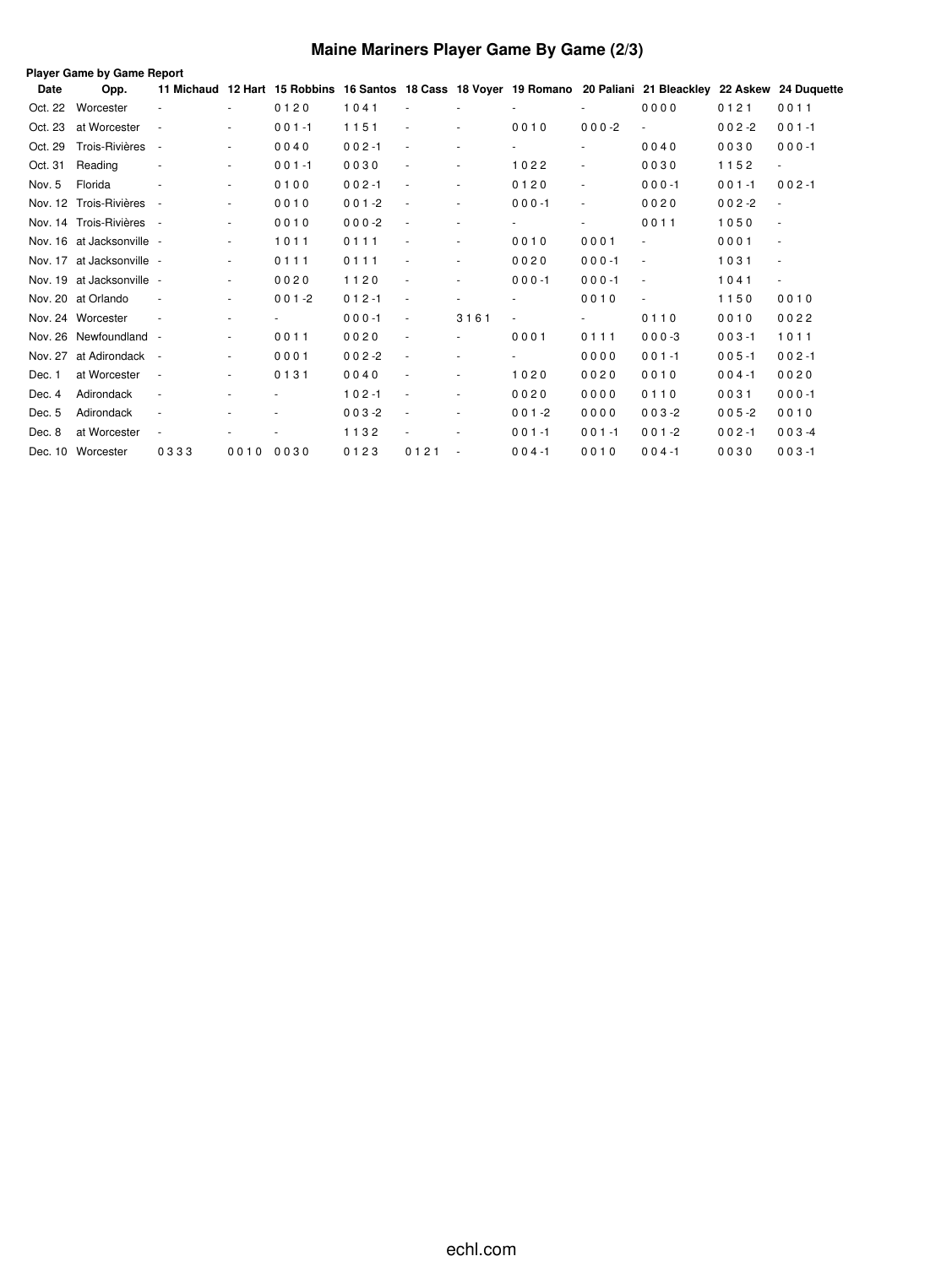# **Maine Mariners Player Game By Game (3/3)**

|         | Player Game by Game Report |                          |           |                          |           |                |           |                                                                                                                            |                |                          |          |                          |
|---------|----------------------------|--------------------------|-----------|--------------------------|-----------|----------------|-----------|----------------------------------------------------------------------------------------------------------------------------|----------------|--------------------------|----------|--------------------------|
| Date    | Opp.                       |                          |           |                          |           |                |           | 25 Bricknell 26 Kallen 27 Shea 28 Doherty 29 Laberge 41 Brazeau 42 Chouinard 33 Booth 33 Gillies 35 Brodeur 40 Bouthillier |                |                          |          |                          |
| Oct. 22 | Worcester                  |                          |           | $\overline{\phantom{0}}$ | 0001      | 1021           | 0221      |                                                                                                                            |                |                          | 3 51 W   |                          |
| Oct. 23 | at Worcester               |                          |           | ٠                        | $002 - 1$ | 1050           | $017 - 1$ | 0001                                                                                                                       | $\sim$         | $\sim$                   |          | 4 26 L                   |
| Oct. 29 | Trois-Rivières             |                          |           | ٠                        | $001 - 1$ | $003 - 1$      | $004 - 1$ | $\blacksquare$                                                                                                             | $\blacksquare$ | 2 23 L                   |          |                          |
| Oct. 31 | Reading                    |                          |           | $\sim$                   | 0021      | 0210           | $106 - 1$ |                                                                                                                            | $\blacksquare$ |                          | 1 29 W   | $\blacksquare$           |
| Nov. 5  | Florida                    |                          |           | $\overline{\phantom{a}}$ | $001 - 1$ | $002 - 2$      | $003 - 3$ | $\overline{\phantom{a}}$                                                                                                   |                | $\overline{\phantom{a}}$ | 3 29 L   |                          |
|         | Nov. 12 Trois-Rivières -   |                          | 0011      |                          | 0101      | 1342           | 1470      |                                                                                                                            |                |                          | 35       | 5 34 OTL                 |
|         | Nov. 14 Trois-Rivières -   |                          |           | 1020                     | 0140      | 1141           | 1150      |                                                                                                                            |                | $\overline{\phantom{a}}$ | 3 31 W   |                          |
|         | Nov. 16 at Jacksonville -  |                          | 0011      | 0010                     | 0031      | 2031           | 0120      | $\overline{\phantom{a}}$                                                                                                   |                | $\overline{\phantom{a}}$ | 1 22 W   |                          |
|         | Nov. 17 at Jacksonville -  |                          | 0000      | $001 - 1$                | $001 - 1$ | 0100           | 1030      | $\overline{\phantom{a}}$                                                                                                   |                | $\overline{\phantom{a}}$ |          | 1 37 W                   |
|         | Nov. 19 at Jacksonville -  |                          | 0141      | 0010                     | 0020      | 1030           | 0011      |                                                                                                                            | $\sim$         | ٠                        | 4 33 OTL |                          |
|         | Nov. 20 at Orlando         |                          |           | 0011                     | $000 - 1$ | 0120           | 2030      | ٠                                                                                                                          |                | ٠                        |          | 5 23 L                   |
|         | Nov. 24 Worcester          |                          | $013 - 1$ | 0000                     | $003 - 1$ | $007 - 1$      | $002 - 1$ | ٠                                                                                                                          |                |                          | 2 27 W   |                          |
|         | Nov. 26 Newfoundland -     |                          | $001 - 2$ | $005 - 1$                | $000-2$   | $002 - 1$      | $104 - 1$ |                                                                                                                            |                | ٠                        | 4 32 L   |                          |
|         | Nov. 27 at Adirondack -    |                          | $106 - 2$ | 0021                     | $014 - 1$ | 0131           | $003 - 2$ | $\sim$                                                                                                                     |                | $\overline{\phantom{a}}$ | 1 15 L   | 3 1 6                    |
| Dec. 1  | at Worcester               | $\sim$                   | $011 - 1$ | $000 - 1$                | 0040      | $\blacksquare$ | 0161      | ٠                                                                                                                          |                | ٠                        | 2 33 SOL | $\blacksquare$           |
| Dec. 4  | Adirondack                 |                          | $001 - 1$ | $001 - 1$                | $002 - 1$ | $003 - 1$      | 0040      |                                                                                                                            | 3 27 L         | $\sim$                   |          | $\overline{\phantom{a}}$ |
| Dec. 5  | Adirondack                 | $\overline{\phantom{a}}$ | 0000      | $001 - 1$                | $001 - 2$ | $004 - 1$      | $104 - 2$ | $\sim$                                                                                                                     |                | $\overline{\phantom{a}}$ | 3 29 L   | $\blacksquare$           |
| Dec. 8  | at Worcester               | 0010                     |           | $104 - 2$                | 0311      | 0320           | 2031      | $\overline{\phantom{a}}$                                                                                                   | 1 16 OTL -     |                          | 6 24     | ٠                        |
|         | Dec. 10 Worcester          | $001 - 1$                |           | $004 - 20021$            |           |                |           |                                                                                                                            | 2 35 W         | $\sim$                   |          | ٠                        |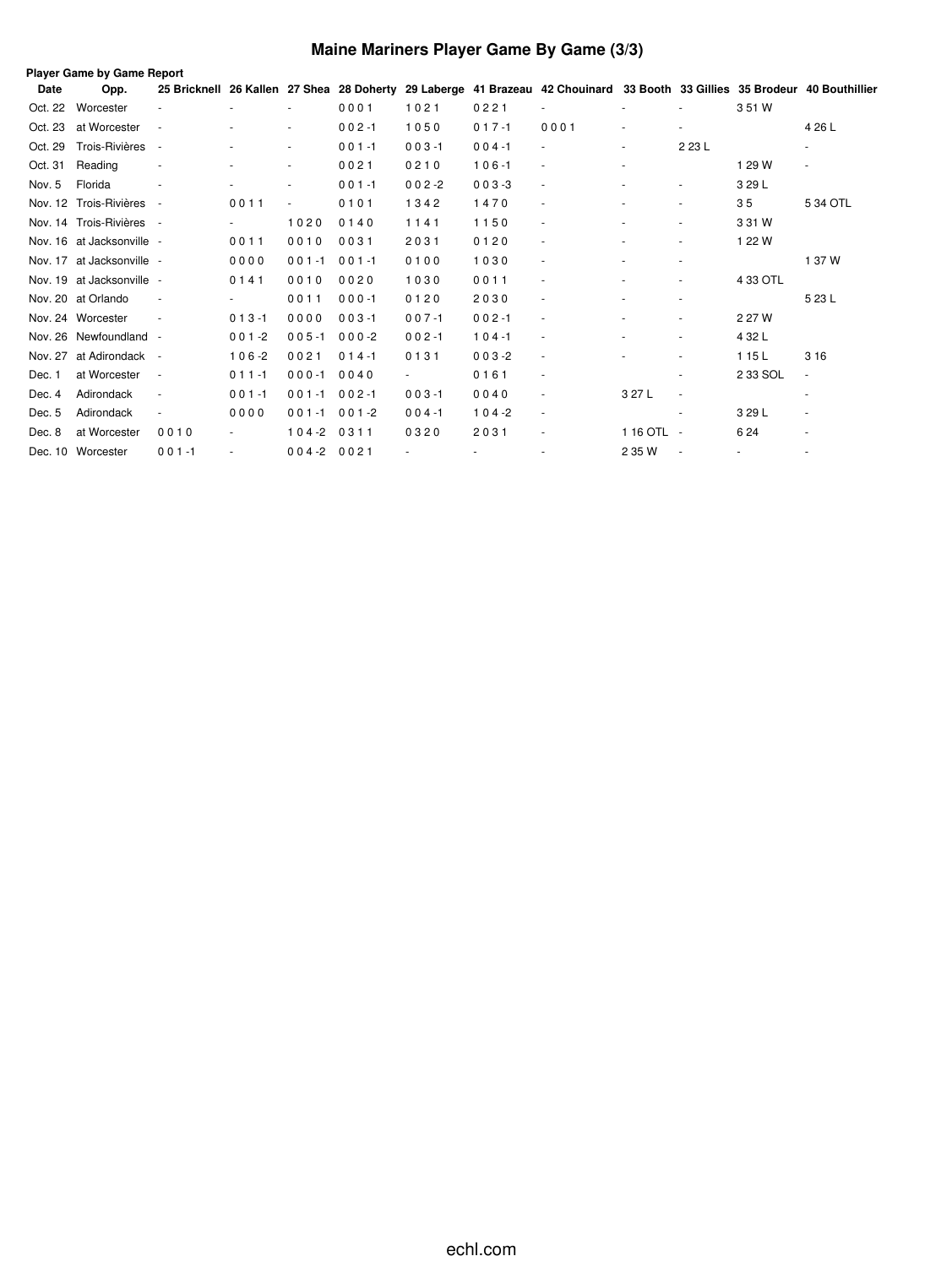# **Worcester Railers Player Game By Game (1/4)**

|         | Player Game by Game Report    |           |                          |           |                          |                |                   |           |           |                  |           |                                                                                                                         |
|---------|-------------------------------|-----------|--------------------------|-----------|--------------------------|----------------|-------------------|-----------|-----------|------------------|-----------|-------------------------------------------------------------------------------------------------------------------------|
| Date    | Opp.                          |           |                          |           |                          |                |                   |           |           |                  |           | 4 Malatesta 5 Albano 6 Cornell 7 Coughlin 8 Adams 9 Spetz 10 Christensen 11 Vesey 12 Beaudoin 13 McCarthy 14 Smotherman |
|         | Oct. 22 at Maine              | $003 - 2$ | 1030                     | $105 - 1$ | $\overline{\phantom{a}}$ | $002 - 1$      | $\sim$ $-$        |           | $003 - 1$ | $\sim$           | 0110      | $003 - 2$                                                                                                               |
| Oct. 23 | Maine                         | 0212      | 0021                     | 0011      | $\overline{\phantom{a}}$ | $000 - 2$      | $\sim$ $-$        | 0021      | 2042      | 0223             | 0010      | 0171                                                                                                                    |
| Oct. 27 | at Adirondack                 | 0020      | $001 - 3$                | 0130      |                          |                |                   | 0050      | 0010      | 1020             | $000 - 1$ | 1030                                                                                                                    |
| Nov. 6  | Florida                       | $001 - 1$ | $\sim$                   | $005 - 3$ | $002 - 2$                | $\blacksquare$ | $003 - 3$ 104 - 2 |           | $012 - 2$ | $\sim$           | 0111      | 0000                                                                                                                    |
| Nov. 7  | Florida                       | $001 - 1$ | $\sim$                   | $000 - 1$ | $000 - 1$                | $\sim$         | 1010 000-2        |           | $001 - 1$ | $\sim$ 100 $\pm$ | 0000      | 0100                                                                                                                    |
|         | Nov. 12 at Newfoundland 0020  |           | $\overline{\phantom{a}}$ | 0001      | $\sim$                   | 0000           | 0110              | 0050      | 0000      | $\sim$           | 0000      | 0040                                                                                                                    |
|         | Nov. 13 at Newfoundland 002-1 |           | $\overline{\phantom{a}}$ | $001 - 1$ | 1224                     | $004 - 1$      | 0000              | 1050      |           | $\sim$           | 0003      | $\sim$                                                                                                                  |
|         | Nov. 14 at Newfoundland 001-1 |           |                          | 0000      | $000-2$                  | $021 - 1$      | 0021              | $\sim$    | 1232      | $\sim$           | 0000      | 2051                                                                                                                    |
|         | Nov. 17 at Trois-Rivières     | 0001      | $\overline{\phantom{a}}$ | 0031      | $\overline{\phantom{a}}$ | 0122           | 0001              | 1142      | $000 - 1$ | $\sim$           | 0001      | 0121                                                                                                                    |
|         | Nov. 19 Trois-Rivières        | $000 - 3$ | ٠                        |           |                          | 0030           | 0010              | $001 - 1$ | 0011      | $\sim$           | 0001      | 0040                                                                                                                    |
|         | Nov. 20 Trois-Rivières        | 0001      |                          | ٠         | 0112                     | 1020           | $001 - 11020$     |           | 0021      | $\sim$           | $\sim$    | $002 - 1$                                                                                                               |
|         | Nov. 24 at Maine              | 0000      |                          | $\sim$    | $011 - 1$                | $\sim$         | 0011              | 0030      | $002 - 1$ | 0021             | $\sim$    | 0050                                                                                                                    |
|         | Nov. 26 at Adirondack         | 0012      |                          | ٠         | 1023                     | $\sim$         | 0122 0242         |           | 0031      | $003 - 1$        | $\sim$    | 1342                                                                                                                    |
|         | Nov. 28 Newfoundland          | $000 - 3$ |                          | ٠         | 0010                     | $\sim$         | 001-1 0000        |           | $005 - 1$ | $000-2$          | $\sim$    | $002 - 3$                                                                                                               |
| Dec. 1  | Maine                         | 1031      |                          | ٠         | 1020                     | $\sim$         | $0020 -$          |           | 0010      | 0131             | $\sim$    | 0161                                                                                                                    |
| Dec. 3  | Adirondack                    | 0120      |                          |           | 1020                     | $\sim$         | $001 - 1 -$       |           | 0150      | $011 - 1$        | $\sim$    | 0020                                                                                                                    |
| Dec. 8  | Maine                         | 1061      | 0123                     | $\sim$    | 1163                     | $\blacksquare$ | $0000 -$          |           |           | $004 - 3$        | $\sim$    | 1130                                                                                                                    |
|         | Dec. 10 at Maine              | 0041      | $\sim$                   | $\sim$    | 0110                     | $\sim$         | $000-1 -$         |           | $014 - 1$ | 1070             | $\sim$    | 0021                                                                                                                    |

*Player Stats (G, A, Shots, -/-) Goalie Stats (GA, SVS, Decision)*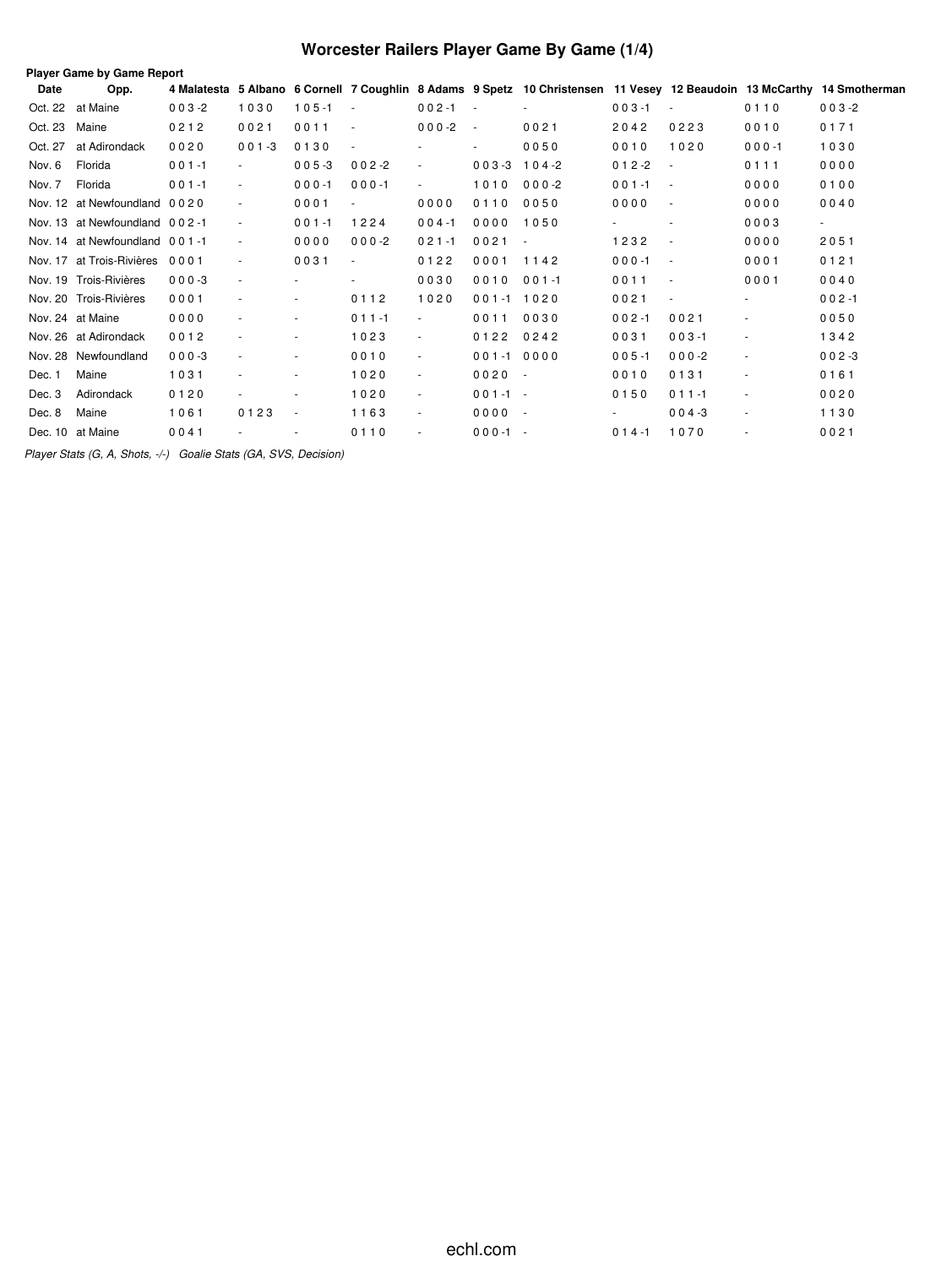# **Worcester Railers Player Game By Game (2/4)**

|         | <b>Player Game by Game Report</b> |             |           |                          |                                                                     |                          |        |           |                          |                  |                      |                          |
|---------|-----------------------------------|-------------|-----------|--------------------------|---------------------------------------------------------------------|--------------------------|--------|-----------|--------------------------|------------------|----------------------|--------------------------|
| Date    | Opp.                              | 15 Thompson |           |                          | 16 Hayhurst 17 Besinger 17 Washkurak 18 Procopio 18 Roche 19 Bibeau |                          |        |           | 20<br>Cloonan            | 20<br>LaFerriere | 21<br><b>Furgele</b> | 22<br><b>Fornaris</b>    |
| Oct. 22 | at Maine                          | $015 - 1$   | $103 - 1$ | ٠                        | $006 - 1$                                                           | ٠                        |        | $014 - 1$ | ٠                        | $001 - 1$        |                      | $\sim$                   |
| Oct. 23 | Maine                             | $002 - 2$   | 0112      | $\overline{\phantom{a}}$ | ٠                                                                   | ٠                        | ٠      | 1010      | ٠                        | $\overline{a}$   |                      |                          |
| Oct. 27 | at Adirondack                     | $\sim$      | $003 - 1$ | $\overline{\phantom{a}}$ |                                                                     | ٠                        | ٠      | 0010      | ٠                        | ٠                |                      | ٠                        |
| Nov. 6  | Florida                           | 0040        | 0220      | ٠                        |                                                                     | ٠                        | ٠      | $005 - 2$ | $\overline{\phantom{a}}$ | $\overline{a}$   | 1031                 | $\overline{\phantom{a}}$ |
| Nov. 7  | Florida                           | 0021        | $001 - 2$ | ٠                        |                                                                     |                          | ٠      | 0120      | $\overline{\phantom{a}}$ | ٠                | 0000                 | $\overline{\phantom{a}}$ |
| Nov. 12 | at Newfoundland 1080              |             | 1121      | ٠                        |                                                                     | ٠                        |        | 0010      | ٠                        | ٠                | 0021                 | $\overline{\phantom{a}}$ |
| Nov. 13 | at Newfoundland 0030              |             | $102 - 1$ | $\overline{\phantom{a}}$ |                                                                     | $\overline{\phantom{a}}$ | ٠      | 0121      | ÷,                       | ٠                | 0043                 | $\overline{\phantom{a}}$ |
| Nov. 14 | at Newfoundland -                 |             | 0060      | ٠                        |                                                                     |                          | ۰      |           |                          | $\overline{a}$   | $001 - 1$            | $\overline{\phantom{a}}$ |
| Nov. 17 | at Trois-Rivières                 | 1122        | 0031      | ٠                        | ٠                                                                   | ٠                        | $\sim$ | 2141      | $\overline{\phantom{a}}$ | ٠                | ٠                    | ٠                        |
| Nov. 19 | Trois-Rivières                    | $002 - 2$   | 0021      |                          |                                                                     |                          | ٠      | 0010      | $\overline{\phantom{a}}$ | ٠                | 0010                 |                          |
| Nov. 20 | Trois-Rivières                    | 0151        | 0141      | ٠                        | ٠                                                                   | $\overline{a}$           | ÷,     |           |                          | $\overline{a}$   | 0000                 | $\overline{\phantom{a}}$ |
|         | Nov. 24 at Maine                  |             | $001 - 1$ | ٠                        |                                                                     | $001 - 1$                |        |           |                          |                  | 0000                 | ٠                        |
| Nov. 26 | at Adirondack                     | ٠           | 1141      | ٠                        | ٠                                                                   | 0010                     | ÷,     |           | ٠                        | $\overline{a}$   | 0241                 | $\blacksquare$           |
| Nov. 28 | Newfoundland                      | ٠           | $001 - 2$ | ٠                        | ٠                                                                   | 0000                     |        |           |                          | ٠                | $001 - 1$            | $\sim$                   |
| Dec. 1  | Maine                             |             | $004 - 1$ | ٠                        | ٠                                                                   |                          |        |           |                          | $\blacksquare$   | 0020                 | $000 - 1$                |
| Dec. 3  | Adirondack                        | ٠           | 0130      | 0030                     | $\sim$                                                              |                          |        |           |                          | ٠                | 0010                 | $002 - 1$                |
| Dec. 8  | Maine                             |             | 1062      | 0010                     | $\sim$                                                              |                          |        |           |                          | ٠                | 0220                 | 0000                     |
| Dec. 10 | at Maine                          |             | 0031      | $001 - 2$                | ٠                                                                   |                          | 0000   |           | 0000                     | $\blacksquare$   | 0020                 | 0010                     |
|         |                                   |             |           |                          |                                                                     |                          |        |           |                          |                  |                      |                          |

*Player Stats (G, A, Shots, -/-) Goalie Stats (GA, SVS, Decision)*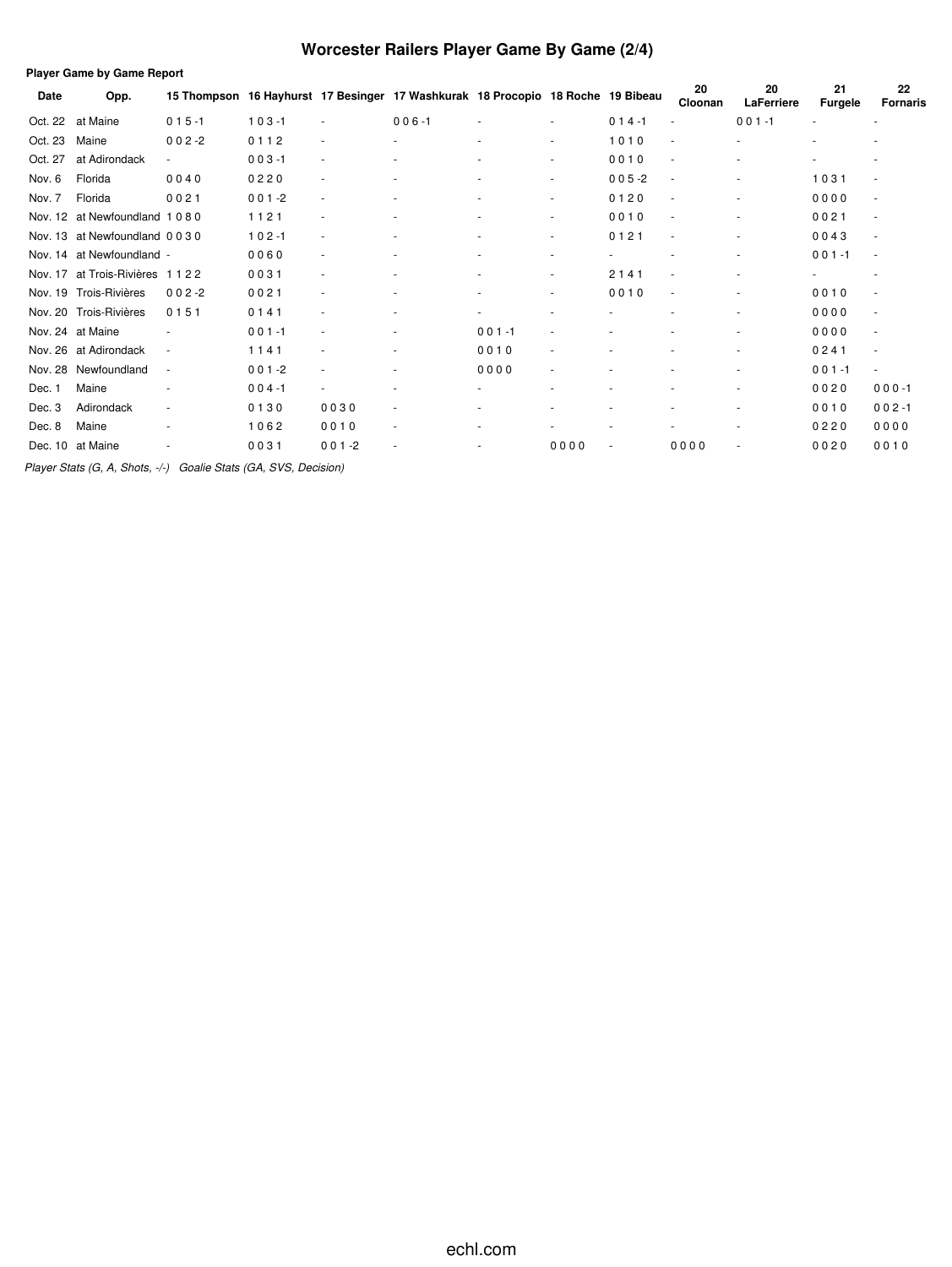# **Worcester Railers Player Game By Game (3/4)**

|         | Player Game by Game Report    |                          |                          |           |                          |                          |           |                          |                              |                          |                                                                                                                         |          |
|---------|-------------------------------|--------------------------|--------------------------|-----------|--------------------------|--------------------------|-----------|--------------------------|------------------------------|--------------------------|-------------------------------------------------------------------------------------------------------------------------|----------|
| Date    | Opp.                          |                          |                          |           |                          |                          |           |                          |                              |                          | 23 Olsson 25 Jozefek 27 McGurty 44 Cullen 61 Pierog 72 Callin 81 Repaci 86 Boudrias 30 Poreda 31 Kapelmaster 35 Appleby |          |
| Oct. 22 | at Maine                      |                          | 0030                     | 0030      |                          |                          | 0020      | 0270                     |                              |                          | 6 28 L                                                                                                                  |          |
| Oct. 23 | Maine                         |                          |                          | $001 - 1$ | $\sim$                   | 1130                     | $002 - 2$ | $\sim$                   | $010 - 1$                    | ٠                        |                                                                                                                         |          |
| Oct. 27 | at Adirondack                 | $\blacksquare$           | $000-3$                  | 0101      |                          | $004 - 2$                | 0000      | $\overline{\phantom{a}}$ | 0100                         | $\overline{\phantom{a}}$ |                                                                                                                         |          |
| Nov. 6  | Florida                       | $000 - 2$                |                          | 0010      |                          | $\overline{\phantom{a}}$ | $000 - 1$ | 0020                     | $\overline{\phantom{a}}$     | $\overline{\phantom{a}}$ |                                                                                                                         | 3 29 L   |
| Nov. 7  | Florida                       | 0010                     | $\overline{\phantom{a}}$ | $000 - 1$ |                          |                          |           | $003 - 2$                | $\overline{\phantom{a}}$     |                          |                                                                                                                         | 3 17 L   |
|         | Nov. 12 at Newfoundland -     |                          | 0110                     | 0010      |                          | $\sim$                   | 0121      | 0021                     | $\qquad \qquad \blacksquare$ |                          |                                                                                                                         | 2 29 SOL |
|         | Nov. 13 at Newfoundland 1121  |                          | $012 - 1$                | 0010      |                          | $\sim$                   | 1292      | $001 - 1$                | ٠                            |                          |                                                                                                                         | 2 30 W   |
|         | Nov. 14 at Newfoundland 000-4 |                          | 0020                     | 0000      |                          | $\overline{\phantom{a}}$ | 0010      | 0040                     | $\overline{\phantom{a}}$     |                          |                                                                                                                         | 4 28 L   |
|         | Nov. 17 at Trois-Rivières     | $\sim$                   | 0111                     | 0001      |                          | 1131                     | 1041      | $\overline{\phantom{a}}$ | 0213                         | ٠                        |                                                                                                                         | 2 47 W   |
|         | Nov. 19 Trois-Rivières        | $\overline{\phantom{a}}$ | $102 - 2$                | $003 - 2$ | $\overline{\phantom{a}}$ | $004 - 1$                | $002 - 2$ | $\sim$                   | 0020                         | $\overline{\phantom{a}}$ | ٠                                                                                                                       |          |
|         | Nov. 20 Trois-Rivières        | 1051                     | 0021                     | 0012      |                          | 0030                     | 0020      | $\overline{\phantom{a}}$ | 0112                         | $\overline{\phantom{a}}$ |                                                                                                                         | 1 35 W   |
|         | Nov. 24 at Maine              | 0121                     | 0011                     | 0030      |                          |                          | $103 - 1$ | 1031                     | $001 - 1$                    | ÷,                       |                                                                                                                         | 3 39 L   |
|         | Nov. 26 at Adirondack         | 3141                     | 0000                     | 0023      |                          | $\overline{\phantom{a}}$ | 0161      | 2151                     | 0020                         | $\frac{1}{2}$            |                                                                                                                         |          |
|         | Nov. 28 Newfoundland          | 0000                     | $000-2$                  | $000-3$   |                          | $\overline{\phantom{a}}$ | 0020      | $001 - 2$                | 0000                         |                          |                                                                                                                         | 518L     |
| Dec. 1  | Maine                         | 0031                     | $002 - 1$                | 0020      | $010 - 1$                | $\overline{\phantom{a}}$ | 0130      | 0021                     | $000 - 1$                    |                          |                                                                                                                         |          |
| Dec. 3  | Adirondack                    | $106 - 1$                | 0030                     | $001 - 1$ | 0020                     | $\overline{\phantom{a}}$ |           | 0040                     | 0020                         |                          |                                                                                                                         |          |
| Dec. 8  | Maine                         | $003 - 1$                | 0020                     |           | $002 - 1$                | $\overline{\phantom{a}}$ | 2132      | 1261                     | 0011                         | ٠                        |                                                                                                                         |          |
|         | Dec. 10 at Maine              | 0160                     |                          |           | $102 - 2$                | $\overline{\phantom{a}}$ |           | 0141                     | $000 - 1$                    | 3 40 L                   |                                                                                                                         |          |

*Player Stats (G, A, Shots, -/-) Goalie Stats (GA, SVS, Decision)*